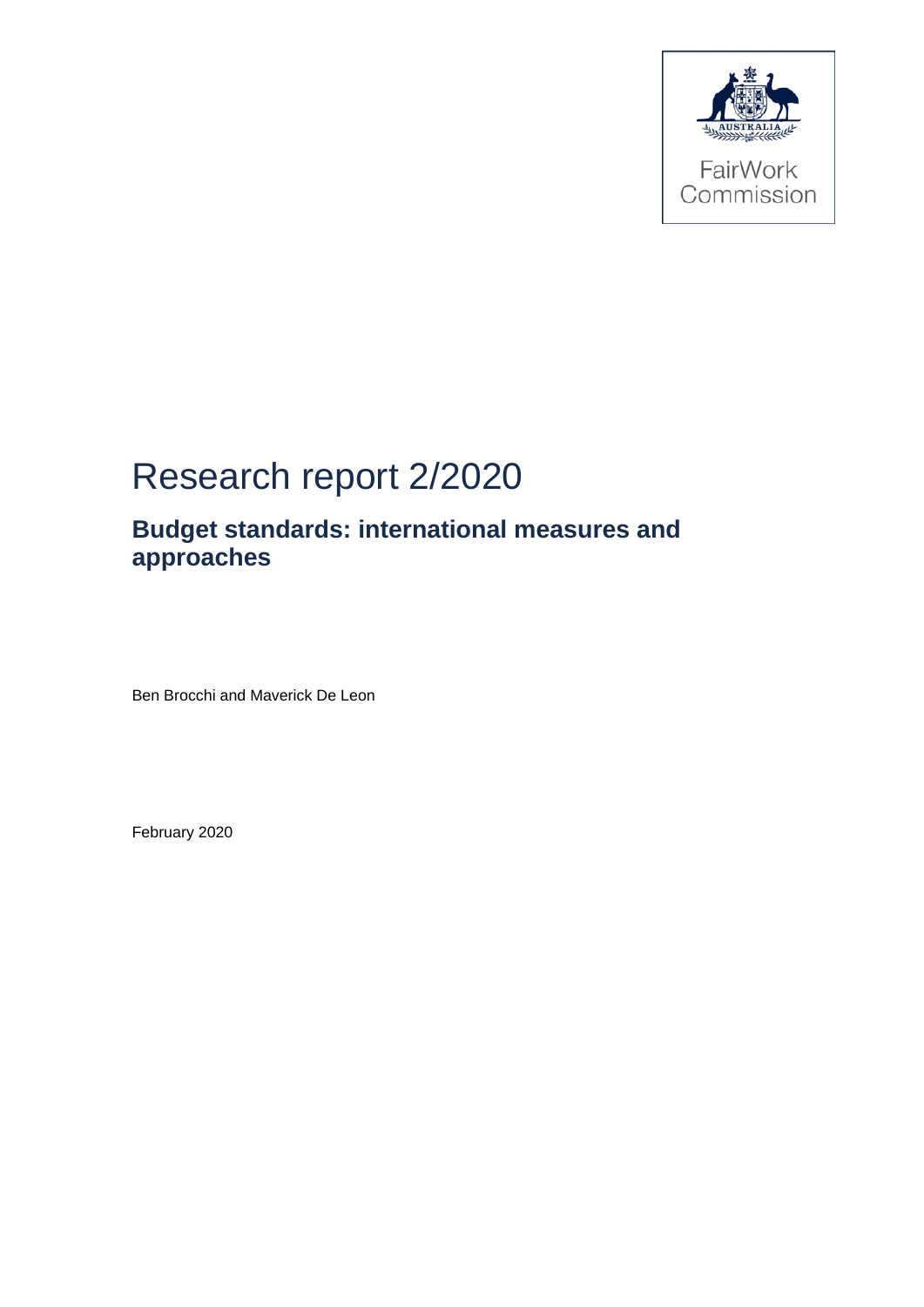The contents of this paper are the responsibility of the author and the research has been conducted without the involvement of members of the Fair Work Commission.

#### ISBN 978-0-6487883-0-0

#### © Commonwealth of Australia 2020

This work is copyright. You may download, display, print and reproduce this material in unaltered form only for your personal, non-commercial use or use within your organisation, or for any other use permitted under the *Copyright Act 1968*. Content from this document must be attributed as "© Commonwealth of Australia (Fair Work Commission) 2020". All other rights are reserved. Requests and inquiries concerning reproduction and rights should be directed to enquiries@fwc.gov.au. To the extent that copyright subsists in a third party, permission will be required from the third party to reuse the material.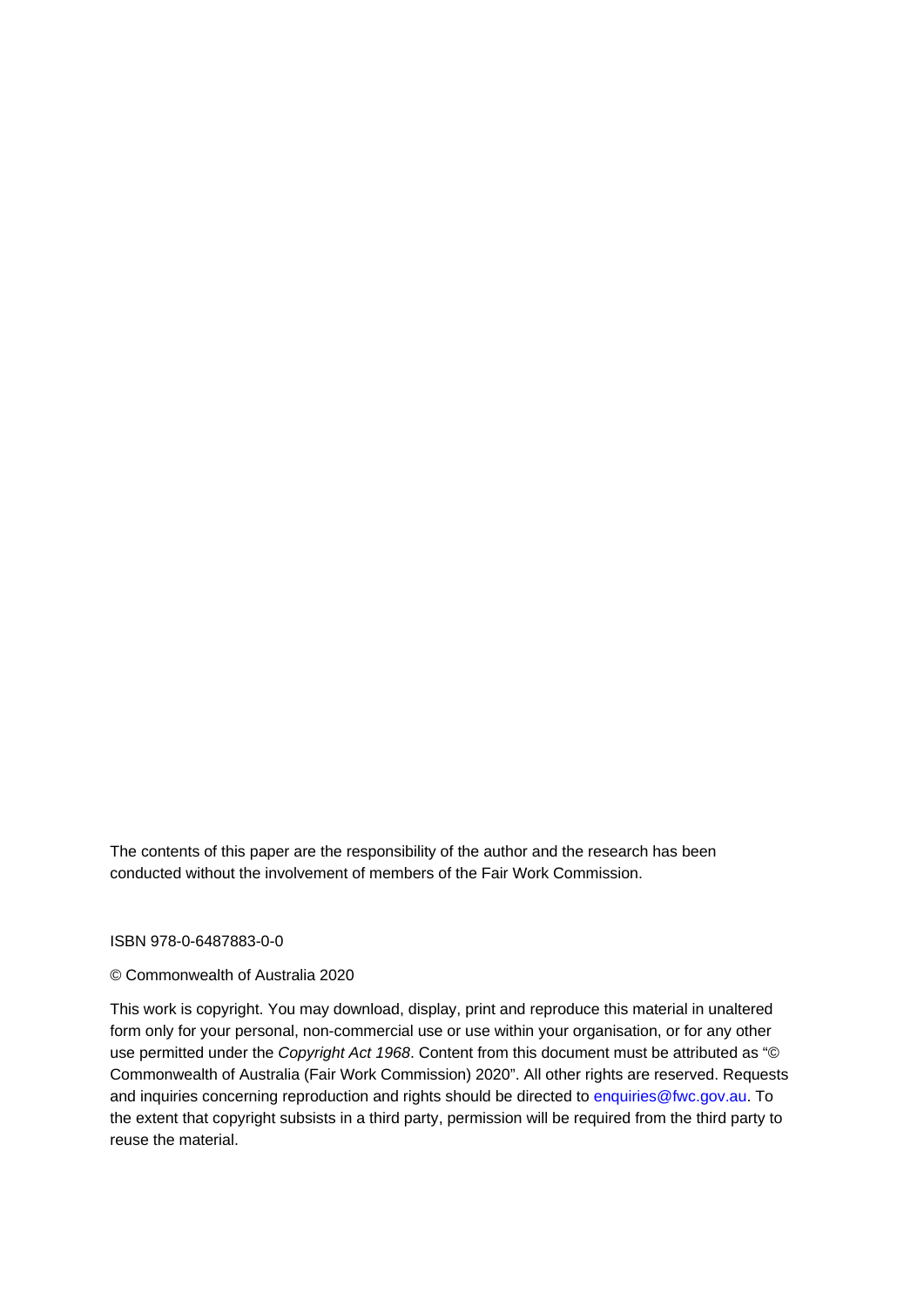All research undertaken or commissioned by the Fair Work Commission for the Annual Wage Review 2019–20 has been agreed by the Minimum Wages Research Group (MWRG). The MWRG comprises a Chair from the Fair Work Commission, and representatives nominated by:

- Australian Chamber of Commerce and Industry (ACCI);
- Australian Industry Group (Ai Group);
- Australian Council of Social Service (ACOSS);
- Australian Council of Trade Unions (ACTU);
- Australian Government; and
- State and territory governments.

An appropriate reference for this report is:

Brocchi B & De Leon M (2020), *Budget standards: international measures and approaches*, Fair Work Commission Research Report 2/2020, February.

The authors thank Abigail Davis and Matt Padley of the Centre for Research in Social Policy, Loughborough University, United Kingdom and staff from the Fair Work Commission for their comments.

A draft of this report was also workshopped with the MWRG prior to finalisation. The authors would like to thank the MWRG for its comments.

The contents of this report, however, remain the responsibility of the authors and the research has been conducted without the involvement of members of the Fair Work Commission.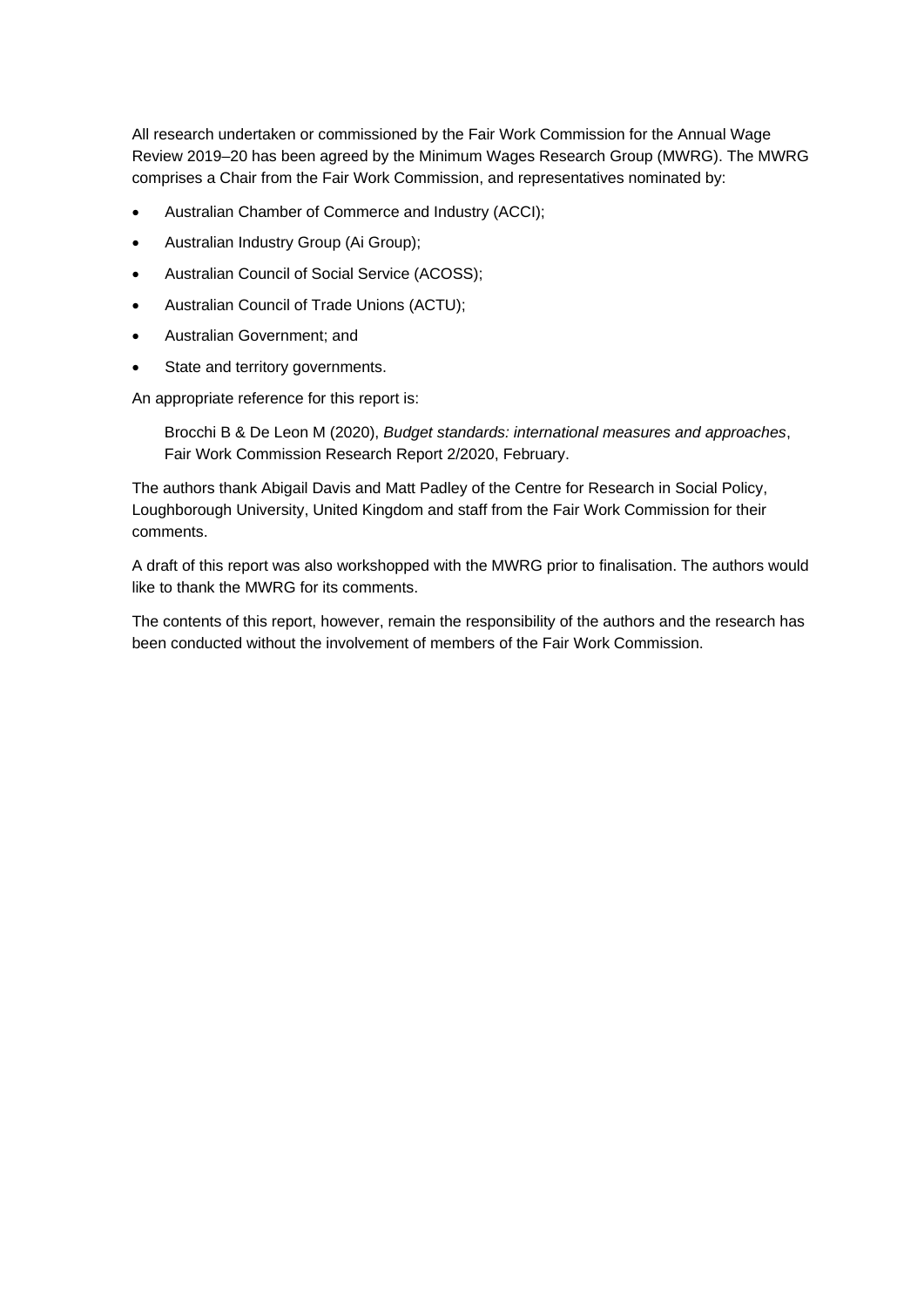# **Table of contents**

| 1            |  |       |                                                                        |  |  |  |  |  |
|--------------|--|-------|------------------------------------------------------------------------|--|--|--|--|--|
| $\mathbf{2}$ |  |       | Differences between budget standards, minimum wages and living wages 3 |  |  |  |  |  |
| 3            |  |       |                                                                        |  |  |  |  |  |
|              |  |       |                                                                        |  |  |  |  |  |
| 4            |  |       |                                                                        |  |  |  |  |  |
|              |  |       |                                                                        |  |  |  |  |  |
|              |  | 4.1.1 |                                                                        |  |  |  |  |  |
|              |  | 4.1.2 |                                                                        |  |  |  |  |  |
|              |  |       |                                                                        |  |  |  |  |  |
|              |  | 4.2.1 |                                                                        |  |  |  |  |  |
|              |  | 4.2.2 |                                                                        |  |  |  |  |  |
|              |  |       |                                                                        |  |  |  |  |  |
|              |  | 4.3.1 |                                                                        |  |  |  |  |  |
|              |  | 4.3.2 |                                                                        |  |  |  |  |  |
|              |  |       |                                                                        |  |  |  |  |  |
|              |  | 4.4.1 |                                                                        |  |  |  |  |  |
|              |  | 4.4.2 |                                                                        |  |  |  |  |  |
|              |  |       |                                                                        |  |  |  |  |  |
|              |  | 4.5.1 |                                                                        |  |  |  |  |  |
| 5            |  |       |                                                                        |  |  |  |  |  |
|              |  |       |                                                                        |  |  |  |  |  |
|              |  | 5.1.1 |                                                                        |  |  |  |  |  |
|              |  | 5.1.2 |                                                                        |  |  |  |  |  |
|              |  | 5.1.3 |                                                                        |  |  |  |  |  |
|              |  |       |                                                                        |  |  |  |  |  |
|              |  | 5.2.1 |                                                                        |  |  |  |  |  |
|              |  | 5.2.2 |                                                                        |  |  |  |  |  |
| 6            |  |       |                                                                        |  |  |  |  |  |
| 7            |  |       |                                                                        |  |  |  |  |  |
|              |  |       |                                                                        |  |  |  |  |  |
|              |  |       |                                                                        |  |  |  |  |  |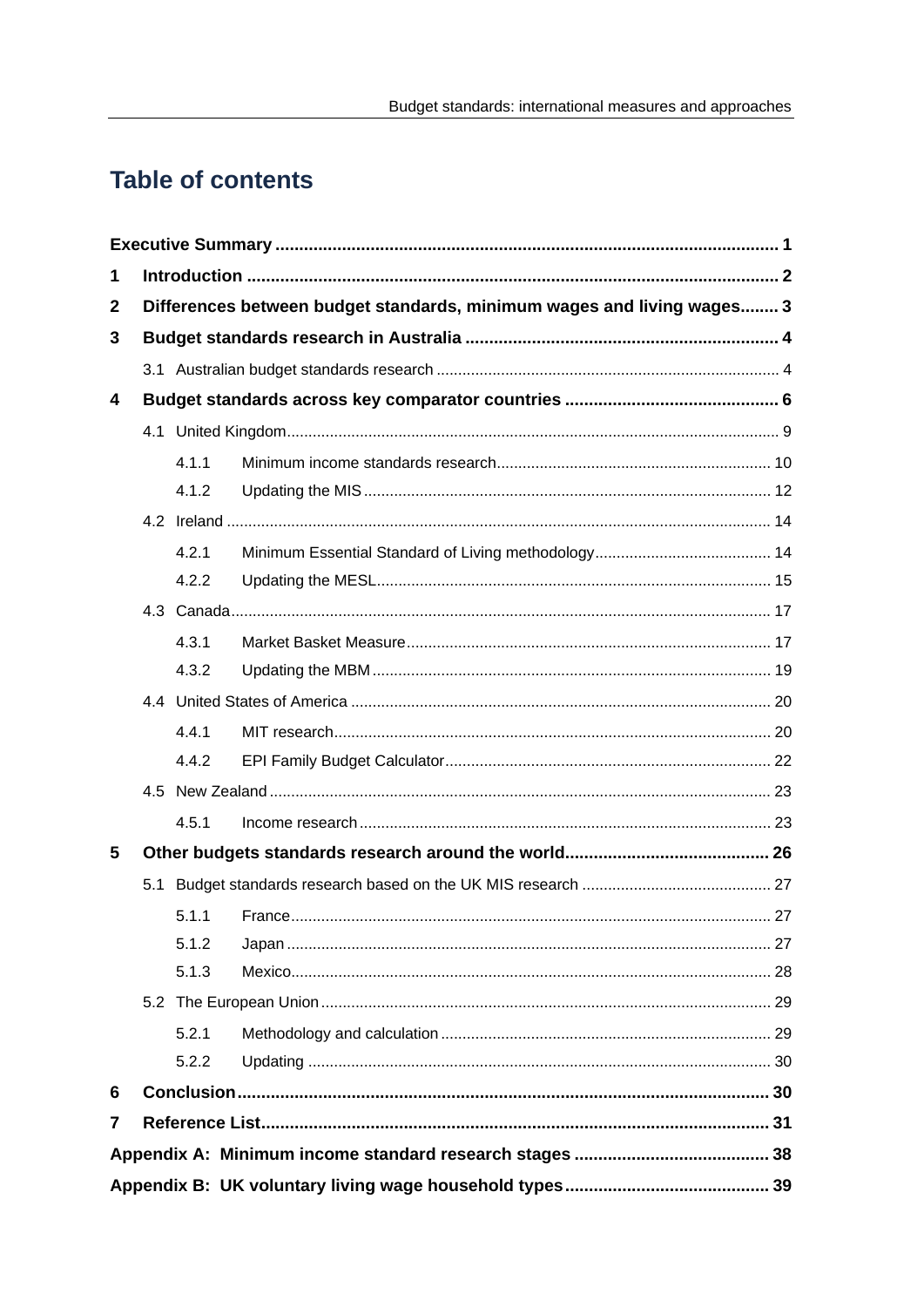# List of Tables

# List of Figures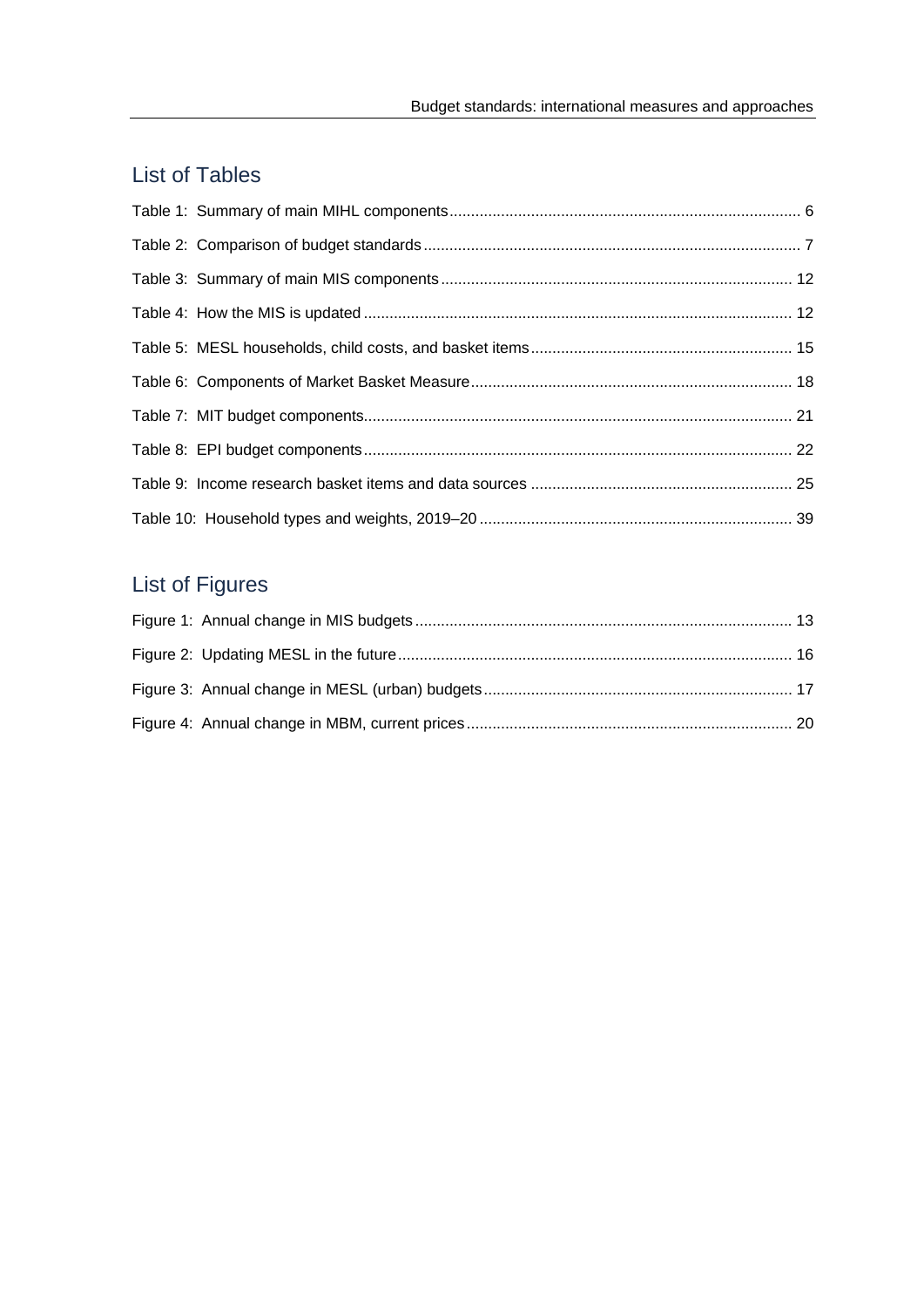# Abbreviations list

| 2018-19 Review      | Annual Wage Review 2018-19                                                       |
|---------------------|----------------------------------------------------------------------------------|
| Act                 | Fair Work Act 2009 (Cth)                                                         |
| <b>APS</b>          | Annual Population Survey (UK)                                                    |
| <b>BLS</b>          | Bureau of Labor Statistics (US)                                                  |
| <b>CBS</b>          | Consensual budget standards                                                      |
| <b>CEX</b>          | <b>Consumer Expenditure Survey</b>                                               |
| Commission          | Fair Work Commission                                                             |
| <b>CONEVAL</b>      | National Council for the Evaluation of Social Development<br>Policy (translated) |
| <b>CPI</b>          | <b>Consumer Price Index</b>                                                      |
| <b>CRSP</b>         | Centre for Research in Social Policy                                             |
| EPI                 | Economic Policy Institute                                                        |
| <b>Expert Panel</b> | Expert Panel for annual wage reviews                                             |
| EU                  | European Union                                                                   |
| <b>FBC</b>          | <b>Family Budget Calculator</b>                                                  |
| <b>FBU</b>          | <b>Family Budget Unit</b>                                                        |
| <b>FCSPRU</b>       | The Family Centre Social Policy Research Unit                                    |
| <b>HHS</b>          | US Department of Health and Human Services                                       |
| <b>HUD FMR</b>      | US Department of Housing and Urban Development Fair<br><b>Market Rent</b>        |
| <b>LCFS</b>         | Living Cost and Food Survey                                                      |
| <b>LPC</b>          | Low Pay Commission                                                               |
| <b>LWC</b>          | Living Wage Commission                                                           |
| <b>LWF</b>          | Living Wage Foundation                                                           |
| <b>MBM</b>          | <b>Market Basket Measure</b>                                                     |
| <b>MESL</b>         | Minimum Essential Standard of Living                                             |
| <b>MIHL</b>         | Minimum income for healthy living                                                |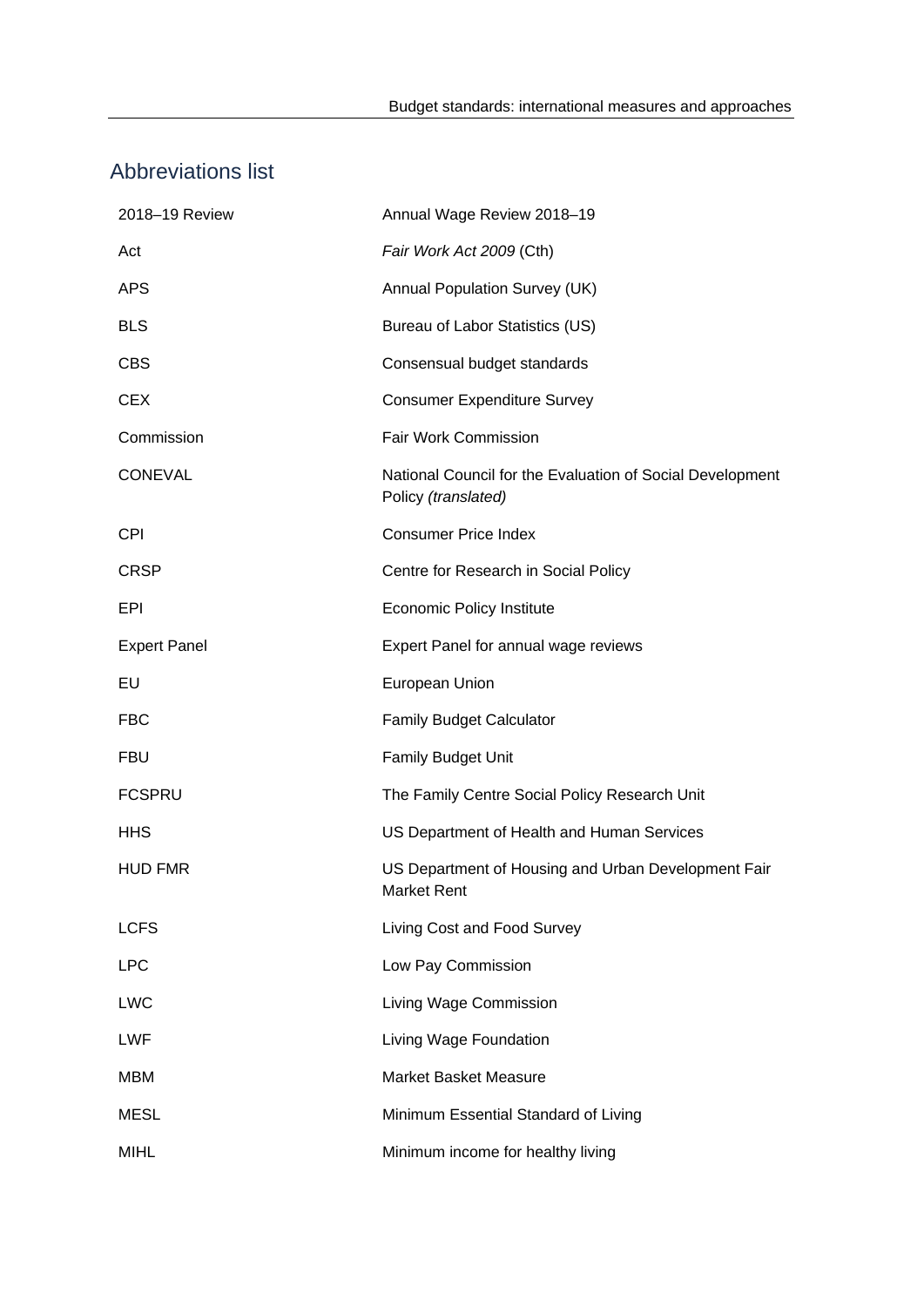| <b>MIS</b>   | Minimum Income Standards                                                    |
|--------------|-----------------------------------------------------------------------------|
| MIT          | Massachusetts Institute of Technology                                       |
| <b>NCLS</b>  | National Conference of State Legislatures                                   |
| <b>NLW</b>   | <b>National Living Wage</b>                                                 |
| <b>NMW</b>   | National Minimum Wage                                                       |
| <b>NZHES</b> | New Zealand Household Economic Survey                                       |
| <b>ONPES</b> | French National Observatory on Poverty and Social<br>Exclusion (translated) |
| <b>ONS</b>   | Office for National Statistics (UK)                                         |
| <b>RB</b>    | <b>Reference Budgets</b>                                                    |
| <b>SPRC</b>  | Social Policy Research Centre                                               |
| UK           | United Kingdom                                                              |
| <b>USDA</b>  | United States Department of Agriculture                                     |
| <b>VPSJ</b>  | Vincentian Partnership for Social Justice                                   |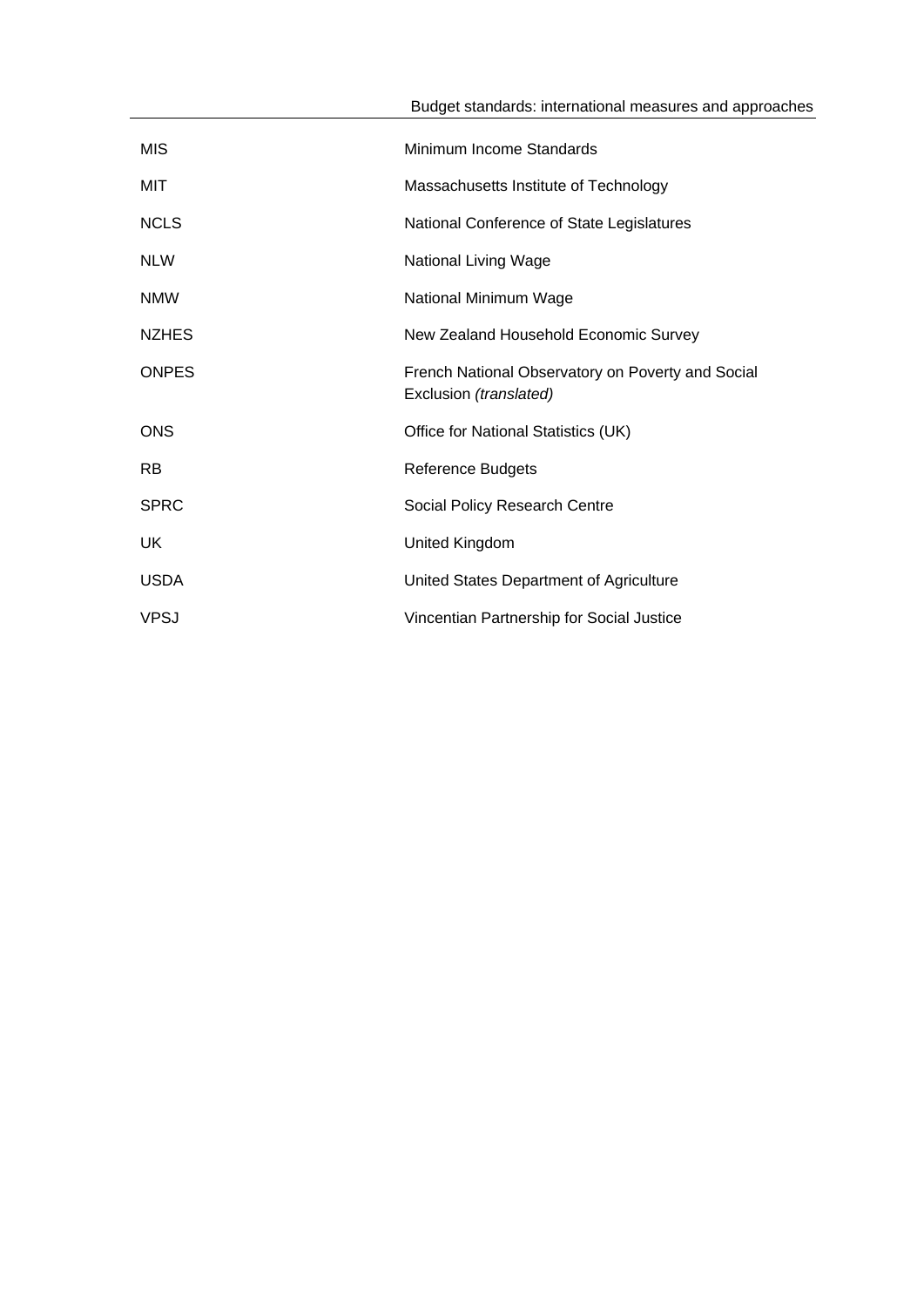# Executive Summary

This research report provides a summary of the contemporary methodologies used to construct budget standards in relevant comparator countries to inform discussion and research regarding budget standards in Australia. It also focuses on how budget standards are updated. Budget standards are a way of estimating how much income a particular household type, living in a particular place at a particular time, needs to achieve a particular standard of living.

Budget standards are relevant as the Expert Panel for annual wage reviews (Expert Panel) is required to consider relative living standards and the needs of the low paid. In assessing the needs of the low paid, the Expert Panel examines the extent to which low-paid workers are able to purchase the essentials for a decent standard of living to engage in community life, assessed in the context of contemporary norms.1 The Expert Panel uses a variety of measures when determining the needs of the low paid, including budget standards. In particular, the Expert Panel stated in the 2018–19 Review decision that they saw merit in future research regarding how budget standards could be best updated over time.

The report considers recent Australian budget standards research, as well as broader budget standards literature and contrasts this with differing approaches from a selection of relevant comparator countries. It finds that there is a degree of commonality in the methodology and process for calculating budget standards, especially in terms of the broad aim of developing a basket of items necessary to purchase in order to achieve a particular standard of living. There is, however, variance in how organisations in different countries define and calculate budget standards, often dependent on the purpose. Different research aims lead to varied approaches that can provide different outcomes.

Differences occur in that some budget standards are informed by bottom-up research, where focus groups of members of the public inform the construction of the basket of goods and services. This research tends to have members of the public consensually agree upon a basket of items for a particular standard of living, typically a standard of living that is above just the basic necessities and which incorporates social inclusion and participation. Budget standards research in other countries takes a more top-down approach, preferring to construct the basket based on expert advice and existing quantitative data. In fact, most budget standards research uses some combination of these data sources and approaches.

A further consideration is the type of households in which to determine budgets. The approach in the United Kingdom is to calculate at the individual level so that a standard can be derived for over one hundred household types. Others calculate budget standards for certain household types chosen based on specific country socioeconomic or cultural circumstances.

<sup>1 [2019]</sup> FWCFB 3500 at [17].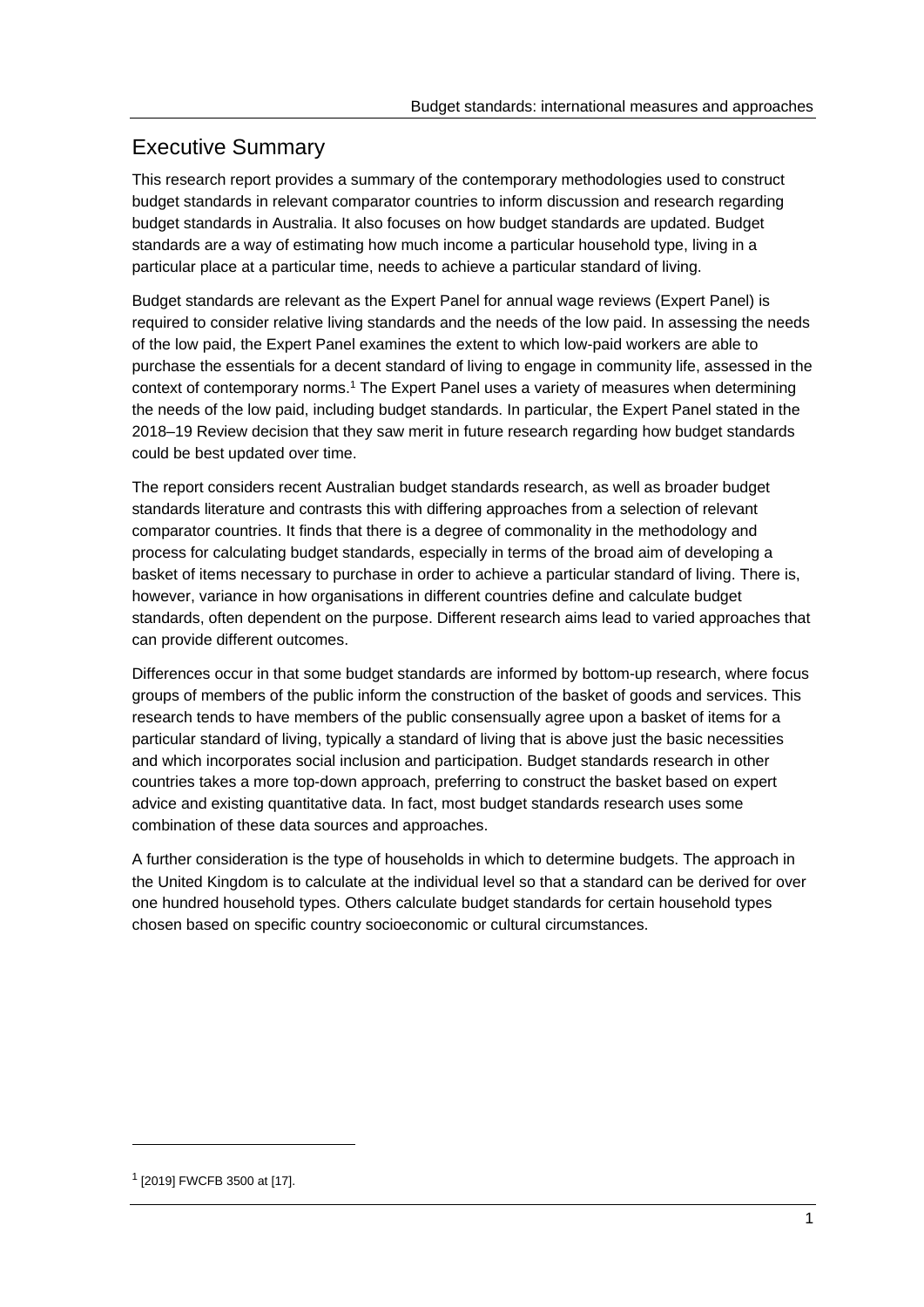# 1 Introduction

Each year, the Expert Panel for annual wage reviews (the Expert Panel) must take into account certain considerations regarding the modern awards and minimum wages objectives, addressed in s.134 and s.284 of the *Fair Work Act 2009* (Cth) (the Act). As part of these objectives, the Expert Panel is required to consider relative living standards and the needs of the low paid. In assessing the needs of the low paid, the Expert Panel examines the extent to which low-paid workers are able to purchase the essentials for a decent standard of living to engage in community life, assessed in the context of contemporary norms.2 As stated in the Annual Wage Review 2018–19 (2018–19 Review) decision, the Expert Panel uses a variety of measures when determining the needs of the low paid, including budget standards.<sup>3</sup>

This research report provides a summary of the contemporary methodologies used to construct budget standards in relevant comparator countries to inform discussion and research regarding budget standards in Australia. It also focuses on how budget standards are updated.

Budget standards, as they are known in Australia, are a way of estimating how much income a particular household type, living in a particular place at a particular time, needs to achieve a particular standard of living (Saunders & Bedford 2017).

In Australia, research on budget standards for selected household types was undertaken in the 1990s by the Social Policy Research Centre (SPRC) and most recently by Saunders and Bedford (2017). This most recent budget standards research was discussed in the Annual Wage Review 2017–18 and 2018–19 Review decisions. In the 2018–19 Review decision, the Expert Panel stated:

'…we see merit in future research addressing how the budget standards can be appropriately updated to take account of price changes over time to accurately match the various budget standards with the relevant household disposable income' ([2019] FWCFB 3500 at [315]).

The calculation of budget standards is often determined by either public discussion and agreement (a consensus approach); by using expert opinion, judgement, and secondary data; or a combination of both (Saunders & Bedford 2017: 2).

A bottom-up approach focuses on building public consensus of lived experiences through focus groups (such as the United Kingdom (UK)). It places greater emphasis on asking people what they believe is needed to be purchased in order to achieve a defined standard of living. This can be contrasted with a 'top-down' approach which focuses on initially obtaining expert knowledge or quantitative data to determine what households currently purchase.

The recent budget standards research in Australia used a 'top-down' approach; where the main information source for prices and basket items comes from expert opinion or expenditure data. Public opinion through focus groups was only used as a sounding board to check the assumptions of experts.

While the Australian 'top-down' approach is based on the Minimum Income for Health Living (MIHL) standard, many of the other countries covered in this report follow the Minimum Income Standard (MIS) 'bottom-up' approach, which was developed in the UK at Loughborough

<sup>2 [2019]</sup> FWCFB 3500 at [17].

<sup>3 [2019]</sup> FWCFB 3500 at [201].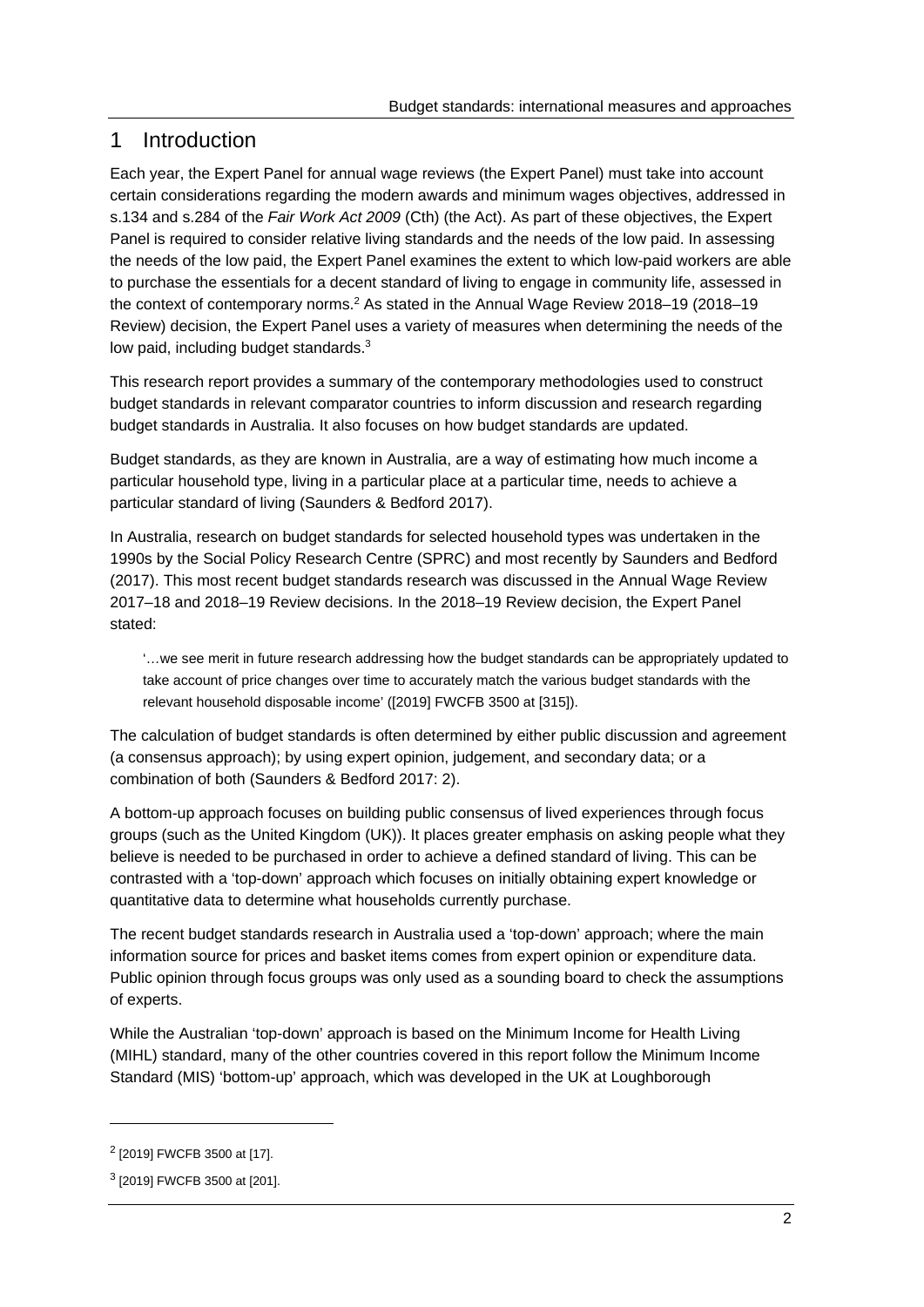University's Centre for Research in Social Policy (CRSP). Despite the different approaches, the aim of budget standards research is broadly comparable—they all attempt to set a minimum standard of living for different household types.

This report finds that whilst there is a degree of commonality in the research methodology used across countries, the approach taken to define, calculate and update budget standards depends on the purpose, use or available resources.

Section 2 of the report outlines the differences between budget standards, minimum wages and living wages. Following a short description of budget standards research in Australia in Section 3, Section 4 looks at the methodologies in key comparator countries (the UK, Ireland, Canada, US, and New Zealand) and how the budgets are updated. Section 5 looks at additional countries where relevant budget standards research has taken place with the assistance of researchers from the UK: Japan, France and Mexico, as well as relevant research from the European Union. Section 6 concludes the report.

# 2 Differences between budget standards, minimum wages and living wages

There is often a relationship between budget standards and a minimum threshold for wages. Although this does not exist in Australia, other countries considered in this report rely on budget standards to calculate living wages—which often have a different purpose to minimum wages.

A minimum wage is a legally enforceable wage floor which applies to all, or a defined section, of a country's workforce. The setting of minimum wages often requires various considerations, such as any effects on employment, the ability of business to absorb higher wages, living standards of affected workers and whether the economy is able to sustain increased prices. As part of the annual wage review, the Fair Work Commission's (Commission's) Expert Panel considers a variety of economic factors pursuant to s. 284(1)(a) of the Act when assessing the performance and competitiveness of the national economy, including: productivity; business competitiveness and viability; inflation; and employment growth. The UK Low Pay Commission (LPC) has the remit to 'raise pay as high as possible without damaging employment prospects' (LPC 2019: vii) with respect to the national minimum wage. However, unlike the LPC, the Expert Panel has broader scope to consider social factors such as promoting social inclusion through workforce participation; relative living standards and the needs of the low paid; the principles of equal remuneration; and the needs of junior employees, employees to whom training arrangements apply and employees with a disability.

Unlike the setting of minimum wages, living wages place less emphasis on economic or employment implications, and more on the needs of households to achieve a particular standard of living. However, some living wage frameworks (such as the UK and Ireland) limit annual increases to more 'sustainable' levels and to encourage greater adoption by employers (Republic of Ireland Living Wage 2019). In most jurisdictions covered in this report, living wages coexist alongside a lower legal minimum standard.

A living wage is calculated in relation to a particular standard of living, or to provide enough income in order to allow employees and their households to enjoy a subjectively decent standard of living and to participate and contribute to society (Living Wage Commission 2016: 5). In some countries studied in this paper, budget standards research is used to form part of their calculation of a living wage.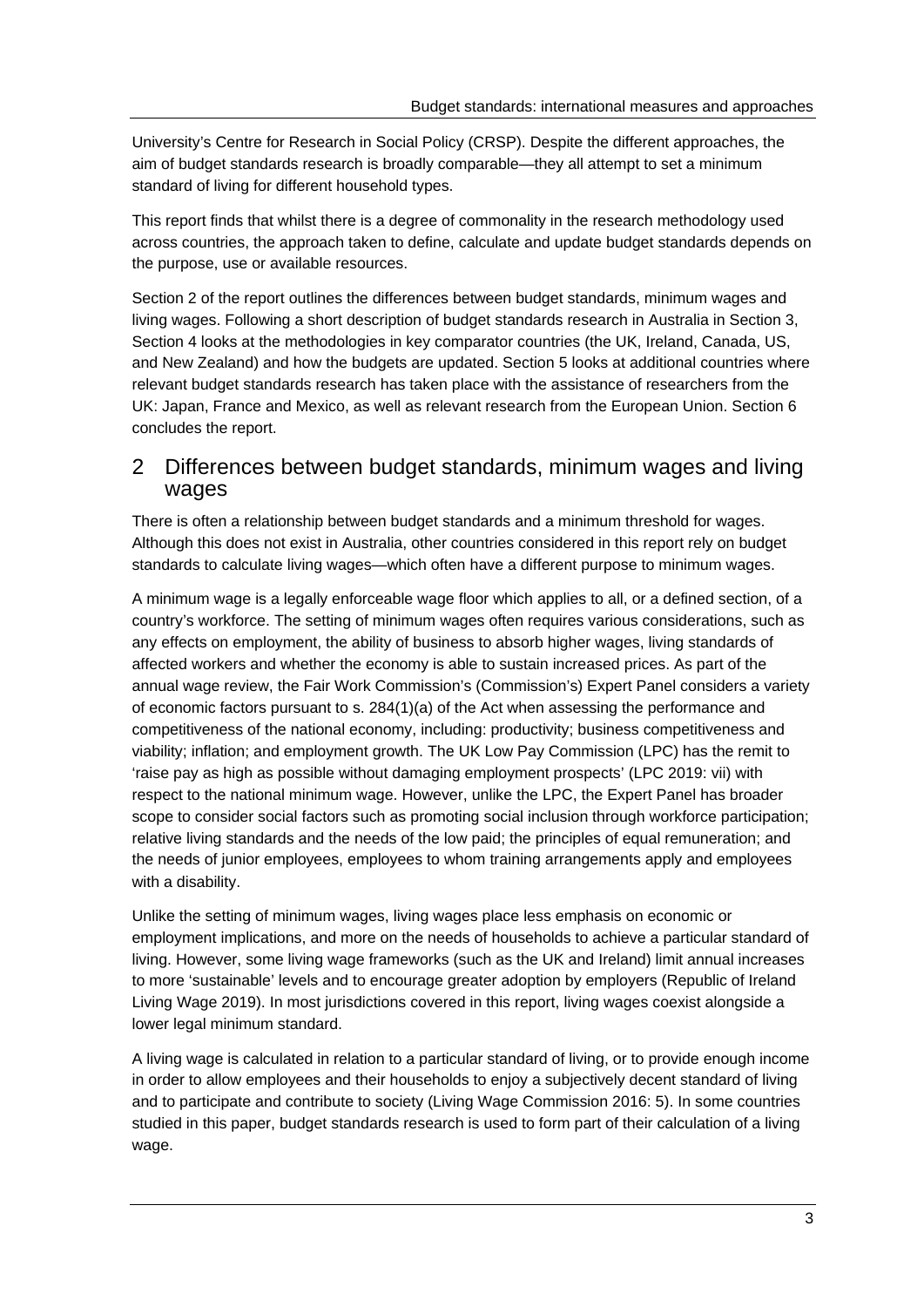Budget standards represent how much a particular family living in a particular place at a particular time needs to achieve a particular standard of living (Saunders 2018: 4). A budget standards framework allows many different budgets to be calculated for any number of different household types. The needs of households will differ by their size and composition. Single people or couples working full time will require different needs to households with children. This leaves researchers with the problem of deciding the number and types of households to consider. Budget standards are also required to be updated so that their value and the basket of goods and services remain relevant.

While there is a great deal of overlap in the construction of budget standards and living wages, they are different concepts. Budget standards involve determining and pricing a basket of goods and services. A living wage, on the other hand, is the income required to cover the cost of the basket of goods and services, incorporating elements such as interactions with the tax-transfer system and the number of hours that people are expected to work. Budget standards, therefore, tend to underpin the determination of a living wage.

In Australia, the Expert Panel does not set a living wage. The national minimum wage and modern award minimum wages are not solely determined by budget standards research. Instead, it makes up one aspect of the Panel's consideration of relative living standards and the needs of the low paid alongside other information and data sources, in conjunction with the broader economic and social considerations.

# 3 Budget standards research in Australia

The Commission is responsible for reviewing and setting the national minimum wage and modern award minimum wages in the national workplace relations system. Each year, the Commission's Expert Panel conducts a review and must consider the minimum wages objective (s.284) and the modern awards objective (s.134) of the Act. Both objectives require that the Expert Panel takes into account, among other considerations, the relative living standards and the needs of the low paid. In the past two annual wage reviews, this has included the consideration of recent Australian budget standards research. This research does not form the basis of a living wage calculation, as occurs in some other jurisdictions discussed in this report.

# **3.1 Australian budget standards research**

Published in 2017, the research determined its budgets by specifying and pricing every item needed by the family, summing to produce the overall budget (Saunders & Bedford 2017: 1).

The calculation of the 2017 budget standards was in part motivated because Australian researchers were relying on updated estimates of outdated research undertaken in the 1990s (Saunders et al. 1998) The new research accounted for changes in social practices and community norms, as well as advances in budget standards research practices (Saunders & Bedford 2017: 1). The report produced budgets that reflected the amount required to satisfy contemporary 'basic' needs, without allowances for modest or occasional 'luxuries' and minimum wastage. The authors noted that the more recent budget standards '…are extremely tight and leave no room for even the most modest of special treats' (Saunders & Bedford 2017: 41).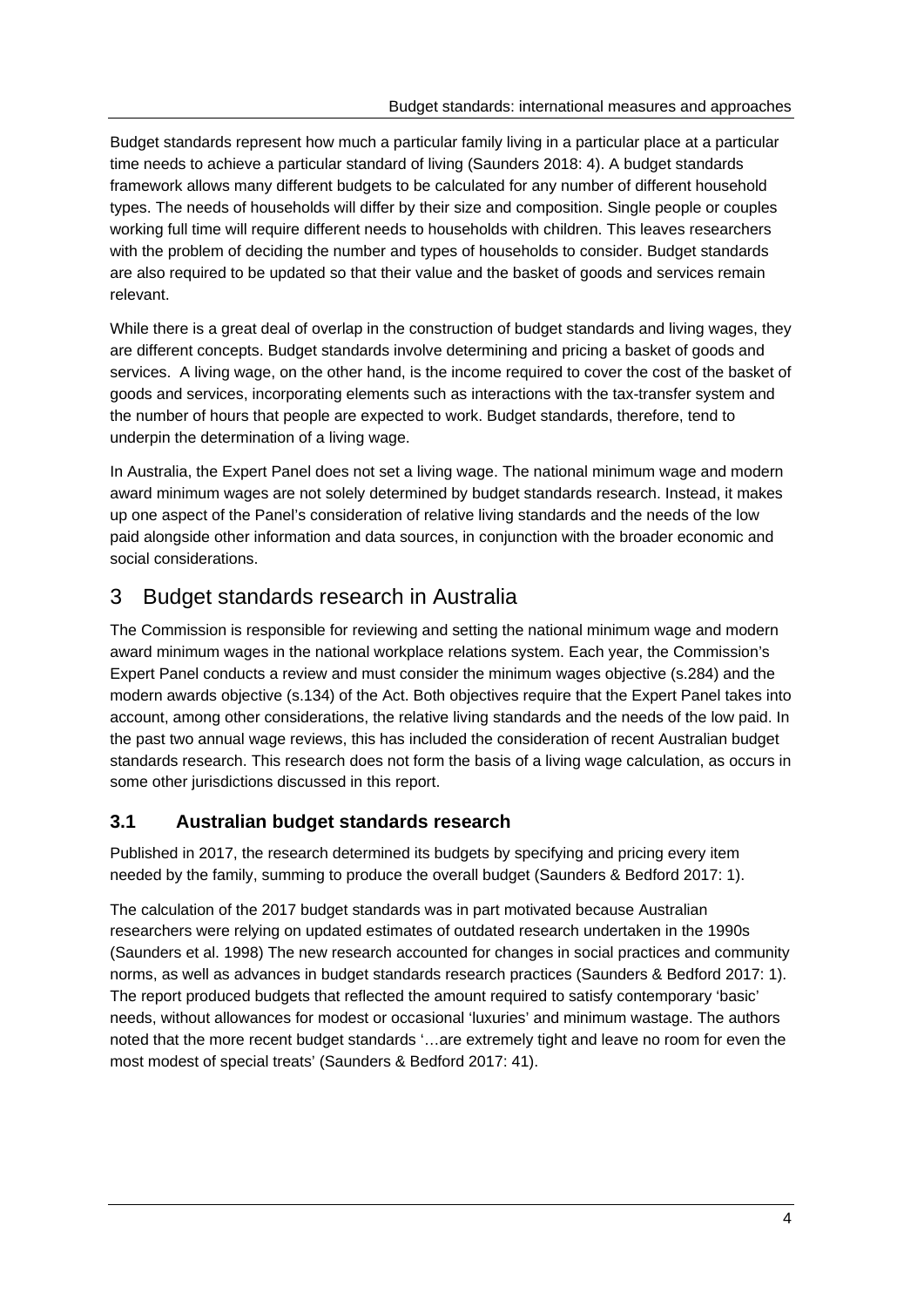The Australian budget standards research applied the MIHL standard developed in the UK public health literature<sup>4</sup>. The MIHL standard is designed to ensure that all individuals are able to lead healthy lives and participate in society (Saunders & Bedford 2017: 1). The budget standards were estimated using three types of data: normative expert data on what is needed to attain specific standards; behavioural (survey) data on household expenditure; and experiential data (focus groups) on how families budget and meet their needs (Saunders & Bedford 2017: 2).

The Australian research used a 'top-down' approach that mainly relied on expert knowledge. Focus group participants roles were advisory, acting as a sounding board for experts to check the appropriateness of their assumptions about the basket and their behaviour. Focus group discussions were used to validate assumptions that were required to develop the budget components, items, quantities, lifetimes and prices, as well as to confirm assumptions made by researchers regarding shopping habits, participation and social activities were accurate. The focus groups involved participants from low-income backgrounds who were asked about the relevance of the budgets to their own circumstances, as well as their thoughts on whether the estimated budgets were adequate to meet their needs to the MIHL standard (Saunders & Bedford 2017: 2).

The budgets calculated in the research were priced in the second half of 2013 and were updated to the June quarter 2016 using the Consumer Price Index (CPI) 'to maintain their relevance' (Saunders & Bedford 2017: 73). Updating the budgets by changes to the CPI maintains the real value of the budget standards in the short term and is considered to be 'standard practice in the budget standards literature' and 'will not induce major errors into the estimates' (Saunders & Bedford 2017: 38–39). However, the authors suggested that, beyond seven years, 'it is preferable to review and revise the entire budgets to ensure that items, quantities and lifetimes as well as prices are reviewed and adjusted to reflect changes in community norms and average living standards' (Saunders & Bedford 2017: 39).

Table 1 shows the main basket items and household types modelled in the budget standards report. Adults were either assumed to be in work and receiving the national minimum wage, or not in the labour force and receiving all relevant income support payments they were entitled to (Saunders & Bedford 2017: 2).

<sup>4</sup> See Morris et al. (2000) *A minimum income for healthy living,* Journal of Epidemiology & Community Health, Volume 54, Issue 12, December 2000, pp. 885–889; and Morris et al. (2007) *Defining a minimum income for healthy living (MIHL): older age, England,* International Journal of Epidemiology, Volume 36, Issue 6, December 2007, pp. 1300–1307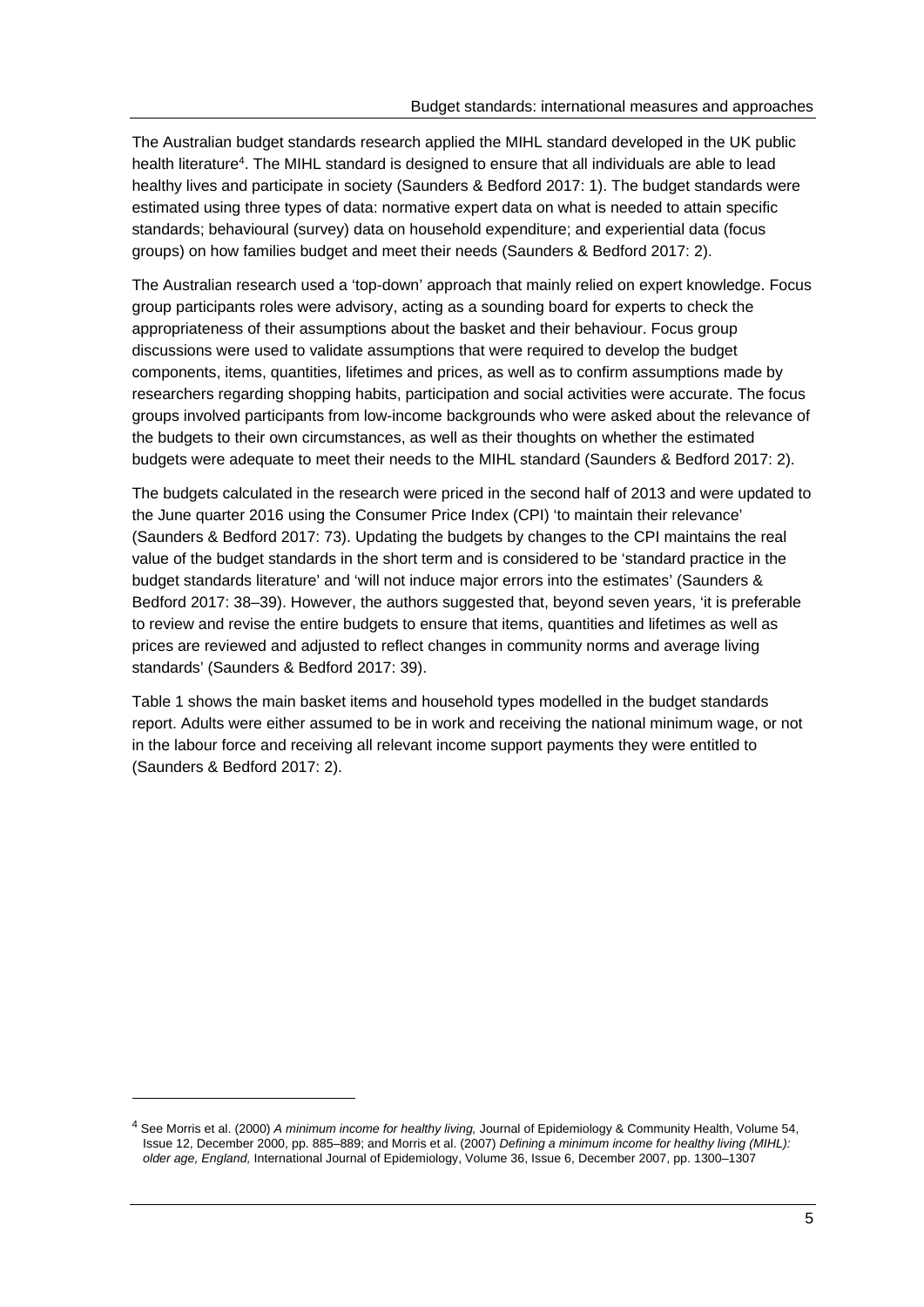| <b>Basket items</b>          | <b>Household types</b>              | Child ages                 |  |
|------------------------------|-------------------------------------|----------------------------|--|
| Food                         | Single person (Male, 40; female 35) | None                       |  |
| <b>Clothing and Footwear</b> | Couple (M, 40 & F, 35)              | None                       |  |
| Household goods and services | Couple (M, 40 & F, 35)              | 1 child $(F, 6)$           |  |
| Transport                    | Couple (M, 40 & F, 35)              | 2 children, (F, 6 & M, 10) |  |
| Health                       | Sole parent (F, 35)                 | 1 child $(F, 6)$           |  |
| <b>Personal Care</b>         |                                     |                            |  |
| Recreation                   |                                     |                            |  |
| Education                    |                                     |                            |  |

#### **Table 1: Summary of main MIHL components**

Note: Housing costs are excluded from the budgets. The non-housing budgets have been grossed-up by including estimates of the weekly rents paid in different locations within capital cities in Australia derived from data on market rents by the authors.

Source: Saunders P & Bedford M (2017), *New Minimum Income for Healthy Living Budget Standards for Low-Paid and Unemployed Australians*, SPRC Report 11/17, Social Policy Research Centre, UNSW Sydney,

# 4 Budget standards across key comparator countries

Seminal research conducted for the UK has formed the basis for much of the research on budget standards around the world. However, as discussed in this section, there tends to be methodological differences between countries.

The UK MIS focus on public consensus to establish a basket of goods and services using a 'bottom-up' approach to identify needs (Bradshaw et al. 2008). These groups negotiate to consensually determine how these needs can be met. Like Australia, other countries used a 'topdown' approach, such as New Zealand, which places more emphasis on secondary data sources (Scott, 2014; King & Waldegrave 2012:3–4). Methods applied in the United States also predominantly use secondary data, consisting of surveys on expenditure, and expert opinion to define a minimum needs basket (Nadeau 2018) without the use of focus groups. Budget standards research that employs a more 'top-down' approach measures what low-income people currently purchase, which is shaped by the financial resources that a person or household currently has access to, and may not necessarily consider what people need to reach a particular standard of living (Davis et al. 2015).

As mentioned in Section 2, it is important that budget standards are updated so they remain relevant with contemporary norms and costs of living. There are various approaches to updating budget standards that are discussed in this report.

The remainder of this section explores the methodologies used by a number of countries to derive a budget standard and how these standards are updated. Table 2 provides a broad overview and comparison of the different methodological approaches.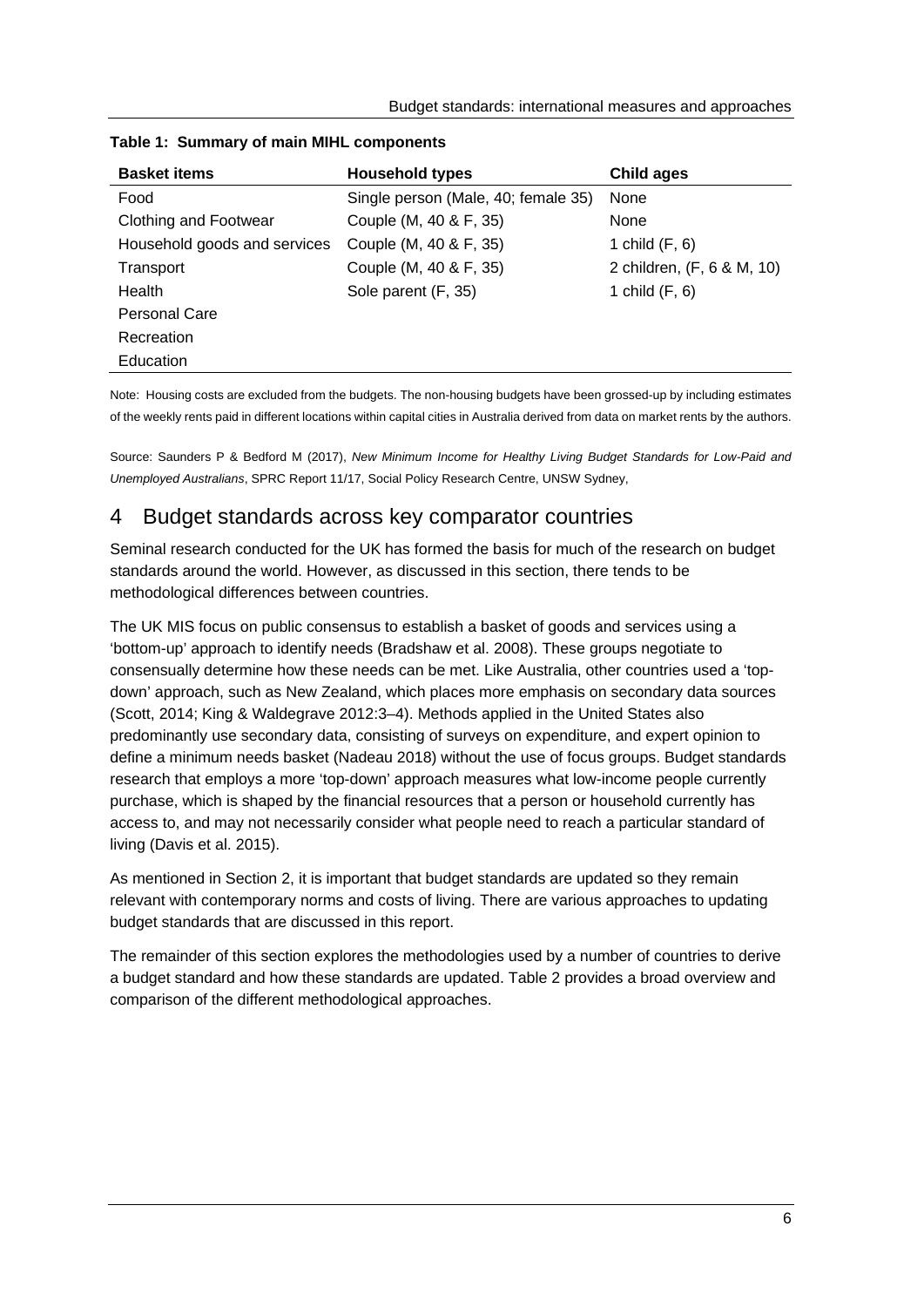### **Table 2: Comparison of budget standards**

| <b>Country</b>                                | <b>Methodology and Calculation</b>                                                                                                                                                                                                                                                                                         | <b>Focus groups</b>                                                                                                                                                                                                                | <b>Household selection</b>                                                                                     | <b>Updating method</b>                                                                                                                                                                                                                                                                                                                            |  |
|-----------------------------------------------|----------------------------------------------------------------------------------------------------------------------------------------------------------------------------------------------------------------------------------------------------------------------------------------------------------------------------|------------------------------------------------------------------------------------------------------------------------------------------------------------------------------------------------------------------------------------|----------------------------------------------------------------------------------------------------------------|---------------------------------------------------------------------------------------------------------------------------------------------------------------------------------------------------------------------------------------------------------------------------------------------------------------------------------------------------|--|
| Australian<br>budget<br>standards             | Budget standards are estimated using 3<br>types of data: normative expert data on<br>what is needed to attain specific standards;<br>behavioural (survey) data on household<br>expenditure; and experiential data (focus                                                                                                   | Involved low-income participants<br>whose roles were advisory, acting<br>as a sounding board for experts to<br>check the appropriateness of<br>assumptions about the basket and                                                    | Single adult<br>Couple no children<br>Couple, 1 child (6 year old girl)<br>Couple, 2 children (6 year old girl | Suggested approach to be updated yearly in line with<br>movements in the CPI at the relevant group level,<br>with the only exception being Personal care, which is<br>indexed to All groups CPI.                                                                                                                                                  |  |
|                                               | group) on how families budget and meet<br>their needs                                                                                                                                                                                                                                                                      | low-income households' behaviour,<br>with reference to MIHL standards.                                                                                                                                                             | and 10 year old boy)<br>Sole parent, 1 child (6 year old girl)                                                 | Research suggested this method could be employed<br>for 7 years without inducing major errors and<br>suggested beyond 7 years that the budgets should<br>be reviewed and revised.                                                                                                                                                                 |  |
|                                               | Focus groups negotiate public consensus                                                                                                                                                                                                                                                                                    | Include a mixture of socio-<br>economic backgrounds, made up of<br>participants from within the<br>household type under discussion.                                                                                                |                                                                                                                |                                                                                                                                                                                                                                                                                                                                                   |  |
| <b>UK Minimum</b><br>Income<br>Standard (MIS) | on the basket of goods and services<br>needed to achieve a decent standard of<br>living. Through a number of stages, these<br>standards are reviewed and reassessed by<br>other focus groups to test strength of<br>consensus. Prices are gathered by the<br>research team from various stores and<br>suppliers in the UK. | Participants determine what<br>constitutes an acceptable minimum<br>living standard for UK society at a<br>point in time by achieving a<br>negotiated consensus. Experts and<br>researchers primarily play a<br>confirmatory role. | 13 core household types consisting<br>of coupled and single households<br>with or without up to 4 children.    | Timing of adjustments to the MIS basket is based on<br>a 4-yearly cycle where, in Years 1 and 3, households<br>undergo a review or rebase to ensure the basket<br>reflects current social norms. In the other years,<br>inflation and policy changes to the tax and benefits<br>system are considered ensuring baskets reflect<br>current prices. |  |
|                                               |                                                                                                                                                                                                                                                                                                                            | Different focus groups are used to<br>review the budgets to ensure that<br>they are representative.                                                                                                                                |                                                                                                                |                                                                                                                                                                                                                                                                                                                                                   |  |
|                                               | Establishes a basket of items needed to<br>provide households with the basic                                                                                                                                                                                                                                               | Comprised of households from low<br>to medium income backgrounds.                                                                                                                                                                  |                                                                                                                | Updated annually in line with increase in average<br>wages measured by the Quarterly Employment<br>Survey. Periodic Measurement Reviews are<br>undertaken which considers and incorporates new<br>data sources.                                                                                                                                   |  |
| New Zealand<br>Living Wage<br>Income          | necessities of life which enables them to<br>live with dignity and actively participate in<br>society. However, initial focus group results<br>were deemed too high and indefensible. As                                                                                                                                   | Participants estimated costs based<br>on a list of items derived from the<br>NZHES.                                                                                                                                                | 2 Adults, 2 Children                                                                                           |                                                                                                                                                                                                                                                                                                                                                   |  |
| Research                                      | such calculation relies on secondary data<br>sources; primarily the NZHES, nutrition<br>data, and rental data. Data taken from the<br>NZHES uses the average expenditure of<br>the bottom 5 income deciles.                                                                                                                | After initial estimates were<br>significantly higher than existing<br>expenditure data, focus group<br>estimates were moderated by<br>secondary data.                                                                              |                                                                                                                |                                                                                                                                                                                                                                                                                                                                                   |  |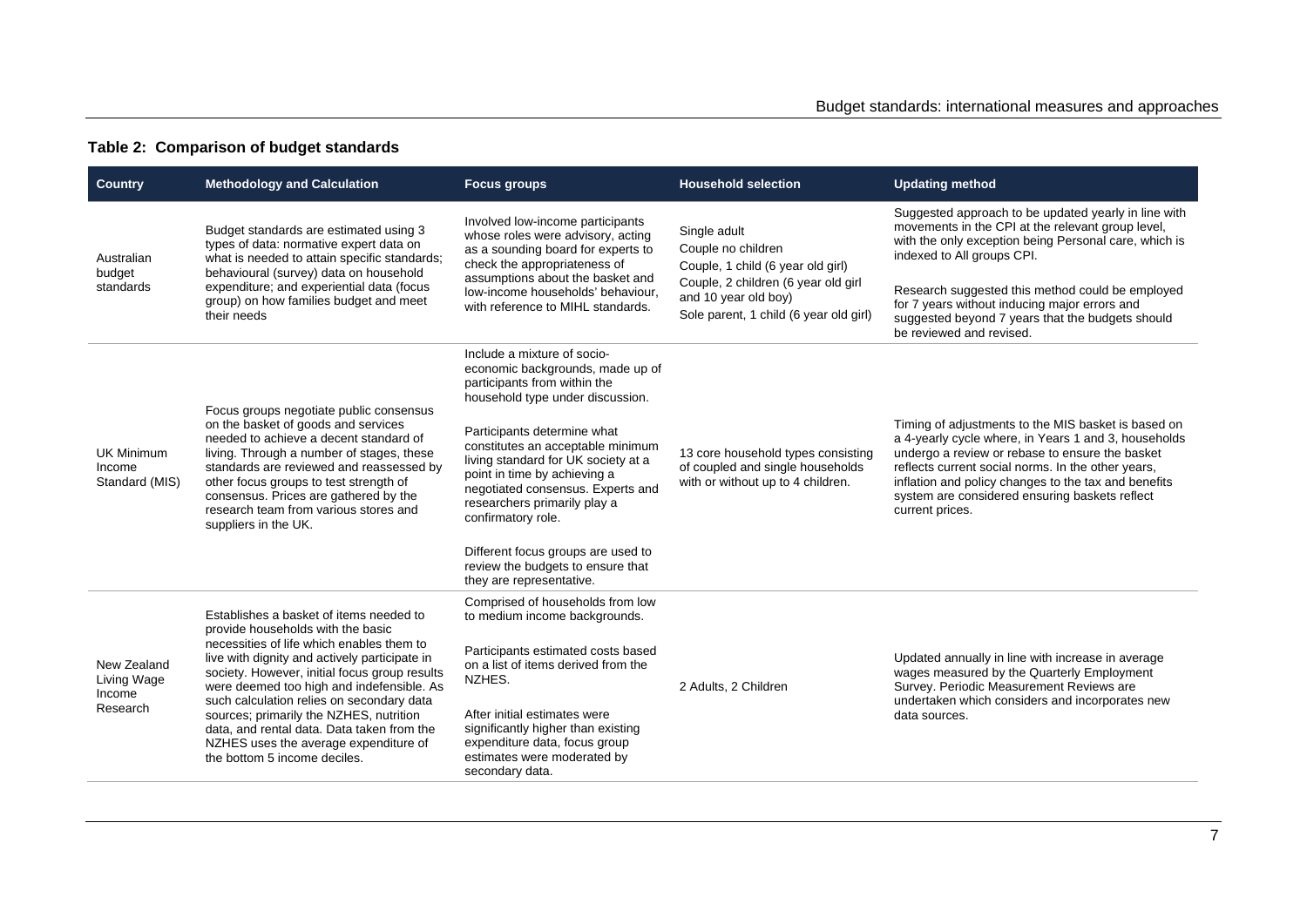#### Budget standards: international measures and approaches

| <b>Country</b>                                                                           | <b>Methodology and Calculation</b><br><b>Focus groups</b>                                                                                                                                                                                                                                                                                                                                                                                                         |                                                                                                                                                                     | <b>Household selection</b>                                                                                                                     | <b>Updating method</b>                                                                                                                                                                                                                                                                                                                                                                               |
|------------------------------------------------------------------------------------------|-------------------------------------------------------------------------------------------------------------------------------------------------------------------------------------------------------------------------------------------------------------------------------------------------------------------------------------------------------------------------------------------------------------------------------------------------------------------|---------------------------------------------------------------------------------------------------------------------------------------------------------------------|------------------------------------------------------------------------------------------------------------------------------------------------|------------------------------------------------------------------------------------------------------------------------------------------------------------------------------------------------------------------------------------------------------------------------------------------------------------------------------------------------------------------------------------------------------|
| Canada Market<br><b>Basket Measure</b><br>(MBM)                                          | The MBM calculates a basket of goods that<br>achieves a modest standard of living (the<br>MBM is used to calculate Canada's official<br>poverty line). Calculation uses a variety of<br>data sources ranging from nutrition<br>research, Census, household surveys, and<br>other social research.                                                                                                                                                                 | Focus groups take a more<br>consultative role, composed of<br>those with low incomes or those<br>experiencing poverty, and only<br>feature during review processes. | 2 Adults, 2 Children                                                                                                                           | The measure is reviewed periodically to adjust<br>baskets to more contemporary standards and<br>assumptions, such as the incorporation of new data<br>sources or incorporating different housing costs.<br>Focus groups are held as part of reviews, as well as<br>wider public consultation. Between reviews, MBMs<br>are updated to reflect the availability of new data or<br>updated by the CPI. |
| <b>Ireland Minimum</b><br>Essential<br>Standard of<br>Living (MESL)                      | Aligns closely with the UK MIS approach.<br>Minimum standard expenditure baskets for<br>a decent standard of living are determined<br>by focus groups and supplementary expert<br>opinion. MESL considers urban and rural<br>differences in its calculation.                                                                                                                                                                                                      | A deterministic role, similar to the<br>UK MIS. Participants from diverse<br>social, economic, and geographical<br>backgrounds.                                     | 2 Adults, 1-4 Children;<br>1 Adult, 1-4 Children;<br>Single adult;<br>Cohabitating couple;<br>Pensioner living alone; and<br>Pensioner couple. | Indexed annually in line with sub-group CPI<br>components. More thorough reviews undertaken<br>periodically (first was in 2012 followed by for 2018-<br>19) where baskets are rebased and re-priced.                                                                                                                                                                                                 |
| US MIT Living<br><b>Wage Calculator</b><br>and EPI Family<br><b>Budget</b><br>Calculator | Focuses on expert and expenditure data<br>rather than public consensus. Data is<br>gathered from various sources including<br>(but not limited to) national food guidelines,<br>published state-based statistics, Census<br>data, expenditure survey data, and local<br>data where relevant. The MIT living Wage<br>Calculator calculates a frugal or<br>subsistence wage. The FBC measure<br>income needed to attain a modest but<br>adequate standard of living | No focus groups implemented.                                                                                                                                        | MIT:<br>1-2Adults, 0-3 Children.<br>EPI:<br>1-2 Adults, 0-4 Children.                                                                          | Updated annually for new data, adjusted by inflation<br>where necessary.                                                                                                                                                                                                                                                                                                                             |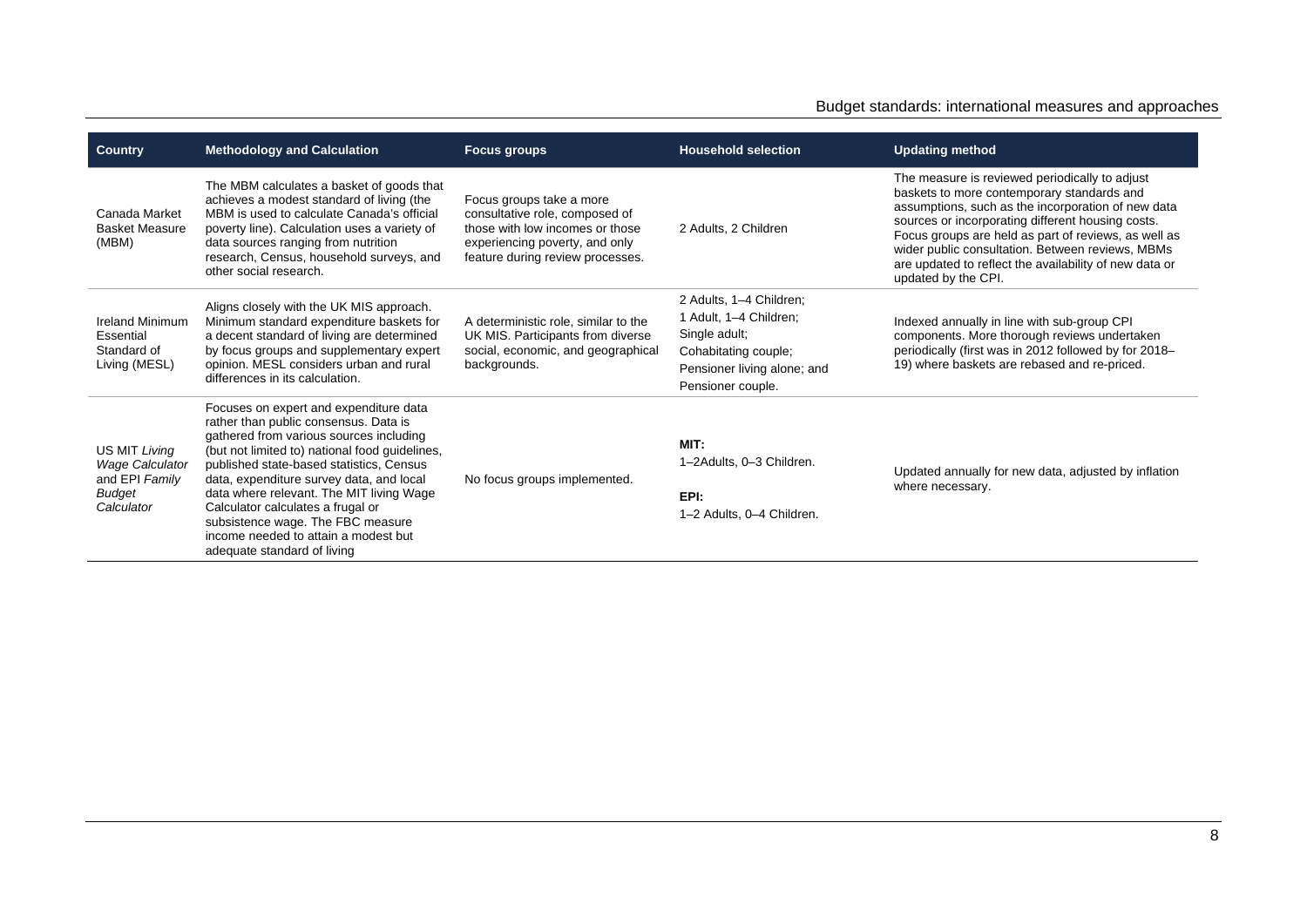# **4.1 United Kingdom**

The UK Government reviews and sets the National Minimum Wage (NMW) and the National Living Wage (NLW) each year based on advice from the independent LPC. The NLW is not based on budget standards research and has a target of reaching 60 per cent of median earnings by 2020 for employees aged 25 years and over (LPC 2018: vii).5

The LPC is an advisory non-departmental public body that submits a report each October to the UK Government recommending adjustments to the NLW and NMW rates (LPC 2019) which are generally accepted by the UK Government each year (OECD 2018: 19). The benchmark of 60 per cent of median earnings is subject to the economy experiencing sustained economic growth, which the LPC interprets to mean annual GDP growth of 1 per cent (LPC 2018: ix). The LPC's recommendations are based on evidence regarding employment and hours worked, the performance of the economy and input from stakeholders, consultations and additional research. The LPC do not explicitly take into account the MIS.<sup>6</sup>

Separate to the LPC, the Living Wage Commission (LWC) was set up in January 2016 to oversee the calculation of a voluntary living wage. This wage is calculated each year with reference to the income needed to purchase a basket of goods based on the MIS research (Living Wage Foundation 2019; D'Arcy & Finch 2018: 2).7 The LWC is appointed by the Living Wage Foundation (LWF) and comprises 10 members drawn from employers that have pledged to pay their employees at least the voluntary living wage, as well as trade unions, civil society and 'independent experts' (LWF 2019a).

MIS research underpins the 'core' basket of goods and services for the living wage calculation. While the basket is equivalent in London and the rest of the UK, there are minor variations in the cost calculation. The living wage utilises different housing (rent and council taxes), transport, and childcare costs reflecting variations in costs between London and the rest of the UK leading to different wages for each region. $8$  The relative weighting of households also varies to reflect the prevalence of certain household types in each region (for example, 'single' households have a larger weighting in London).<sup>9</sup> The living wage calculation also considers the impact of the UK taxtransfer system (Cominetti 2019: 5).

<sup>5</sup> The UK also has various youth and apprentice rates.

 $6$  Reference to the MIS was, however, made in the 2019 LPC report regarding the impact of NLW and NMW increases on pay and how it is perceived by workers and their representatives. Trade union Unite noted '…that the Minimum Income Standard, based on what the public think is needed for a "minimum acceptable standards of living" has increased faster than other measures of inflation' (LPC 2019: 57).

 $<sup>7</sup>$  Initially the CRSP undertook both the MIS research and calculated the voluntary living wage.</sup>

 $8$  For example, rental costs in London are 60 per cent higher compared to the rest of the UK.

<sup>&</sup>lt;sup>9</sup> The living wage is set for 17 household types, with the hourly rate calculated by taking a weighted average of the earnings needed for a range of family types in order to achieve that standard. These weights are presented in Appendix B, The voluntary living wage uses the Living Cost and Food Survey (LCFS) to weight family types based on the proportions of each household type (the LCFS is used more widely in the MIS calculations), whereas the voluntary living wage for London uses the Annual Population Survey (APS), which is the data source recommended by the UK Office for National Statistics (ONS) to assess the population of different family types (D'Arcy, C & Finch D, 2016; 26–27).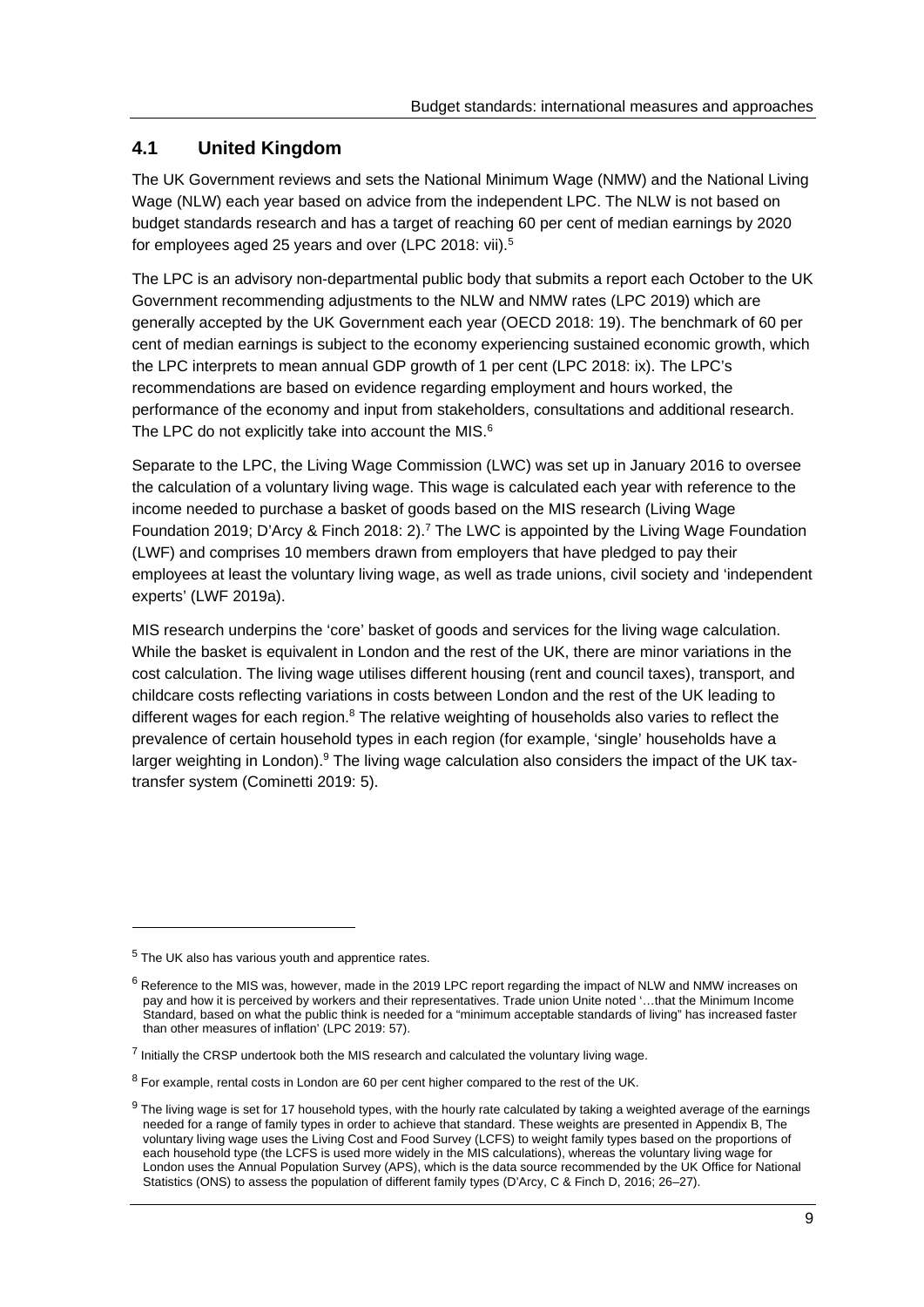#### **4.1.1 Minimum income standards research**

MIS research in the UK was first established in 2008 (Bradshaw et al. 2008), blending methodologies of the Family Budget Unit (FBU) research at the University of York and the Consensual Budget Standards approach (CBS) by the CRSP at Loughborough University.10

This research produces budgets for different household types based on what members of the public agree is needed for a minimum acceptable standard of living at a point in time. One of the distinct characteristics of MIS research is the emphasis on establishing public consensus to answer the question '[w]hat level of income is needed to allow a minimum acceptable standard of living?' (Bradshaw et al. 2008: 1). A minimum income standard was defined by members of the public as the following:

'A minimum standard of living in Britain today includes, but is more than just, food, clothes and shelter. It is about having what you need in order to have the opportunities and choices necessary to participate in society' (Bradshaw et al. 2008: 1).

The MIS is established by using focus groups consisting of members of the public to specify the items they agree need to be included in a minimum household budget (basket), supported and informed by expert knowledge where required (for example, advice on nutritional standards). Participants are requested to define and determine what constitutes an acceptable minimum living standard for UK society at a point in time. Combining public consensus with expert opinions allows for 'budgets based on social consensus to be tested against expert knowledge and research' (Bradshaw et al. 2008:3).

The MIS results are published in annual reports and feed into the Minimum Income Calculator, maintained by the CRSP, where the current budgets for specified household types can be observed. The calculator shows weekly budgets (and the level of income required to reach the minimum) allowing for adjustments in assumptions for variables and costs such as household type, rent, employment status, and childcare.<sup>11</sup> As the data are collected at the individual level, budgets for over one hundred different household types (according to numbers and ages of family members) can be calculated (Davis, A et al. 2015: 4). While not covering all possible household compositions, they account for around 80 per cent of the population (Davis et al. 2015:11). Table 3 outlines the major household types and child ages that are considered.

#### **4.1.1.1 Methodology**

Over the decade of research from 2008 to 2018, input from over 120 focus groups has been incorporated to derive a basket of items required for a minimum household budget (Davis et al. 2018: 5). Focus groups typically consist of 6 to 8 people and include a mixture of socio-economic backgrounds, made up of participants from within the group under discussion (for example, budgets for parents with children are discussed by groups of parents with children) (Davis et al. 2015: 3). Unlike other research that consults exclusively with people from low-income

<sup>&</sup>lt;sup>10</sup> The FBU method was informed by documented guidance, expert opinion and statistics (expert judgement) in establishing a budget given a specified living standard, while the CBS utilised panels of ordinary people (representing diverse family and household backgrounds).

 $11$  In addition to the standards themselves, the research also explores insights into various themes, including estimates of the number of people living below the MIS (nearly 19 million in 2017–18) (Padley and Stone., 2020, p. 1), monitoring the experience of those living below the MIS by tracking a group of low-income families (looking at geographical variations and budgets for different household types), addressing the additional costs associated with disability, and whether a 'greener' minimum standard of living is possible.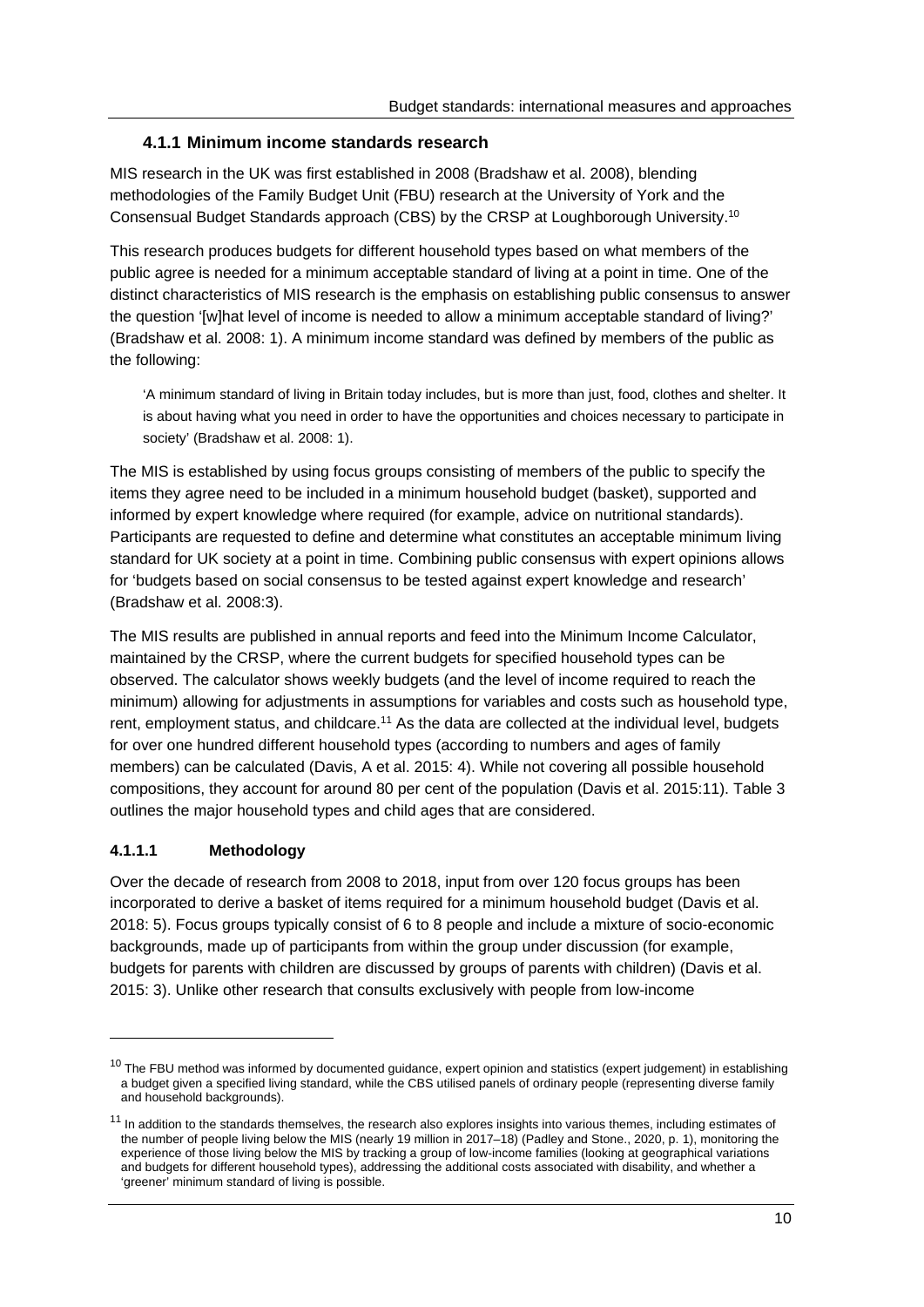backgrounds, by considering a socially diverse mix, the methodology is able to develop a budget intended to be suitable for the general population, not just for those with low incomes (Bradshaw et al. 2008: 6). This is a key difference between the application in Australia by Saunders and Bedford. The Australian research focuses only on the low paid and unemployed, whereas the UK research sought input from across British society.

A negotiated consensus is achieved by asking group members to work collectively to consider the needs of a hypothetical individual in the same demographic situation as their own. Experience has shown that, in general, consensus is reached quickly for most items, however, in-depth discussion can occur with members of the group challenging and negotiating with each other to establish consensus (Bradshaw et al. 2008: 8–9). There is not always agreement within or between groups as to the difference between a 'want' and a 'need'; with moderators reminding groups that it is not an aspirational budget (Bradshaw et al. 2008:8). However, since the first focus groups, there has been an agreed principle that an acceptable standard of living is one that provides for more than just survival and acknowledges the importance of social participation and choice.

The original MIS employed consultation with experts and researchers to play a confirmatory role, assessing the reasonableness of assumptions and assisting with the costing and verification of items, not deciding on the items themselves. However, the role of experts in contemporary UK MIS research has been limited, for example, to guiding the construction of nutritional food baskets based on the discussions of focus groups (basket items fall under the broad categories presented in Table 3).

The methodology also incorporates a period of 'critique and reassessment' as a robustness check. Following the composition of an initial list, different focus groups are used to review the budgets to ensure that they are realistic, that differences have been addressed, and to test the consensus (Bradshaw et al. 2008:7–10). Appendix A provides a broad outline of the key stages of MIS research fieldwork, including the stages of deliberative focus group discussions and consultation with experts and researchers. The UK MIS underpins and has guided other international budget standards research, discussed later in this report.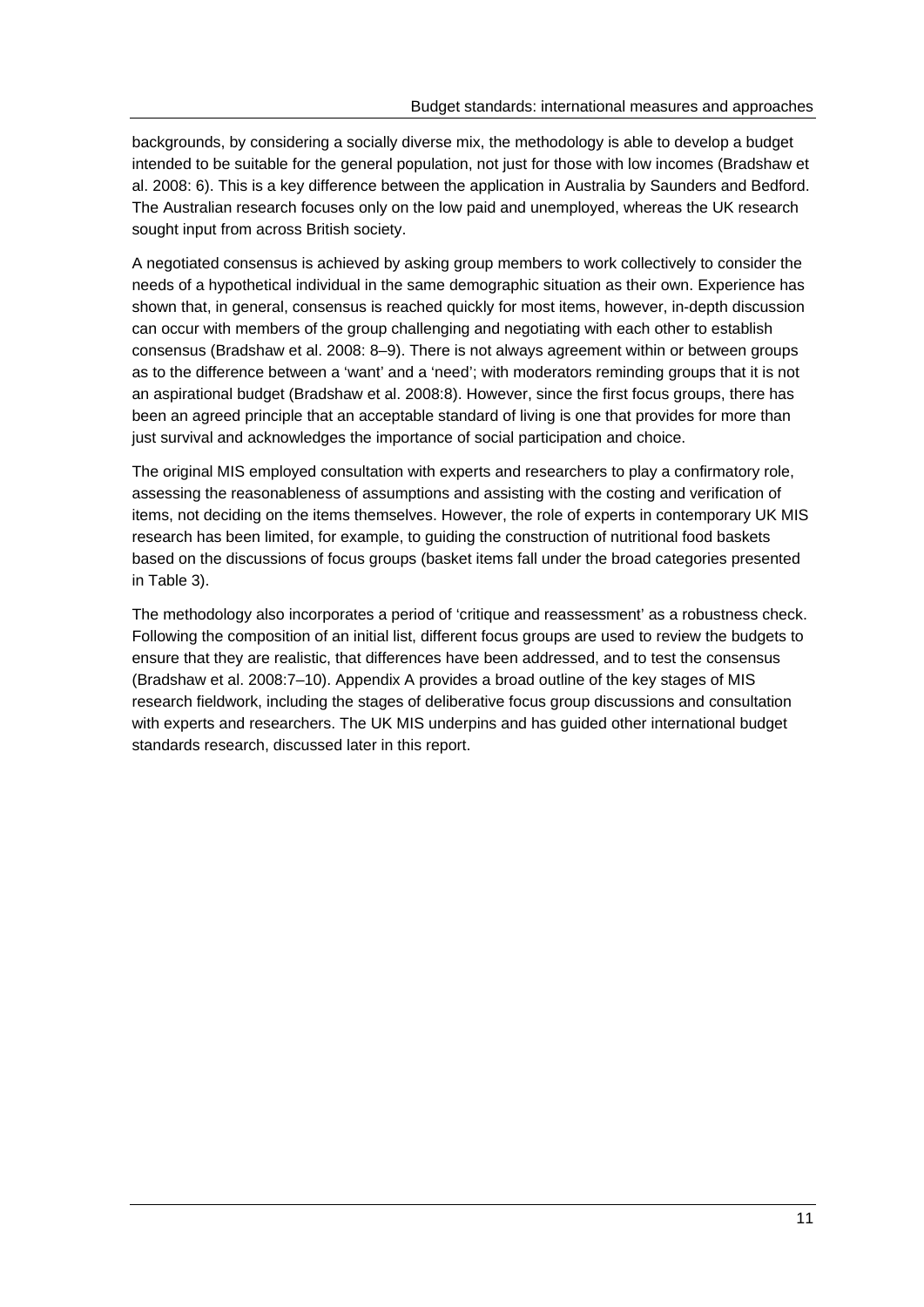| <b>Basket items</b>               | <b>Major household types</b> | Child age groups      |
|-----------------------------------|------------------------------|-----------------------|
| Food                              | Single working age           | 0–1 years             |
| Alcohol                           | Couple working age           | 2-4 years             |
| Tobacco                           | Single pensioner             | Primary school aged   |
| Clothing                          | Couple pensioner             | Secondary school aged |
| Water rates                       | Lone parent, one child       |                       |
| Council tax                       | Lone parent, two children    |                       |
| Household insurances              | Lone parent, three children  |                       |
| Fuel                              | Couple, one child            |                       |
| Other housing costs               | Couple, two children         |                       |
| Household goods                   | Couple, three children       |                       |
| Household services                | Couple, four children        |                       |
| Childcare                         |                              |                       |
| Personal goods and services       |                              |                       |
| Motoring                          |                              |                       |
| Other travel costs                |                              |                       |
| Social and cultural participation |                              |                       |
| Rent                              |                              |                       |

#### **Table 3: Summary of main MIS components**

Note: Childcare and Rent costs are excluded from the headline budget rate.

Source: Hirsch (2019), *A Minimum Income Standard for the United Kingdom in 2019*, Joseph Rowntree Foundation.

### **4.1.2 Updating the MIS**

In order for the MIS to remain relevant it is updated annually so that the items reflect current prices and current societal norms. The MIS have a 4-year cycle which has been applied since the development of the first set of MIS in 2008, as shown in Table 4.

Every second year the budgets are updated based on inflation. However, every other year they are either rebased or reviewed. A 'rebase' refers to re-establishing a minimum basket from scratch and a 'review' is an analysis of how adequately needs are being met by the basket reflecting potential social changes (Hirsch 2019: 3). Both involve conducting new focus group research. This is done separately for 'households without children' and 'families with children'.

#### **Table 4: How the MIS is updated**

|                                       | Year 1 | Year 2             | Year 3 | Year 4             |
|---------------------------------------|--------|--------------------|--------|--------------------|
| <b>Households without</b><br>children | Review | Inflation uprating | Rebase | Inflation uprating |
| <b>Families with</b><br>children      | Rebase | Inflation uprating | Review | Inflation uprating |

Source: Hirsch (2019), *A Minimum Income Standard for the United Kingdom in 2019*, Joseph Rowntree Foundation, p. 3.

One of the main criticisms of the MIS approach is the reliance on select focus groups and that outcomes would differ if other randomly chosen people were selected (Storms et al. 2014: 51; Anker 2011: 102). In practice, with periodic rebasing, the items that households require have remained stable over the past decade (Davis et al. 2018: 38).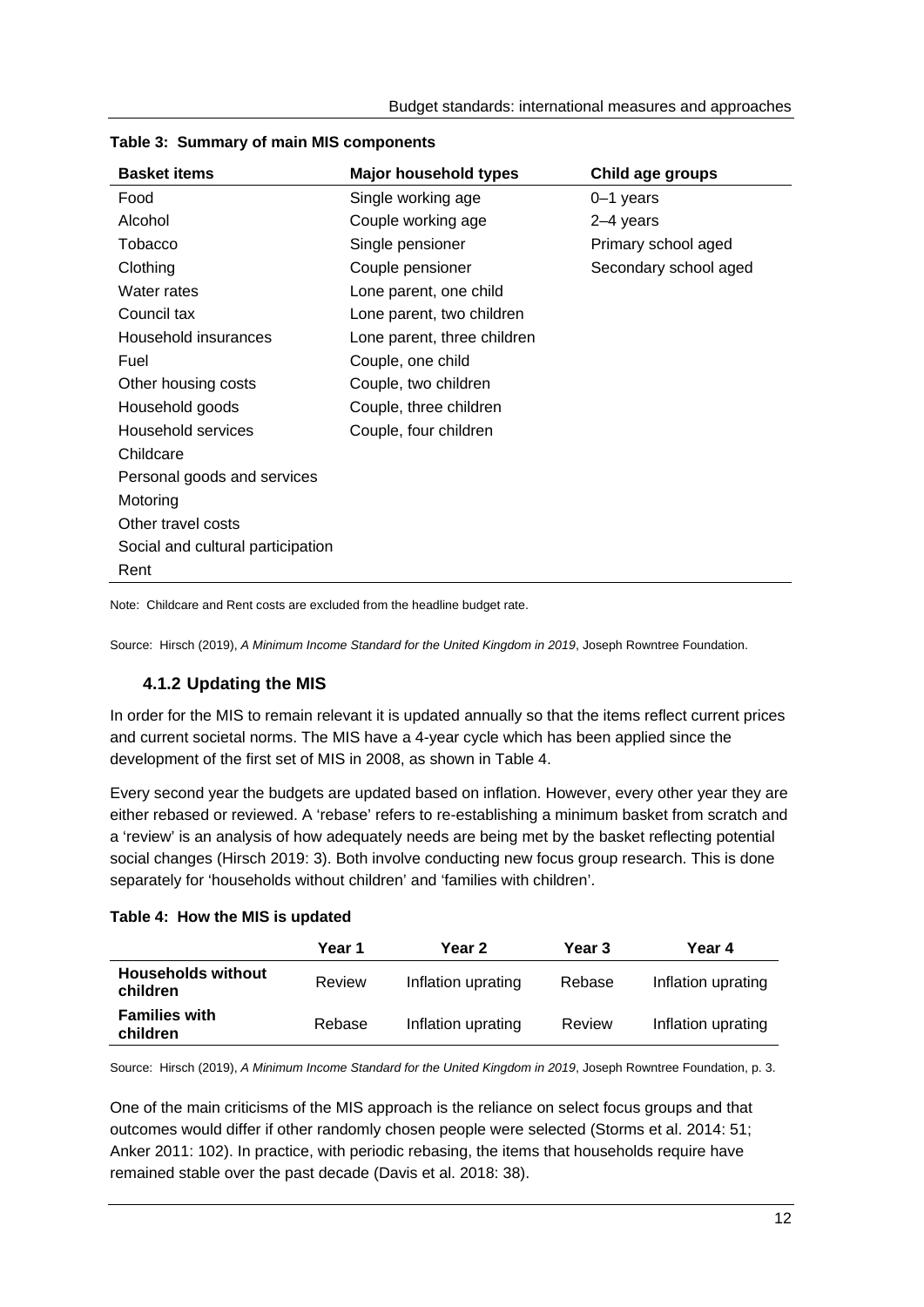Figure 1 presents annual changes to MIS budgets over time for selected household types. The chart shows that the value of the budgets increased by at least 4 per cent each year between 2009 and 2012. Following this, the increases have been lower, and even declined in some years.

In 2014, there was a rebase for households without children and a review for households with children. This may explain the fact that the annual change in MIS for single adults was negative whilst it remained positive for families with children. In that year, there was a fall in food costs for singles without children (–12.3 per cent), whereas food costs for a lone parent with 1 child increased (+1.2 per cent). This was despite food costs in general declining by about 10 per cent due to previous estimates being determined to have overestimated food costs by failing to accurately take account of the accessibility and prevalence of supermarket discounts. Similarly, in 2016 there was a rebase for households with children and a review for adults without children.



**Figure 1: Annual change in MIS budgets** 

Note: Headline MIS budgets presented, which excludes rent and childcare costs. The significant fall MIS for single working age people in 2014 and Couples with two children in 2016 occurred in years where each of these household types had their MIS baskets rebased

| Source:                                                                      | <b>CRSP</b> | (2019b) | Latest | MIS | results. | Annual | budgets | spreadsheet |
|------------------------------------------------------------------------------|-------------|---------|--------|-----|----------|--------|---------|-------------|
| <https: crsp="" mis="" research="" results="" www.lboro.ac.uk=""></https:> , |             |         |        |     |          |        |         |             |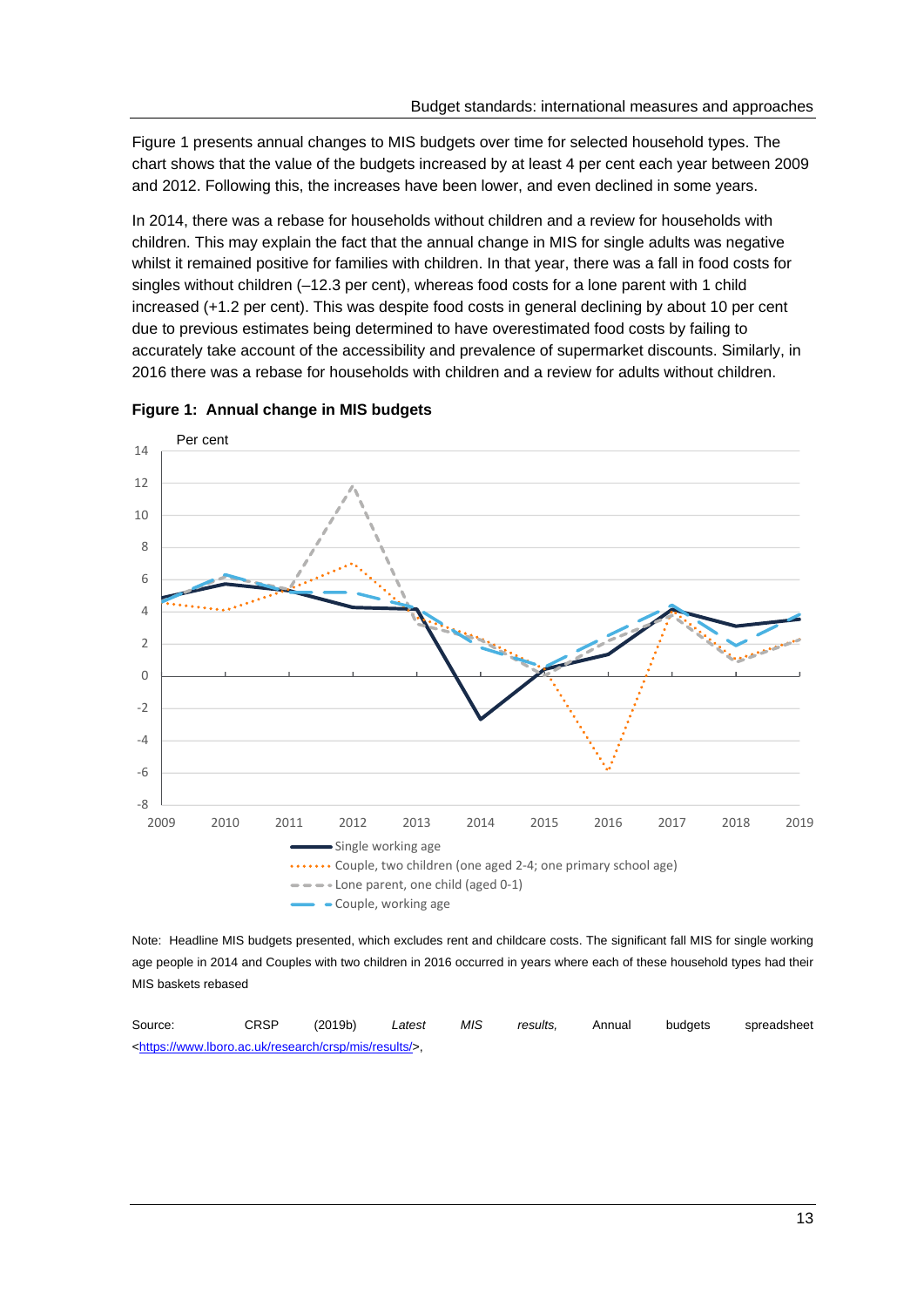# **4.2 Ireland**

Each year the Irish LPC examines and makes recommendations on the appropriate level of the national minimum wage and related matters. Under the *National Minimum Wage (Low Pay Commission) Act 2015*, which amended the *National Minimum Wage Act 2000* so that the Minister must include reference to the advisory role of the Irish LPC*,* the Irish Low Pay Commission makes recommendations to the Minister which aim to set a minimum wage that is fair and sustainable. It should do this by progressively increasing wages in a way that assists as many low-paid workers as is reasonably practicable, without creating significant employment effects or adverse consequences to competitiveness (Irish LPC 2019).

The Minimum Essential Standard of Living (MESL) is the MIS equivalent in Ireland, calculated by the Vincentian Partnership for Social Justice (VPSJ). The MESL represents a minimum needed to meet physical, psychological and social needs, and is a standard of living that everyone (not just those in poverty) should be expected to live above (Thornton 2019: 4).

The MESL is used to calculate the voluntary living wage. The MESL do not form part of the consideration of the setting of Ireland's legally enforceable NMW. The living wage is calculated by taking the weighted average of the total MESL budget for each of the four regions for single adults12 (Republic of Ireland Living Wage 2019; para. 1.03.05). Increases to Ireland's voluntary living wage are restricted to no greater than the increase in private sector hourly earnings. This was implemented to provide employers 'some degree of certainty of the direction of labour costs when committing to paying their employees a living wage' (Republic of Ireland Living Wage 2019a: para. 1.12.01).

### **4.2.1 Minimum Essential Standard of Living methodology**

The MESL methodology is broadly comparable to the UK MIS, and consistent with the normative approach that develops a consensus on what the public believes to be a minimum standard for individuals or households based on needs. The MESL research is grounded in lived experience, combining focus groups undertaking iterative in-depth discussions to negotiate consensus about a basket of items, supplemented with expert opinion where necessary (for example, in establishing nutrition and home heating benchmarks) (Mahon et al. 2019; Republic of Ireland Living Wage 2019 para. 1.05.05).

First developed in 2006, the MESL combined the CBS and FBU approach to calculate a standard of living in the same way the original MIS was later developed (Bradshaw et al. 2008). Participants from diverse social, economic, and geographical backgrounds negotiated a minimum standard over the course of three stages: 'orientation' (exploration of concepts and principles), 'task groups' (consideration of budget components), and 'checkback' (rechecking of items and costs).13 Three separate focus groups were assigned to undertake this process for six household types (forming 18 focus groups):

- two parents, two children (3 year old girl + 10 year old boy);
- two parents, two children (10 year old girl + 15 year old girl/boy);
- lone parent, two children (3 year old girl + 10 year old boy);

 $12$  The weighted average is derived from the proportion of the labour force residents in each region (based on Census data).

<sup>&</sup>lt;sup>13</sup> These phases are comparable to the UK process as outlined in Appendix A.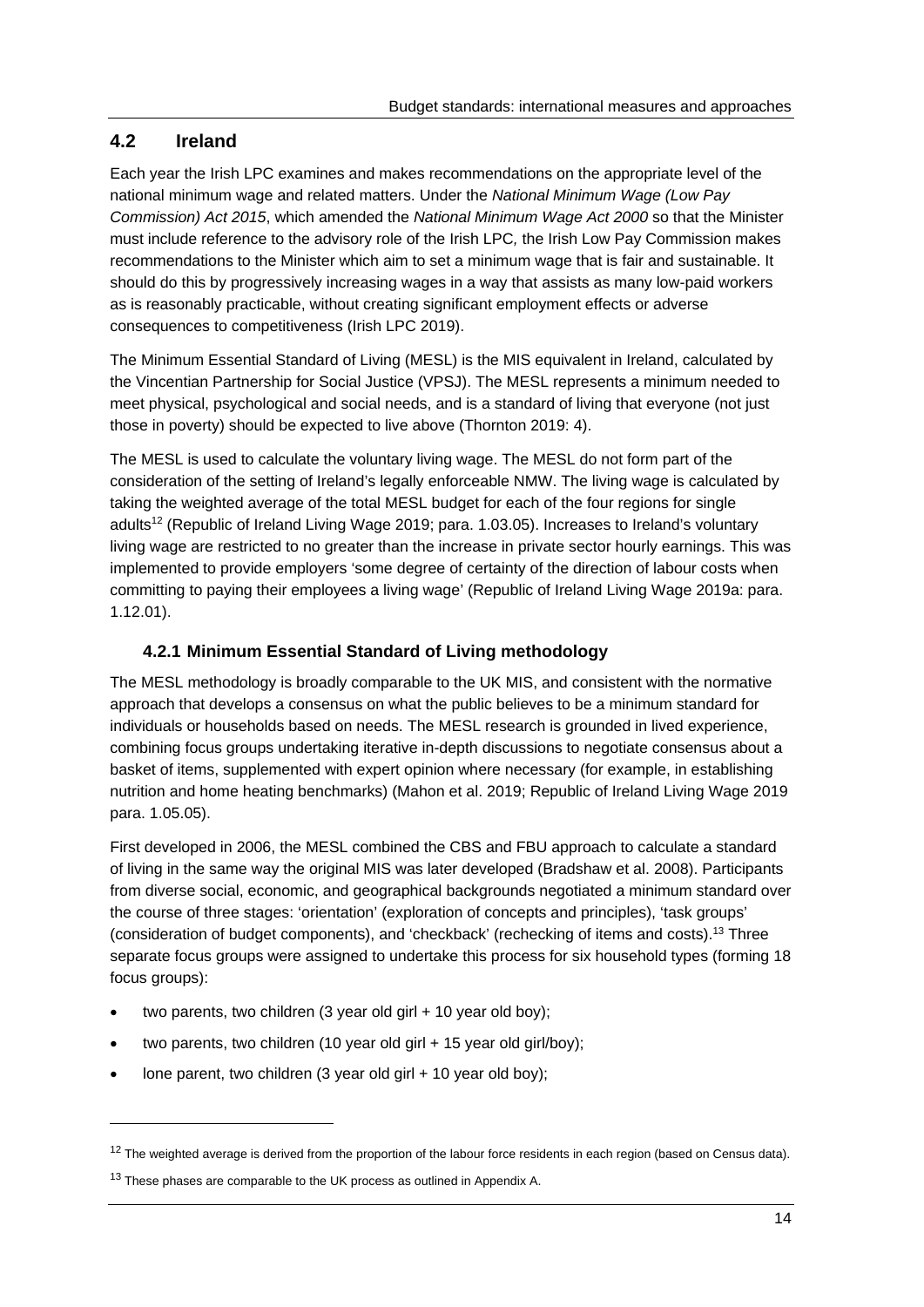- pensioner couples (66–69 years);
- lone female pensioner (70+ years); and
- single adult male (25+ years) (Mahon et al. 2006: 3).

The baskets were priced by researchers who gathered data from 'low cost shops' that individuals might use on a regular basis and are easy to access (Mahon et al. 2006a: 39). In addition, baskets were further reviewed by an Expert Group and Research Advisory Committee who provided input on the methodology and costing. This included nutritionists from the FBU who provided nutritional analysis of the food budgets. These budgets were finalised following a final negotiation and recommendations from experts. Similar to the MIS, the MESL is consensual in that focus groups negotiate and come to an agreement at different stages in the process before finalisation. The items in the basket fall into 14 broad categories (Table 5).

Since its inception in 2006, MESL research has maintained a core expenditure basket containing over 2000 items for different household compositions across urban and rural regions of Ireland. The household scope has expanded to also consider couples without children, more than two children, and single adults rather than just males, increasing coverage to around 90 per cent of households across Ireland in 2019 (Mahon et al. 2019: 4). Four stages of 'child ages' are also considered.

| <b>Basket items</b>              | <b>Household types</b>            | <b>Child ages</b> |  |  |  |
|----------------------------------|-----------------------------------|-------------------|--|--|--|
| Food                             | Two Parent, with 1 to 4 children  | Infant            |  |  |  |
| Clothing                         | One Parent, with 1 to 4 children  | Pre-school        |  |  |  |
| Personal Care                    | Single Adults, of working age     | Primary school    |  |  |  |
| Health                           | Cohabiting Couple, of working age | Secondary school  |  |  |  |
| <b>Household Goods</b>           | Pensioner, living alone           |                   |  |  |  |
| <b>Household Services</b>        | <b>Pensioner Couple</b>           |                   |  |  |  |
| Communications                   |                                   |                   |  |  |  |
| Social Inclusion & Participation |                                   |                   |  |  |  |
| Education                        |                                   |                   |  |  |  |
| Transport                        |                                   |                   |  |  |  |
| <b>Household Energy</b>          |                                   |                   |  |  |  |
| <b>Personal Costs</b>            |                                   |                   |  |  |  |
| Insurance                        |                                   |                   |  |  |  |
| Savings & Contingencies          |                                   |                   |  |  |  |

|  |  |  | Table 5: MESL households, child costs, and basket items |
|--|--|--|---------------------------------------------------------|
|--|--|--|---------------------------------------------------------|

Source: Mahon et al. (2019).

#### **4.2.2 Updating the MESL**

The MESL is updated annually using relevant CPI sub-indexes to adjust for prices (Republic of Ireland Living Wage 2019: 1.09.02, 1.11.01). A more thorough review of the items contained in the basket is conducted periodically, where the public is consulted through focus groups (rebasing), allowing for items to be replaced or new items to be included (Mahon et al. 2019).

A summary of results from the 2018–19 review and rebase was published in 2019, the first since 2012 (Mahon et al. 2019a: 7). In 2018, households with children underwent a review, while in 2019 households without children were reviewed. Four different focus groups reviewed the contents of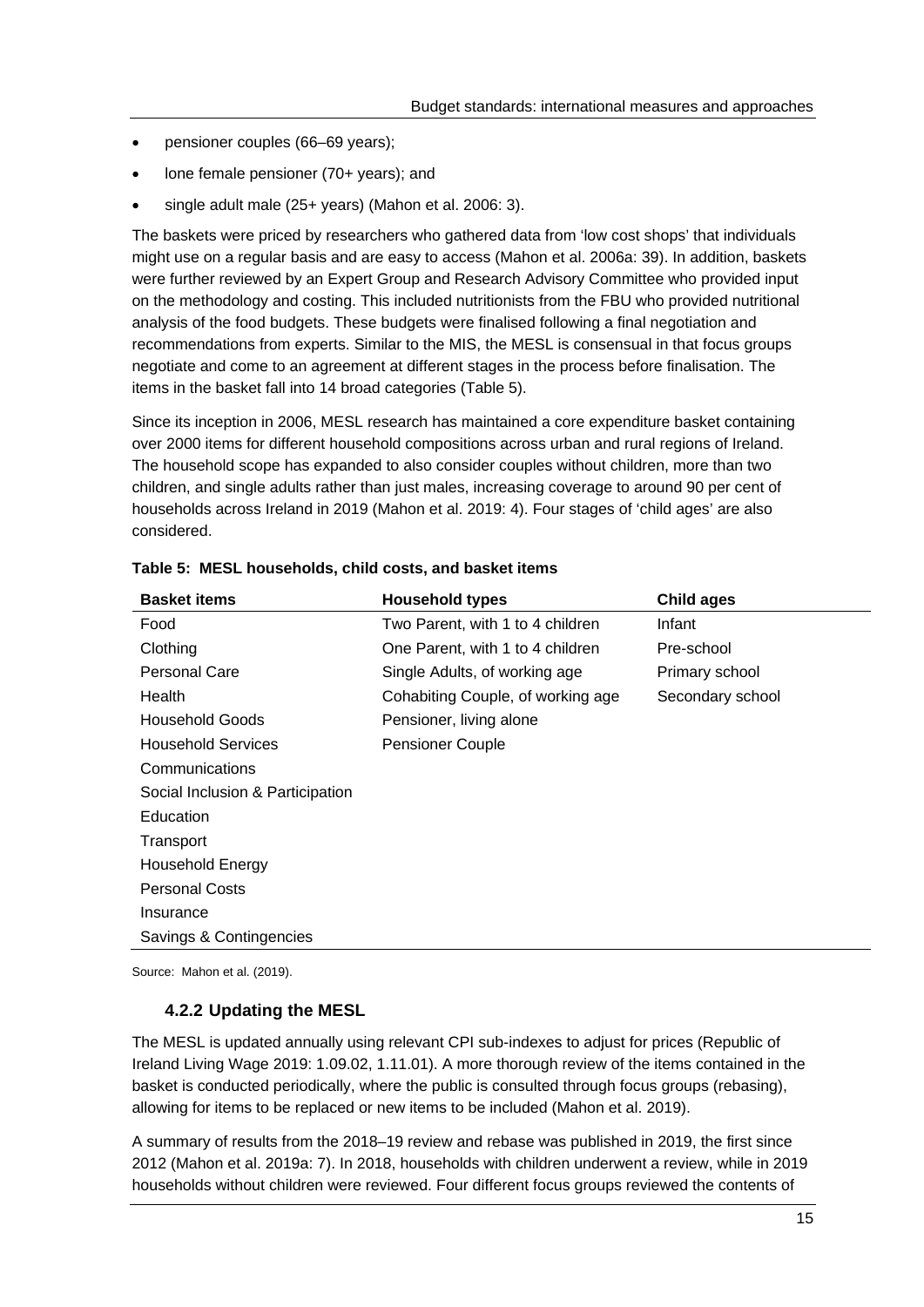all budget areas recommending and reaching consensus on changes, as well as considering rural perspectives.

The overall process of the review was the following: Stage 1–focus groups recommending changes; Stage 2–development of new budgets; Stage 3–rebasing of prices; and Stage 4–analysis (which is ongoing). The rebasing process involves exploring a combination of methods (online, instore visits, phone calls) to rebase prices, consider the differences in prices between urban and rural areas, and evaluate prices for qualitative differences (Mahon et al. 2019: 8–9).

The 'review process' has shown that there has been little change in the content of the baskets since 2012, however there has been change over time due to technology, which has affected how households make purchases.

One of the challenges emerging was the disparity between direct pricing and inflation adjustments. While annual CPI uprating occurs more frequently, the experience with rebasing has found that the cost of a MESL rises to a higher level using direct pricing (referred to as re-pricing in Figure 2) (Mahon et al. 2019a: 21).<sup>14</sup> This was also the experience in the UK (Mahon et al. 2019a: 24: Hirsch 2015: Hirsch 2019: 1). As a result, it was recommended that direct pricing be implemented more frequently (every 2 to 3 years).

Figure 2 presents a proposed schedule for re-pricing (2 to 3 years) and review and rebase (4 to 6 years) moving forward.



#### **Figure 2: Updating MESL in the future**

Source: Mahon et al. (2019a).

Figure 3 presents annual changes in the MESL over time for selected households. Over the last 5 years, the annual MESL budgets have declined for each selected household type. As explained, advancing technology and improved efficiency of budget items have impacted MESL costs (Mahon et al. 2019a: 11). The sharp decline in 2014 for the 'One adult and Two Children' household type reflects the removal of childcare costs from the calculation (retaining childcare costs, the decline in the budget would have been in line with other selected households).

<sup>&</sup>lt;sup>14</sup> Since 2012, the Reviewed and Rebased MESL (using direct pricing) was 1.3 per cent higher, compared to a cumulative increase in prices of 0.7 per cent according to the CPI.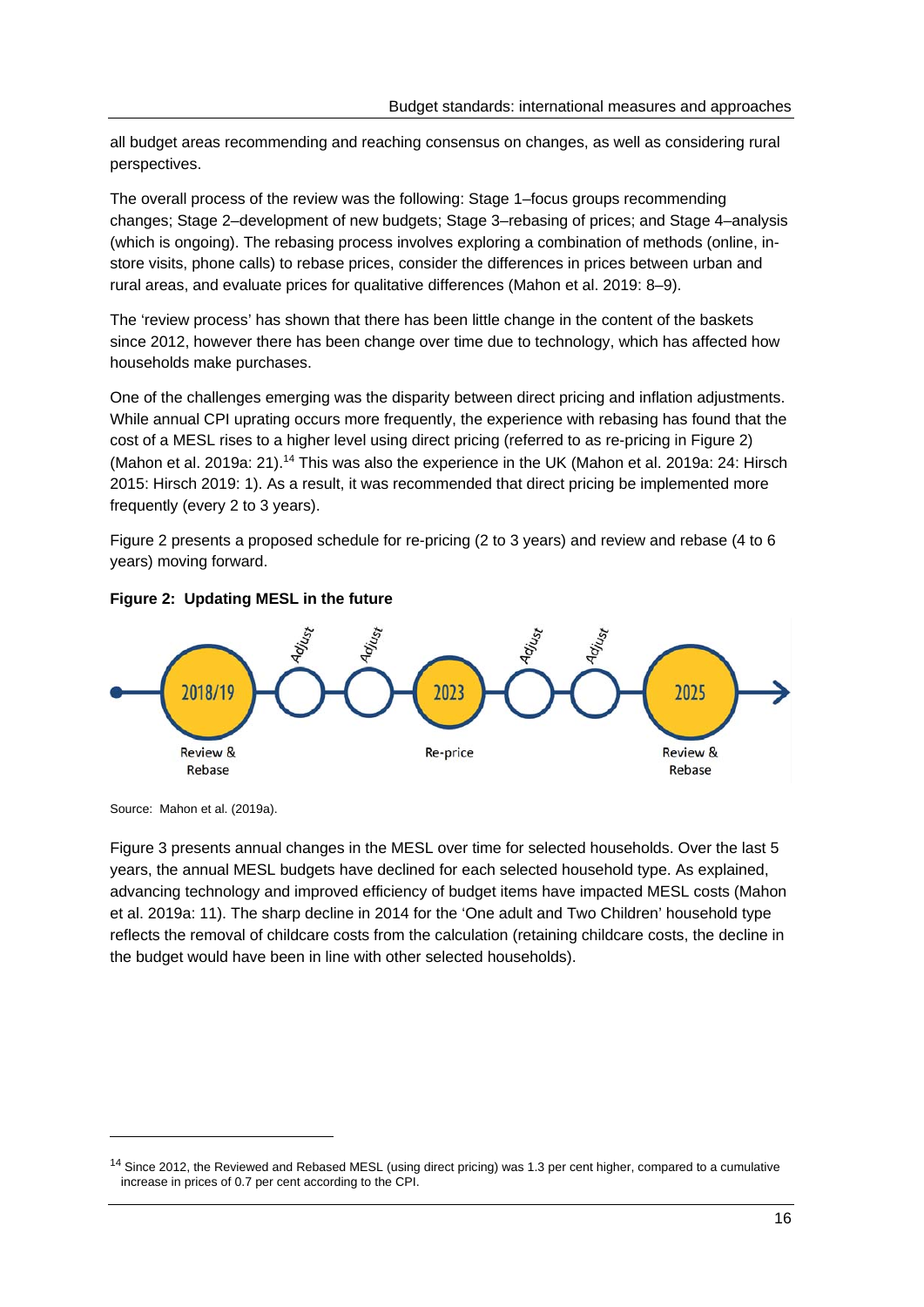

**Figure 3: Annual change in MESL (urban) budgets** 

Note: Budgets exclude housing, childcare, and effect of secondary benefits. In 2012, Single male was generalised to Single adult. \* Pre-2012, households with children aged 3 and 10 years were considered.

Source: VPSJ, Weekly MESL Expenditure Budgets*, various*, Minimum Essential Budget Standards Research Centre, ., https://www.budgeting.ie/urban-budgets/expenditure-budgets.html.

# **4.3 Canada**

Minimum wage rates in Canada are increased using different approaches across provinces. For example, the minimum wage in Saskatchewan is increased with the CPI (Government of Saskatchewan 2019), while British Columbia considers discrepancies between the minimum and living wage as part of its decision (Government of British Columbia 2019).

The Canadian Market Basket Measure (MBM) calculates a 'market basket' of goods similar to budgets standards calculations in other jurisdictions. More aligned with the approach in the Australian research, focus groups play a consultative role, rather than deterministic, with expert opinion playing a more central role. The MBM forms the basis for determining living wage rates, which are guided by Living Wage Canada and calculated at the provincial level. Regional minimum wage calculations are largely not based on the MBM.

#### **4.3.1 Market Basket Measure**

The MBM methodology is similar to the calculation of budget standards, however, they are used for additional purposes, such as measuring poverty, and are set more frugally than some other budget standards in order to meet only basic needs. The MBM was originally developed by a working group of Federal, Provincial and Territorial Officials led by Human Resources and Skills Development Canada (HRSDC) between 1997 and 1999 (Hatfield et al. 2010: 1).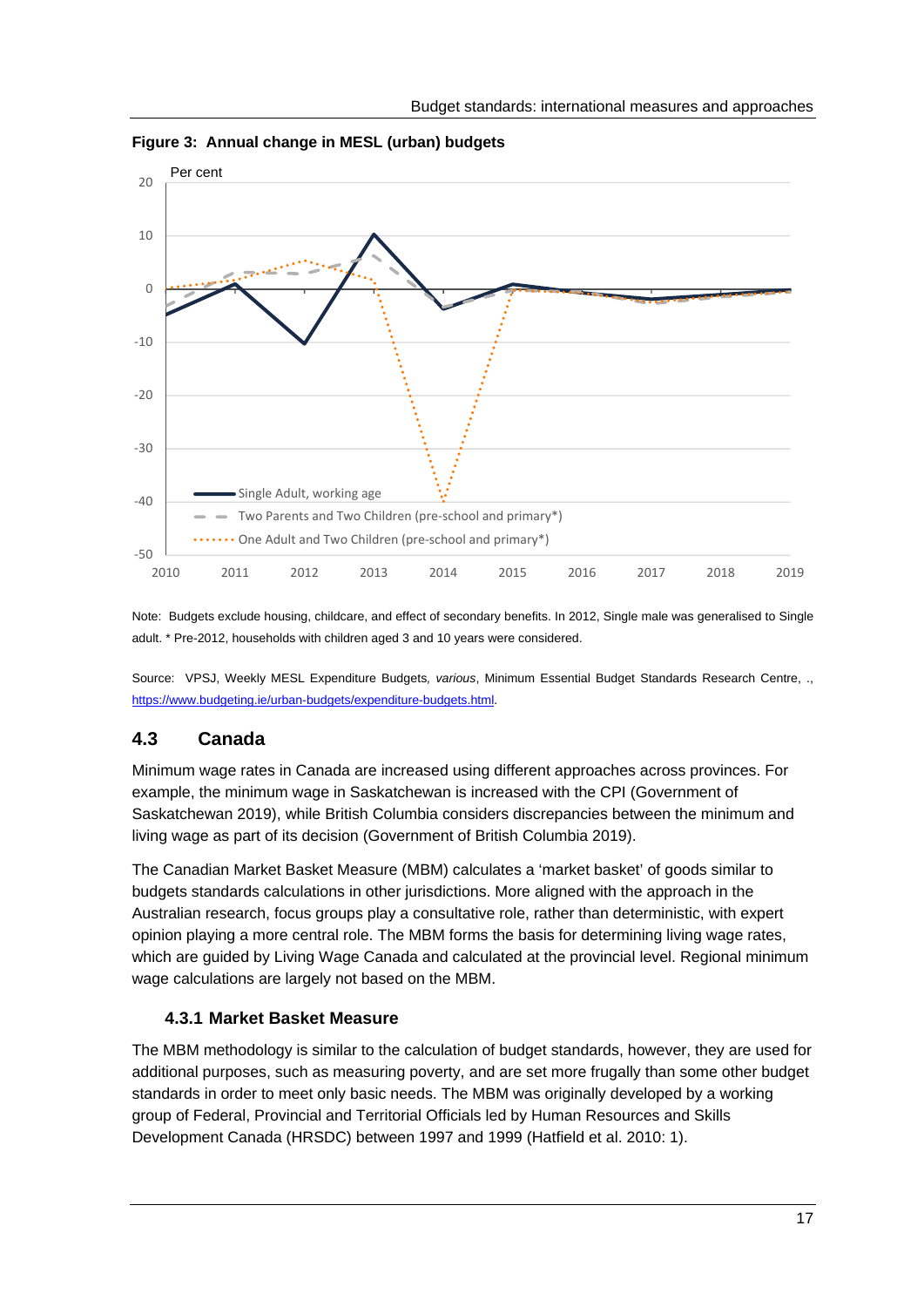The MBM applies the broad principles of budget standards in calculating a threshold 'based on the costs of a basket of goods and services that individuals and families require to meet their basic needs and achieve a modest standard of living' (Heisz 2019: 3). However, the MBM was originally developed as a measure of low income and, in 2018, was adopted as the basis for Canada's Official Poverty Line15 (Employment and Social Development Canada 2018: 11).

The methodological features of the current MBM (a top-down approach) include expert opinion, the use of secondary data sources, and focus group consultation primarily during review stages. Statistics Canada is responsible for the periodic review and maintenance of the MBM.

The focus groups comprise Canadians earning low incomes or living in poverty and addresses items needed to live 'a modest, basic standard of living' (Heisz 2019a). Focus groups play a consultative role in the calculation process, and generally feature during major review phases. The MBM focus groups differ to those undertaken during the calculation of the MIS, which specifically sets a standard above a basic level and draws on individuals from diverse socio-economic backgrounds. Statistics Canada also facilitated an online survey, where any Canadian could provide feedback as to whether they thought the 2008 MBM base thresholds aligned with their own families lived experience (Heisz 2019; Statistics Canada 2019).

The MBM is comprised of items including food, clothing, footwear, transportation and shelter for a reference household of two adults (aged between 25 and 49 years) and two children (aged 9 and 13 years). Table 6 outlines the data sources of components and the overall scope. Items contained within the basket range from expert/scientific opinion (food), secondary research (clothing), survey data (other expenses), or are directly calculated based on certain assumptions (shelter and transportation). Components are calculated for 50 regions.

| <b>Component</b> | Data source and scope                                                                                                                                                                                                                                                                                           |  |  |
|------------------|-----------------------------------------------------------------------------------------------------------------------------------------------------------------------------------------------------------------------------------------------------------------------------------------------------------------|--|--|
| Food             | Based on the 2008 National Nutritious Food Basket (NNFB), which<br>describes the quantity (and purchase units) of around 60 foods<br>representative for individuals in various age and gender groups.<br>Prices are collected monthly by Statistics Canada for 38 cities.                                       |  |  |
| Clothing         | Based on Social Planning Council of Winnipeg and Winnipeg Harvest<br>Acceptable Level of Living (ALL), which makes provisions for clothing<br>and footwear for common work, school, and social occasions.<br>Significant input from low-income persons (focus groups).<br>Prices gathered by Statistics Canada. |  |  |
| Shelter          | Based on 2006 Census data, updated using rental cost CPI.<br>Assumes median rent for housing of 2-3 bedroom services units for<br>each region (including utilities and amenities).                                                                                                                              |  |  |
| Transportation   | Calculation dependent on region - if public transport available,<br>$\bullet$<br>assumes cost of transit passes and taxi trips, while areas without<br>public transport assumes purchase, operation and maintenance of 5-<br>year-old car (Ford Focus sedan).                                                   |  |  |

#### **Table 6: Components of Market Basket Measure**

<sup>&</sup>lt;sup>15</sup> A household is considered low-income or in poverty if it does not have the disposable income to afford the MBM threshold.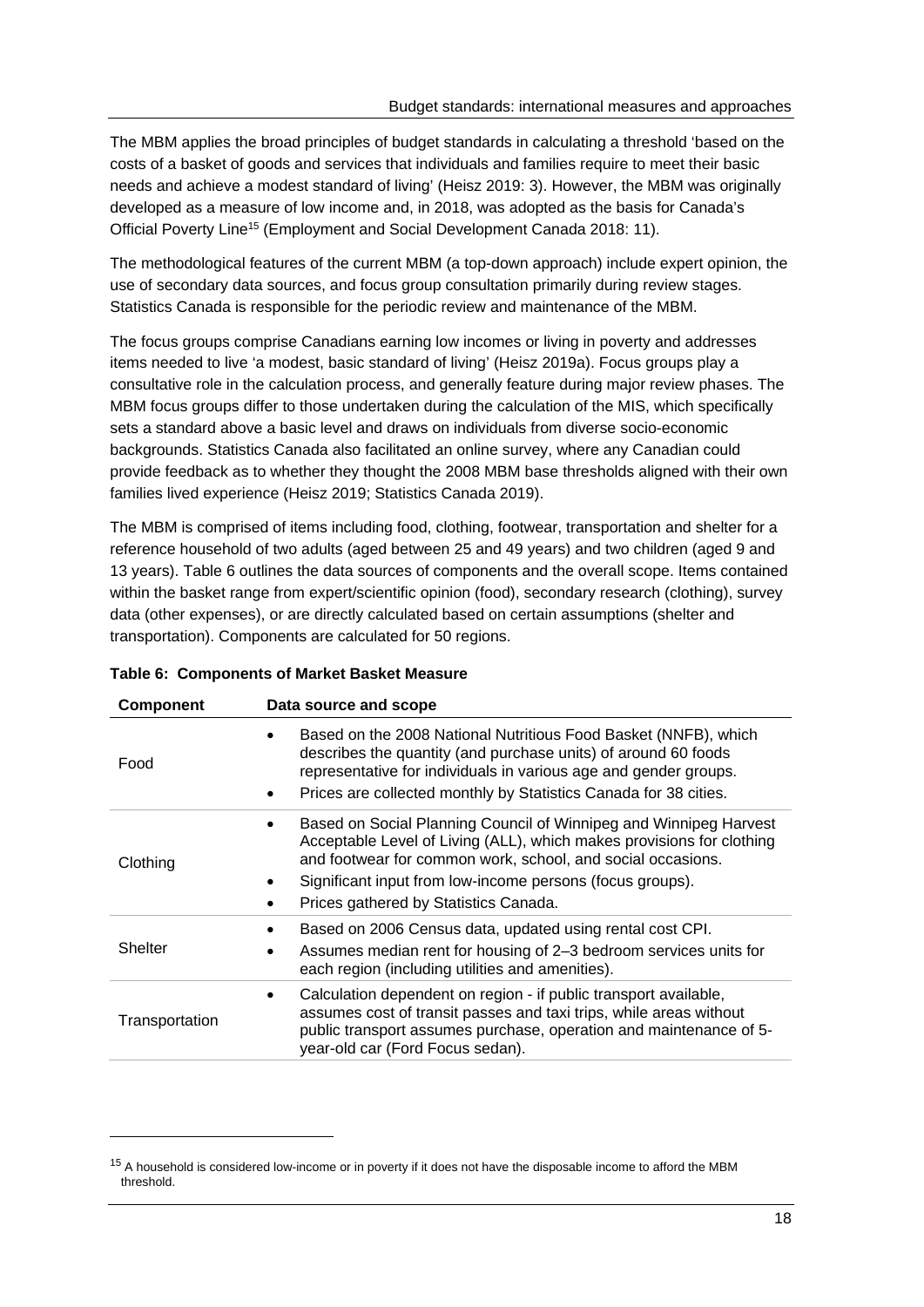| <b>Component</b> | Data source and scope                                                                                                                                                                                                     |  |  |
|------------------|---------------------------------------------------------------------------------------------------------------------------------------------------------------------------------------------------------------------------|--|--|
|                  | Covers other goods and services not considered by initial set of<br>$\bullet$<br>components.                                                                                                                              |  |  |
| Other Expenses   | Set at a fixed proportion of the Food and Clothing baskets based on<br>$\bullet$<br>data on spending for a list of expenditure categories from the Survey<br>of Household Spending (fixed around 75 per cent since 2010). |  |  |

Source: Heisz (2019); Hatfield et al. (2010); Government of Canada (n.d.).

### **4.3.2 Updating the MBM**

The MBM methodology is rebased on a regular basis. This process is largely informed by a review of the contents of the basket and the broader methodology (Heisz 2019: 8). Since initial development in the early 2000s (2000-base), the MBM underwent its 'first review' in 2008–10 (2008-base) and is currently undergoing a 'second comprehensive review' (2018-base, expected to be published in 2020). From the first review, food and clothing baskets were updated to more contemporary standards, while the transportation component was modified to allow for additional transit passes per family. An additional component 'to place mortgage-free homeowners, who have lower shelter costs than other families, on a more-comparable footing' (Heisz 2019a: 6). Throughout the review process, consultations are undertaken with people who have lived in poverty, the wider public, and other stakeholders (NGOs, academics and other public organisations) (Heisz 2019: 10).

Between major review years, the MBM is updated annually to reflect the availability of new data. Most prices are gathered by Statistics Canada on a regular basis (such as food and clothing, which are collected monthly), however, other costs are re-priced using the CPI. Shelter costs are updated using the rental CPI sub-index, while taxi costs within transportation are inflated annually by provincial CPIs for taxis and other local and commuter transportation (Hatfield et al. 2010; Heisz 2019).

Figure 4 presents the annual change in the MBM over time for various regions. Over the last 10 years, the MBM has increased at an average annual rate of 1.5 per cent in Toronto, 1.7 per cent in Winnipeg, 2.1 per cent in Saskatoon, and 1.3 per cent in Vancouver. The value of the baskets generally increases each year, although it declined in three of the four regions in 2010 and two regions in 2016. The value of baskets can also vary significantly between regions. In 2017, Toronto's market basket (CAD'\$41 362) was 13.1 per cent larger than the value of the Saskatoon basket (CAD'\$37 957).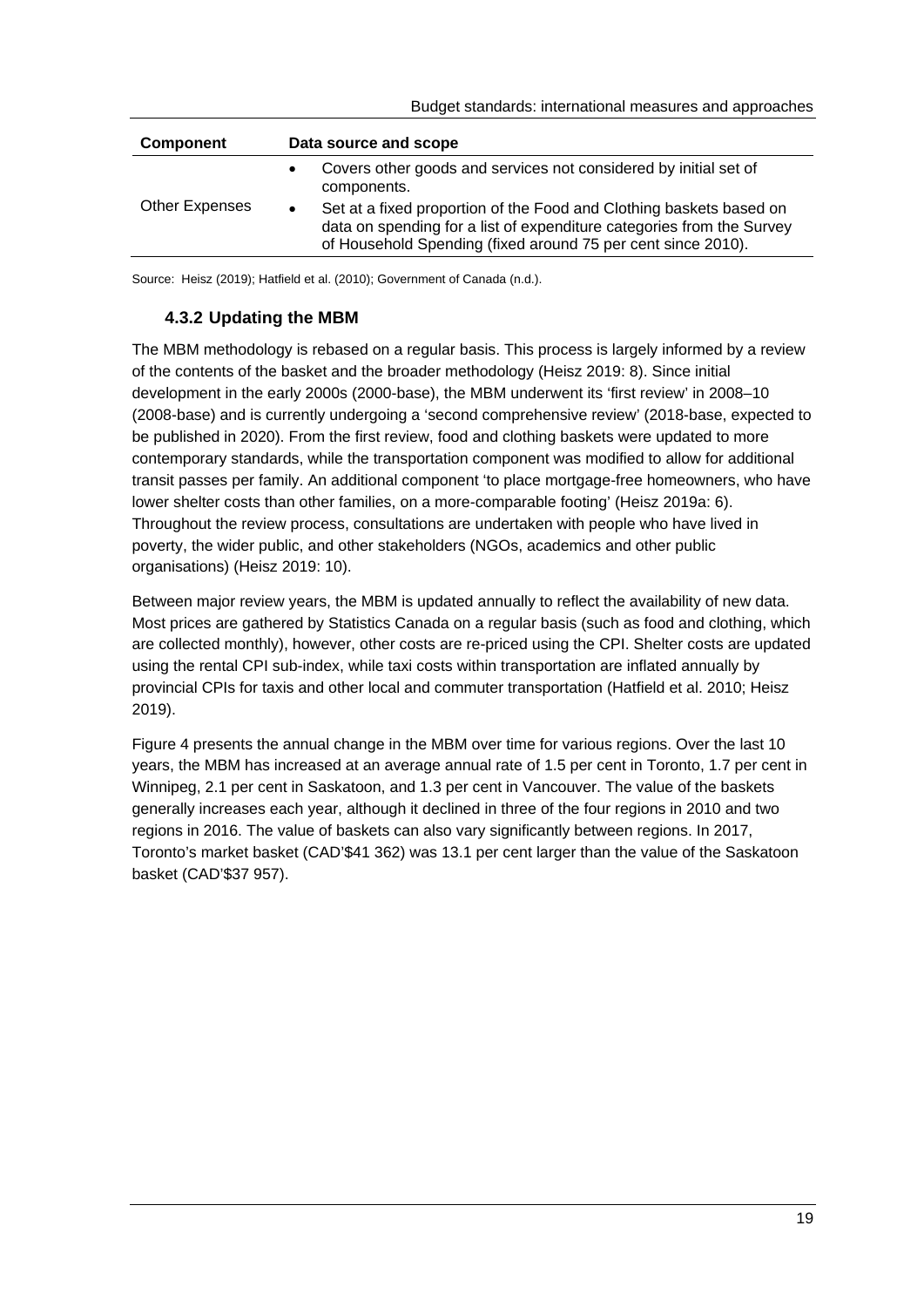

**Figure 4: Annual change in MBM, current prices** 

Source: Statistics Canada, *Table 11-10-0066-01, Market Basket Measure (MBM) thresholds for the reference family by Market Basket Measure region, component and base year*.

### **4.4 United States of America**

While the US has a federal minimum wage, 34 of the 56 states, federal districts and territories of the US have minimum wages exceeding the federal rate (NCLS 2019), while 50 cities and counties have specific minimum wage ordinances (University of California Berkeley Labor Centre 2019).<sup>16</sup>

To date in the US, there has not been budget standards research undertaken along the lines of the methodology in Australia or the UK. Instead, there is a greater focus on developing modest budgets for families akin to poverty thresholds.

Evidence and adequacy-based research has been conducted by the Massachusetts Institute of Technology (MIT) in developing a national Living Wage calculator (Glasmeieer & MIT 2019) and the Economic Policy Institute (EPI) with the Family Budget Calculator (Gould et al. 2018). Neither of these approaches incorporate focus groups.

#### **4.4.1 MIT research**

MIT research differs from other MIS research in that it attempts to directly measure a living wage rather than separately developing budget standards. Assumptions are made about family types, hours worked and the interaction of the tax-transfer system. However, it is similar to the Australian

<sup>16</sup> See UC Berkley Labor Center, *Inventory of US City and County Minimum Wage Ordinances* for a list of locality based minimum wages. The inventory only includes minimum wages set by local ordinances (excludes localities with separate minimum wages set by state law).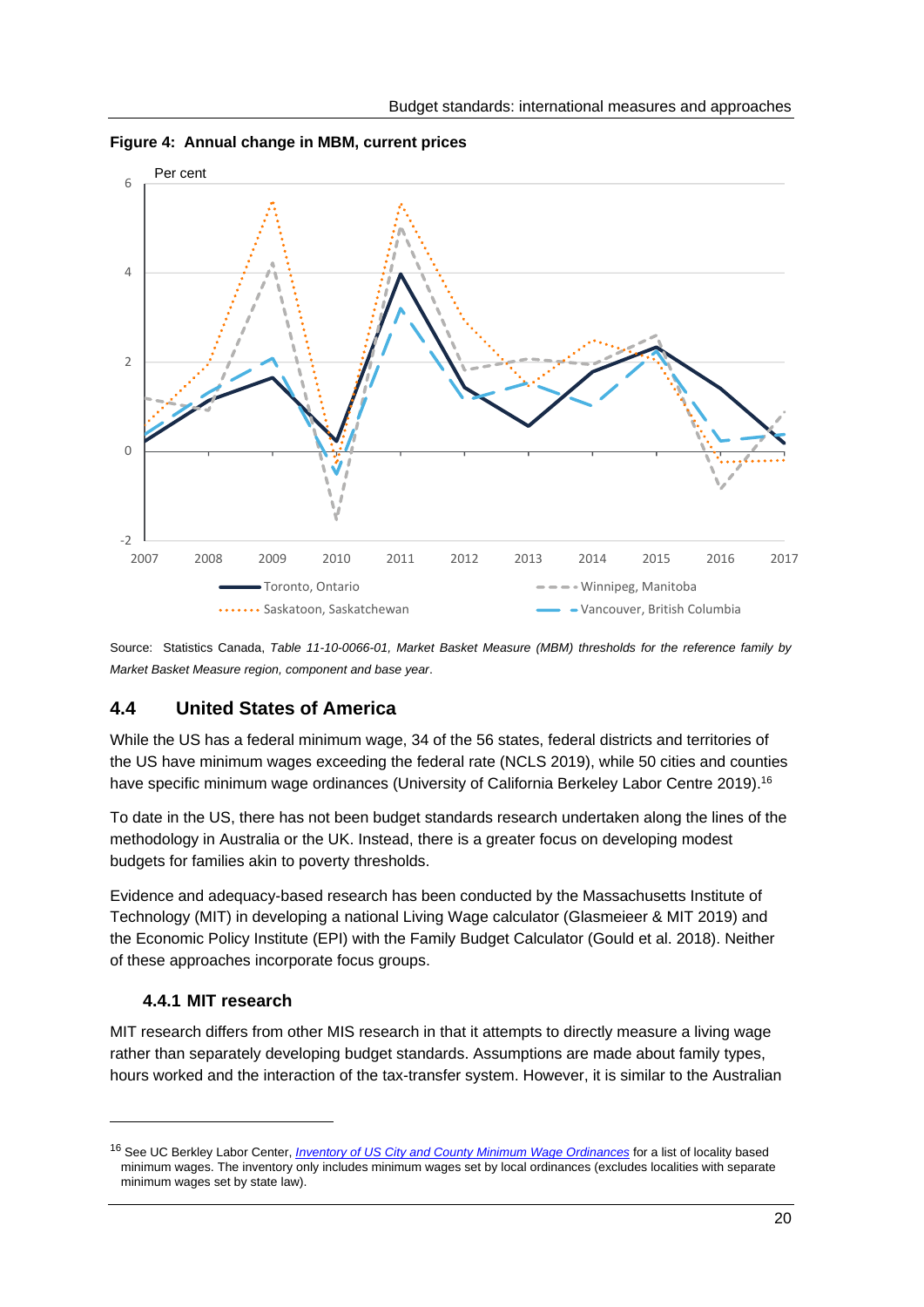budget standards research that it aims for a basic or frugal standard of living and does not budget for things like entertainment or savings (Nadeau 2018: 1) and applying a 'top-down' approach.

Following the broad principles of budget standards research in establishing a basket of essential basic items, the MIT research takes a market-based approach by looking at geographically-specific expenditure data for different household compositions. The family compositions covered include:

- one adult (with 0-3 dependent children);<sup>17</sup>
- two adults (assumes one adult works full-time and the other is stays at home, with 0–3 dependent children); and
- two adults (both working full time, with 0–3 dependent children).

Data are gathered from a variety of sources and based on expert judgement (ranging from national food guidelines, published state-based statistics, Census data, expenditure survey data) rather than establishing public consensus. The major assumptions and data sources for basket items are summarised in Table 7. State and county-based data are also utilised where relevant to capture differences in costs, such as housing (estimated at a county level), food (adjusted by regional factors), and childcare (based on state-level estimates). In instances where survey data are not current, values are adjusted by the CPI (Nadeau 2018: 3–6).

| <b>Basket categories</b> | <b>Description</b>                                                                                                                                                                                                                                                                                                                                                                                                                                                  |  |  |
|--------------------------|---------------------------------------------------------------------------------------------------------------------------------------------------------------------------------------------------------------------------------------------------------------------------------------------------------------------------------------------------------------------------------------------------------------------------------------------------------------------|--|--|
| Food                     | Sourced from United States Department of Agriculture (USDA) Food<br>$\bullet$<br>Plans, which serve as nutritious diet standards.<br>Utilises 'Low-Cost Plan' (second cheapest plan), which assumes most<br>$\bullet$<br>food is purchased at supermarkets and prepared at home.                                                                                                                                                                                    |  |  |
| Childcare                | Sourced from state-level estimates published by the National<br>$\bullet$<br>Association of Child Care Resource and Referral Agencies in 2016.<br>Calculation assumes families use lowest cost childcare options. Rates<br>$\bullet$<br>were inflated to reflect 2018 prices.                                                                                                                                                                                       |  |  |
| Health                   | Incorporate health insurance costs for employer sponsored plans;<br>$\bullet$<br>medical services; drugs; medical supplies.<br>All costs excluding insurance were derived from the 2017 US Bureau<br>$\bullet$<br>of Labor Statistics (BLS) Consumer Expenditure Survey (CEX)<br>adjusted for regional differences and inflated by CPI.<br>Health insurance calculated from Medical Expenditure Panel Survey<br>$\bullet$<br>(MEPS), uprated by CPI to 2018 prices. |  |  |
| Housing                  | Utilises US Department of Housing and Urban Development fair<br>$\bullet$<br>market rents (HUD FMRs) data for 2018 for different regions.<br>Assume different housing based on household types: single adults-<br>٠<br>zero-bedroom unit; two adult family-one-bedroom apartment; and a<br>two-adult family with one or two children-two-bedroom apartment.                                                                                                         |  |  |
| Transportation           | Incorporates cost of car/truck purchases used, gasoline and motor oil,<br>other vehicle expenses, and public transport from the BLS's CEX<br>2017.<br>Figures inflated to 2018 dollars.                                                                                                                                                                                                                                                                             |  |  |

| Table 7: MIT budget components |  |
|--------------------------------|--|
|--------------------------------|--|

 $17$  Families with one child are assumed to have a 'young child' (4 years old). Families with two children are assumed to have a 'young child' and a 'child' (9 years old). Families with three children are assumed to have a 'young child', a 'child', and a 'teenager' (15 years old). Full-time adults assumed to be working 40 hours per week.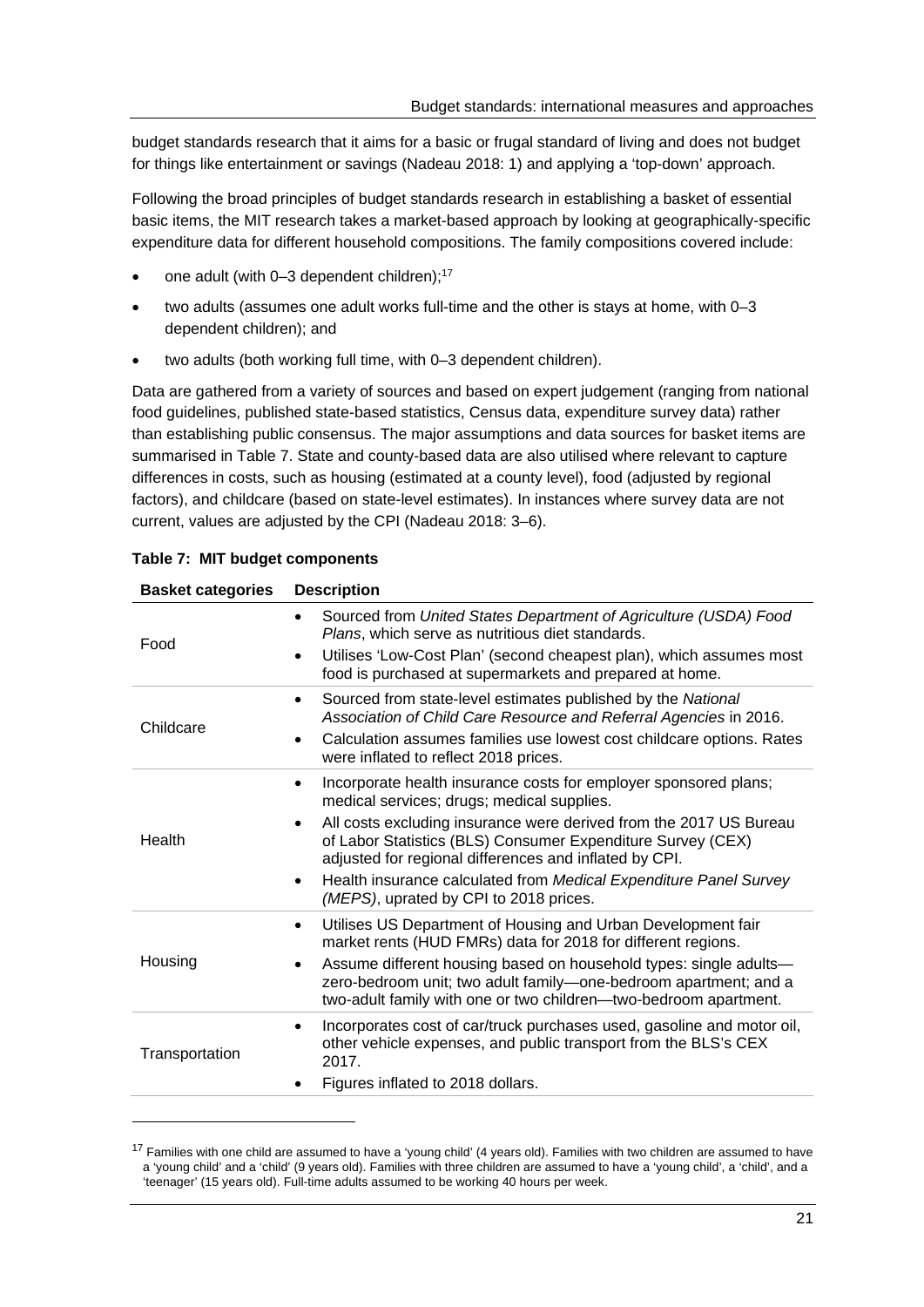| <b>Basket categories</b> | <b>Description</b>                                                                                                                                                           |  |  |
|--------------------------|------------------------------------------------------------------------------------------------------------------------------------------------------------------------------|--|--|
| Other necessities        | Data gathered from BLS's 2017 CEX for expenditure items: apparel<br>and services; housekeeping supplies; personal care products and<br>services; reading; and miscellaneous. |  |  |
|                          | Estimates adjusted for regional differences and inflated to 2018<br>prices.                                                                                                  |  |  |

Source: Nadeau (2018) Living Wage Calculator: User's Guide / Technical Notes, 2018 Update, Department of Urban Studies and Planning (MIT).

### **4.4.2 EPI Family Budget Calculator**

The EPI Family Budget Calculator (FBC) measures 'the monthly income a family needs in order to attain a modest yet adequate standard of living' (Gould et al. 2018). The EPI claim that their family budgets provide a more accurate and complete measure of economic security than other measures of poverty or needs (EPI 2018).

The budget is frugal, capturing the bare minimum, as seen in the selection of 'low-cost food plans', 'lowest-cost' healthcare plans, and excludes other items such as entertainment (Gould et al. 2018). This suggests the FBC pays less attention to social participation, unlike other budget standards research such as the UK. Like the MIT research, the FBC cost calculations are based on existing data for prices and the basket of goods is determined by experts rather than through focus groups.

The FBC estimates a set of budget items for 10 household types (1 to 2 adults, with 0 to 4 children) for over 3000 counties and 600 metropolitan areas. The FBC was most recently updated in 2018, reflecting 2017 data and prices. The FBC covers six components; 'Housing', 'Food', 'Child care', 'Transportation', 'Health care', and 'Other necessities'.

Table 8 presents a summary of the sources for these components and some of the basket assumptions. Data are gathered from a variety of sources ranging from federal departments, nutrition plans, secondary publications, and expenditure surveys. Given the availability of data, some estimates have been adjusted to 2017 dollars instead of more recent data (Gould et al. 2018).

#### **Table 8: EPI budget components**

| <b>Component</b>  | <b>Description</b>                                                                                                                                                                                                                                                                                     |
|-------------------|--------------------------------------------------------------------------------------------------------------------------------------------------------------------------------------------------------------------------------------------------------------------------------------------------------|
| Housing           | Utilises US HUD FMR estimates of 40th percentile rental costs by region.<br>$\bullet$<br>Assume different housing based on household types, for example, single<br>$\bullet$<br>adults are assumed to live in a studio, while a family with one or two<br>children occupy a two-bedroom unit.          |
| Food              | Similarly to MIT, costs sourced from USDA Food Plans.<br>Utilises the 'Low-Cost Plan' which assumes most food is purchased at<br>supermarkets and prepared at home (same as MIT).                                                                                                                      |
| <b>Child Care</b> | Based on Child Care Aware of America 2017 publication Parents and the<br>High Cost of Child Care, which produces estimates for Centre based<br>(2017) and Family based care (2016).                                                                                                                    |
|                   | Separate childcare costs estimated for infants, 4-year olds, and school-<br>aged children (including before and after school, and summer care).<br>Children in metro areas are assumed to be in Centre based care, while<br>rural children in Family based (assumes more availability in rural areas). |
|                   |                                                                                                                                                                                                                                                                                                        |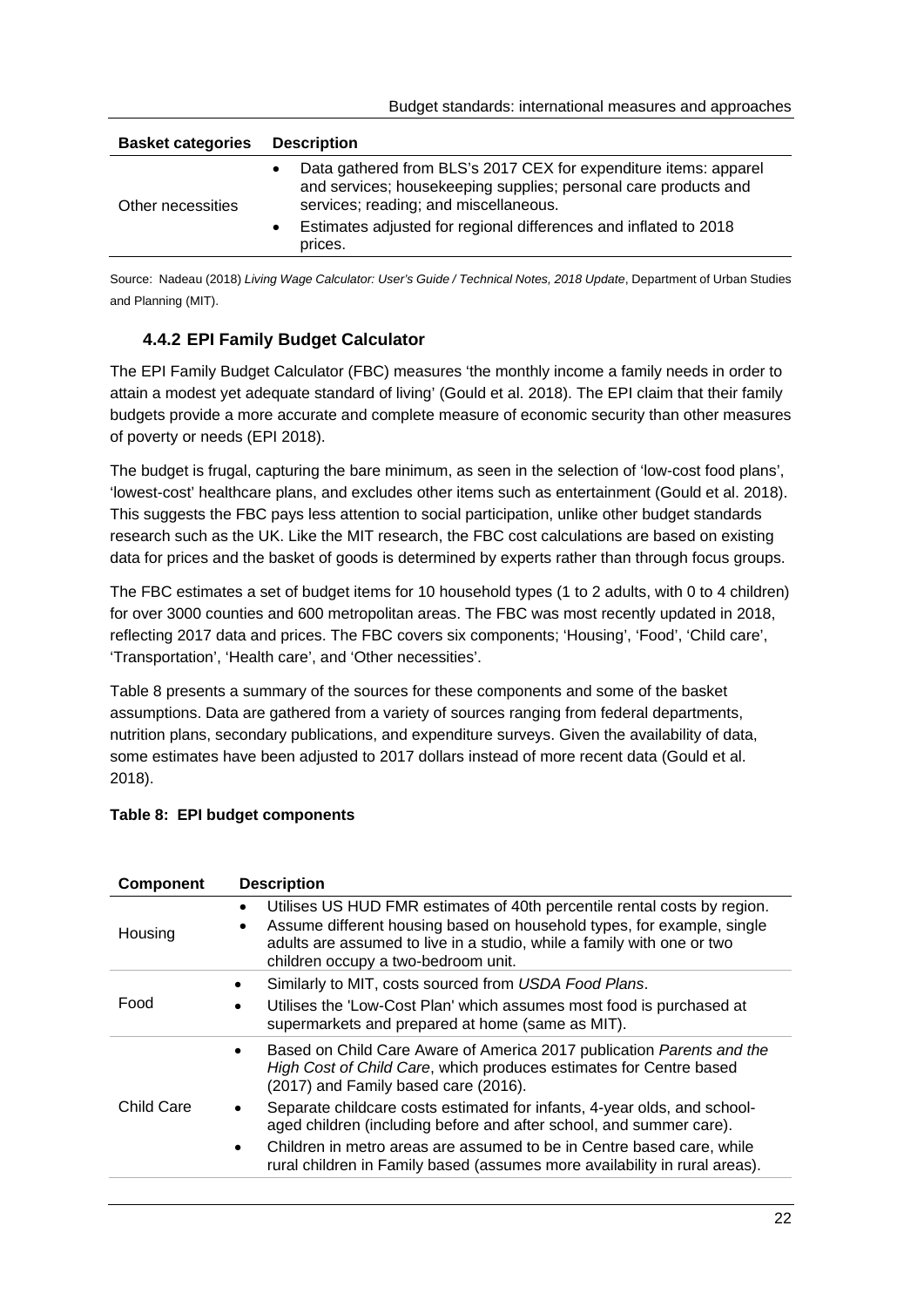| <b>Component</b>     | <b>Description</b>                                                                                                                                                                                                                                                                                                                                                                                                                                                                                                                                                          |
|----------------------|-----------------------------------------------------------------------------------------------------------------------------------------------------------------------------------------------------------------------------------------------------------------------------------------------------------------------------------------------------------------------------------------------------------------------------------------------------------------------------------------------------------------------------------------------------------------------------|
| Transportation       | Data from the Center for Neighborhood Technology's Housing and<br>$\bullet$<br>Transportation Affordability Index, which estimates transportation costs<br>based on Consumer Survey data, and transit data.<br>Adults are assumed to be working and commuters. The first adult only<br>travels for work and non-social trips, while the second adult only work trips<br>(for couple households).                                                                                                                                                                            |
| Health Care          | Calculated as cost of premiums plus out of pocket expenses.<br>٠<br>Households assumed to have insurance through the Affordable Care Act.<br>Premiums derived from the Health Insurance Marketplace Calculator with<br>$\bullet$<br>supplementary data from the US Department of Health and Human<br>Services (HHS). Assumes lowest-cost bronze plan, adjusted for family<br>size, age, and tobacco surcharge (budget assumes adults are 40-year-old<br>and non-smokers).<br>Out-of-pocket expenses taken from the HHS' MEPS from 2012 to 2014<br>adjusted to 2017 dollars. |
| Other<br>necessities | Data gathered from US BLS CEX 2016, including expenditure items;<br>$\bullet$<br>apparel, personal care, household supplies (furnishings), reading materials<br>and school supplies.<br>Items are summed for families between the 20 <sup>th</sup> and 40 <sup>th</sup> percentile range<br>and divided by the sum of food and housing from the CEX. This proportion<br>(40.3 per cent in 2016) is applied to each respective family's budgeted food<br>and housing costs to form an 'other necessities' estimate.                                                          |

Note: Budget components are assumed to sum to post-tax income. A pre-tax income is estimated using the National Bureau of Economic Research's TAXSIM microsimulation model for the US.

Source: Gould et al. (2018).

While there are elements of overlap between the MIT and EPI calculations, particularly relating to the assumption of costs and use of data sources, there are variations in the approach to household selection. Researchers exercise an element of judgement in determining the most appropriate approach and data source, leading to different results.

# **4.5 New Zealand**

Under legislation, the responsible Minister makes decisions on the minimum wage rates based on advice from the Ministry of Business, Innovation and Employment (MBIE) (MBIE 2019: 8). The core factors considered are inflation, wage growth and restraint on employment.

Budget standards research in New Zealand is undertaken with the intention of calculating a voluntary living wage. As in other jurisdictions, the determination of the living wage is undertaken completely separately from the legally enforceable minimum wage.

### **4.5.1 Income research**

The Family Centre Social Policy Research Unit (FCSPRU) are a non-profit social policy research agency which were commissioned to define and calculate a living wage in 2012 (King & Waldegrave 2012).

The FCSPRU approach to calculating a living wage is based on income research which incorporate core elements of budget standards research. Like the UK MIS research, the New Zealand income research determined a basket of items and corresponding expenditure that is necessary for a reference household to meet their needs (in terms of adequate housing, sufficiently nutritious food,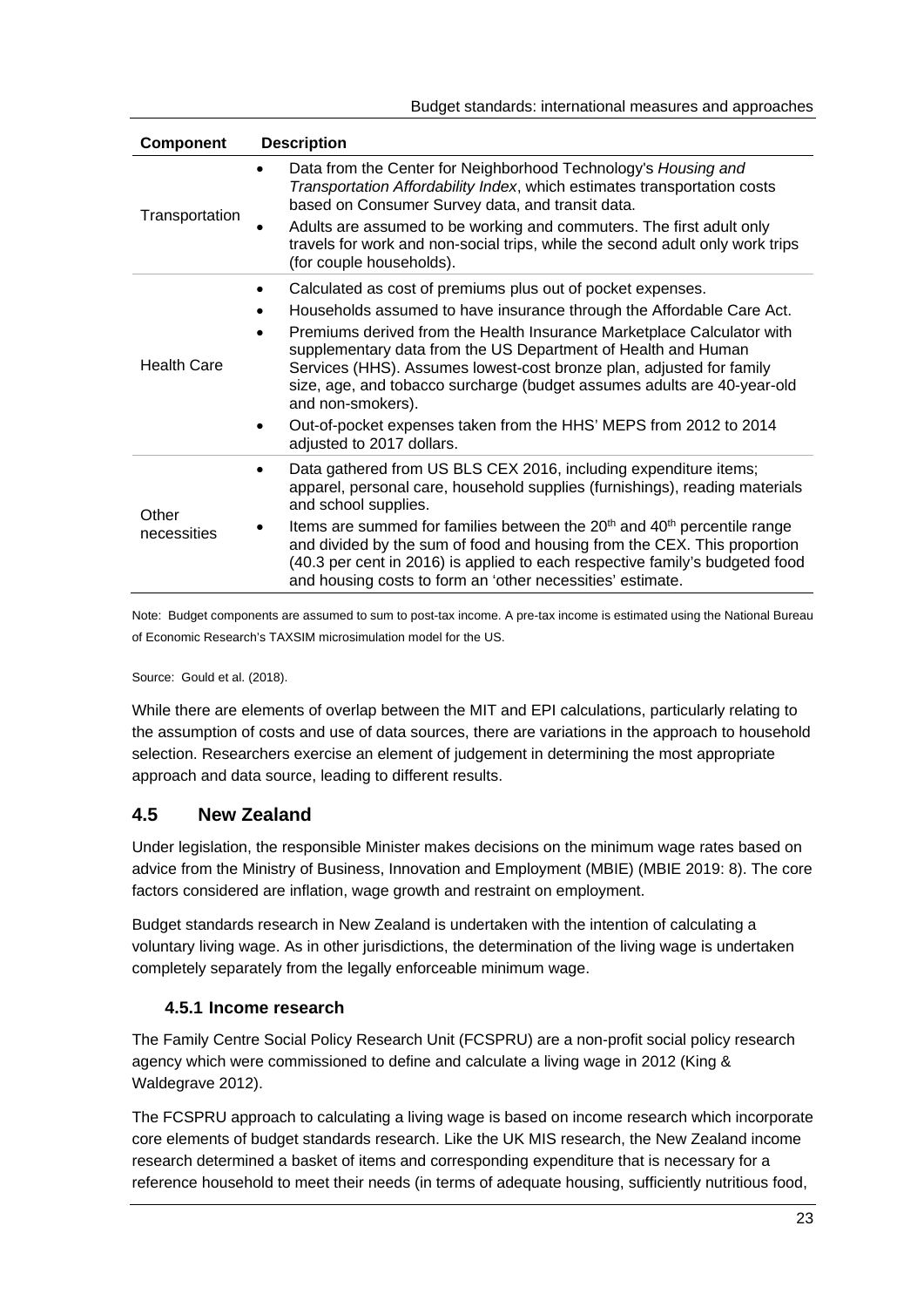clothing, education and social participation) (King et al. 2012: 7). This was based on both focus groups, expert knowledge and existing expenditure data, and was supposed to be set at a level above 'just survival and bare necessities' (Waldegrave et al. 2018).

The income research estimates a household comprising 2 adults and 2 children, with 1.5 adults working full time. The judgement of 1.5 incomes (60 hours per week) was chosen as it was comparable with the average of similar jurisdictions (such as the US, UK and Canada) as well as allowing one parent to stay at home with their children for half of the working week (Waldegrave et al. 2018: 5).

The expenditure items were initially estimated by five focus groups split between Wellington and Auckland. Unlike the UK MIS, focus groups were comprised of households from only low to medium income backgrounds (King & Waldegrave 2012: 17), rather than a broader selection of society. Participants estimated costs for a household of 2 adults and 2 children based on a list of items derived from the New Zealand Household Economic Survey (NZHES), a national survey which provides information on individual and household expenditure patterns, savings, and income (Statistics New Zealand 2019).18

Participants were instructed to undertake this process while considering the definition of a living wage as 'the income necessary to provide workers and their families with the basic necessities in life' and 'to enable workers to live with dignity and to participate as active citizens' (Waldegrave et al. 2018: 11). This was subject to conditions and parameters including, but not limited to, assuming a household with one teenage child and one child aged under 10 years; no expected change to households' financial circumstances; and that there are costs in relation to generating income (for example travel or work clothing) (King & Waldegrave 2012: 39).

The focus group results estimated weekly expenditure at close to what is reported by the  $9<sup>th</sup>$  and 10<sup>th</sup> deciles in the NZHES. This suggested the aspirational 'budgets' formed by focus groups were comparable with households with the highest income levels. The FCSPRU concluded that the estimates reflected valid aspirations, but that participants had difficulty estimating the costs of irregular expenses and deemed the estimations to be higher than what might be agreed as defensible and achievable for the living wage (King & Waldegrave 2012: 7–8).

There were significant differences between focus group estimates and existing data on expenditure distributions, for example Clothing and footwear costs were more than double the NZHES average, while Childcare costs were over 7 times more than the average of the first 5 NZHES deciles. Household contents and services costs were more than two and a half times greater than the average of the NZHES and 80 per cent more than the bottom 5 NZHES deciles. As a result, estimated hourly living wage rates using focus groups were 64 per cent higher than the NZHES average, and 111 per cent higher than the average of the first 5 NZHES deciles. Due to these differences, the FCSPRU decided to moderate the estimates from the focus groups using various secondary sources (Scott 2014; King & Waldegrave 2012: 3–4, 8). While still originating from a bottom-up approach, this involved greater involvement from experts and other data sources eventuating in a more 'top-down' approach. The various secondary data sources are listed below:

the NZHES 2010 (inflation adjusted for 2012);

<sup>&</sup>lt;sup>18</sup> These HES items include Food, Clothing and footwear, Actual rentals for housing, Household energy, Household contents and services, Health, Transport, Communication, Recreation and culture, Education, Miscellaneous goods and services, and Other expenditure. The NZHES is comparable to the ABS' *Household Expenditure Survey* (Catalogue No. 6530.0) which is released on a six-yearly basis rather than annual.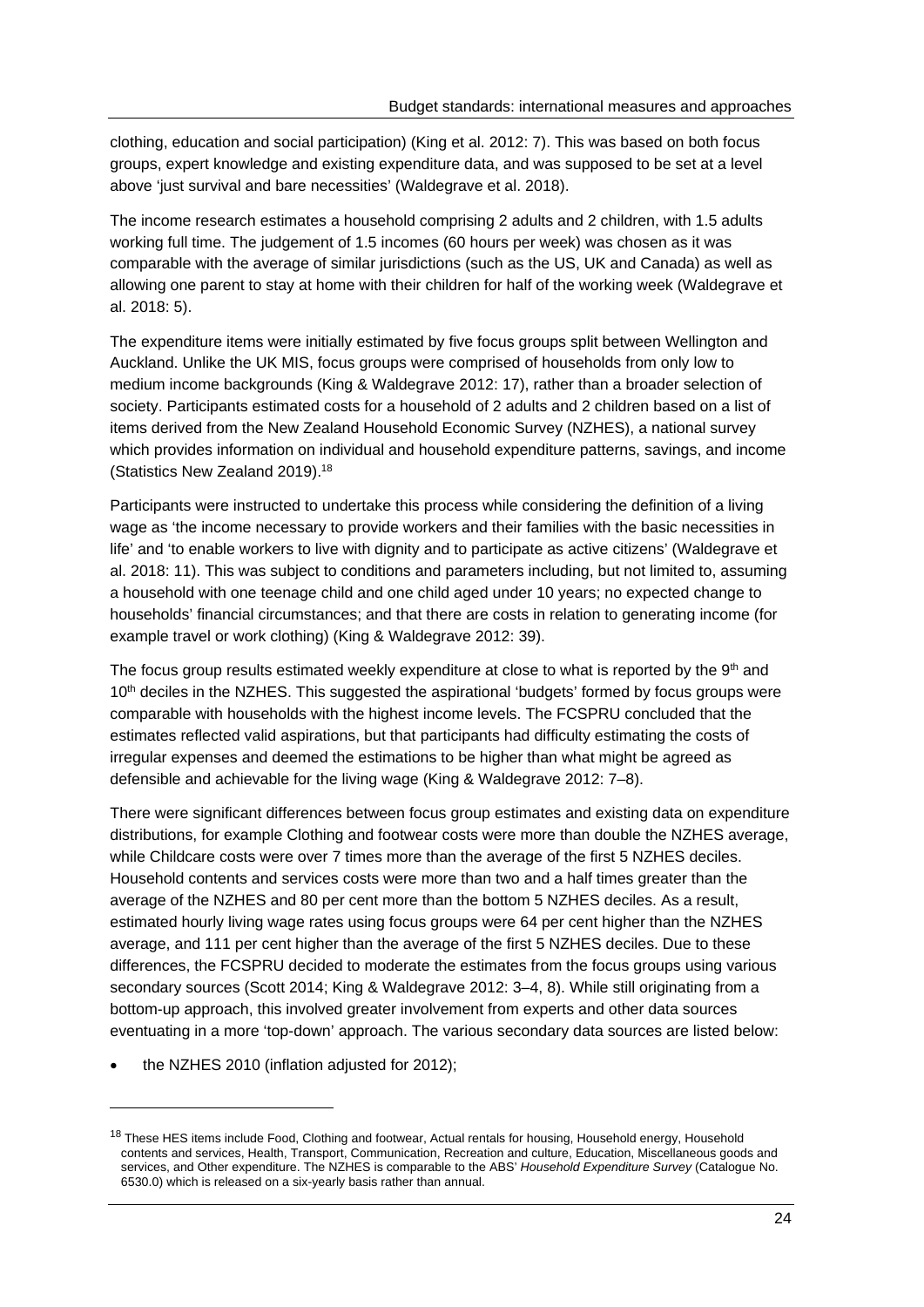- estimated 'Food Costs' information calculated annually by the University of Otago;
- market rents information from the Tenancy Bond Database maintained by the Ministry of Business, Innovation and Employment; and
- Statistics New Zealand Household Labour Force Survey (2019) for information on household compositions.

Food costs were based on estimates from the University of Otago using national food guidelines that are aimed at meeting the nutritional needs of individuals. Estimates assume food is prepared at home utilising commonly used fruit and vegetables with the lowest price. The final figure is the average food cost of 14 different household compositions with different combinations of children in the family.<sup>19</sup> Rental costs were estimated using data from the Tenancy Bond Database which tracks tenancy and rental rates at the district/suburb level. Rents for 3-bedroom houses priced in the lower quartile are used to estimate rent, based on the Canadian National Occupancy Standard measuring household crowding<sup>20</sup> (King & Waldegrave 2012: 23–29).

All other costs were taken from the 2010 NZHES, with costs uprated to 2012 using the CPI. Rather than the overall average, the average of the bottom 5 deciles was used to estimate expenditure. The FCSPRU commented that averaging the lower deciles provides a larger sample than only one decile and is more relevant than the average of all New Zealand incomes (King & Waldegrave 2012: 10). Statistics New Zealand's Childcare Survey provided supplementary information on hours of childcare and indicative costs, while the Household Labour Force Survey confirmed that the majority (around 70 per cent) of two adult, two children households consisted of dual income earners (King & Waldegrave 2012: 29–30). Data sources for each basket items are summarised in Table 9.

| <b>Expenditure categories</b>      | <b>Original sources</b> | Sources used for review in 2018                                                                                                                |
|------------------------------------|-------------------------|------------------------------------------------------------------------------------------------------------------------------------------------|
| Food                               | Food cost survey        | Food cost survey / NZHES                                                                                                                       |
| Clothing and footwear              | <b>NZHES</b>            | <b>NZHES</b><br>$\bullet$                                                                                                                      |
| Actual rentals for<br>housing      | Rent Bond Database      | Rent Bond Database / NZHES<br>$\bullet$                                                                                                        |
| Household energy                   | <b>NZHES</b>            | BRANZ, HEEP & IPENZ Energy Use in<br>$\bullet$<br>NZ / NZHES                                                                                   |
| Household contents<br>and services | <b>NZHES</b>            | Vero's Content valuation guide / NZHES                                                                                                         |
| Health                             | <b>NZHES</b>            | Service Utilisation and GP fees data for<br>2016 from the Ministry of Health<br>Pharmacy reports of prescriptions<br>$\bullet$<br><b>NZHES</b> |

#### **Table 9: Income research basket items and data sources**

<sup>&</sup>lt;sup>19</sup> Food costs are estimated individually for a man; woman; adolescent boy; adolescent girl; 10 year old; 5 year old; 4 year old; and 1 year old. Estimates are based on the national average of the 5 main regions.

 $20$  The Canadian standard assumes (1) no more than two people share a bedroom; (2) parents or couples share a bedroom; (3) children <5 years may reasonable share a bedroom; (4) children <18 years of the same sex may reasonable share a bedroom; (5) a child 5–17 years should not share a bedroom with one <5 years of the opposite sex; and (6) single adults 18 years+ and any unpaired children require a separate bedroom.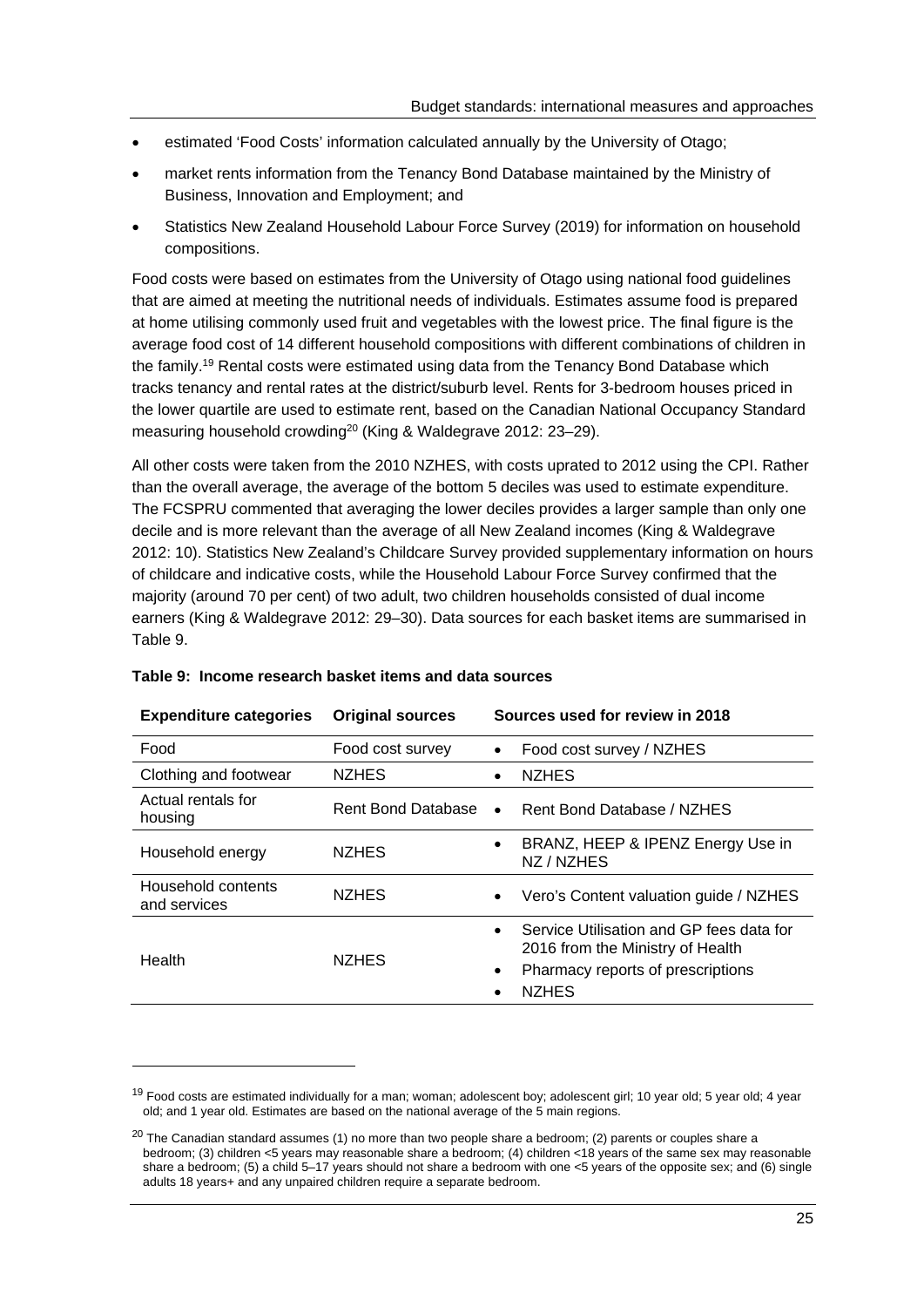| Budget standards: international measures and approaches |  |
|---------------------------------------------------------|--|
|---------------------------------------------------------|--|

| <b>Expenditure categories</b>                          | <b>Original sources</b>                 | Sources used for review in 2018                                                                                                                                                                                                                                                                           |
|--------------------------------------------------------|-----------------------------------------|-----------------------------------------------------------------------------------------------------------------------------------------------------------------------------------------------------------------------------------------------------------------------------------------------------------|
| Transport                                              | <b>NZHES</b>                            | The Automobile Association Running<br>$\bullet$<br><b>Costs Report</b><br>Ministry of Transport's "How New<br>Zealanders travel" report<br>Public transport monthly/weekly passes<br>$\bullet$<br>prices<br><b>NZHES</b><br>$\bullet$                                                                     |
| Communication                                          | <b>NZHES</b>                            | List of prices from main communication<br>$\bullet$<br>carriers<br><b>NZHES</b><br>٠                                                                                                                                                                                                                      |
| Recreation and culture                                 | <b>NZHES</b>                            | <b>NZHES</b><br>$\bullet$                                                                                                                                                                                                                                                                                 |
| Education: Primary and<br>Early Childhood<br>Education | NZHES/<br>advertised childcare<br>costs | New Zealand Council for Educational<br>$\bullet$<br>Research survey: School resources,<br>culture and connections. Wellington.<br>ASG calculator<br>$\bullet$<br>Early Childhood Education (ECE) Survey<br>of Income, Expenditure and Fees<br>Annual ECE Data Summary Report<br>$\bullet$<br><b>NZHES</b> |
| Miscellaneous goods<br>and services                    | <b>NZHES</b>                            | <b>NZHES</b>                                                                                                                                                                                                                                                                                              |
| Other expenditure                                      | <b>NZHES</b>                            | <b>NZHES</b><br>$\bullet$                                                                                                                                                                                                                                                                                 |

Source: Waldegrave et al. (2018), *Report of the Measurement Review for a New Zealand living wage*, FCSPRU, March.

When initially setting the living wage in 2013, the FCSPRU and a living wage research peer group also decided that the income research methodology would be reviewed every five years and incorporate new data and information sources if they would improve accuracy (Waldegrave et al. 2018: 5).

In the first measurement review in 2018, researchers were able to find and incorporate data which enabled them to estimate more items from a 'needs-based perspective' (as opposed to estimates from quantitative data from the NZHES) (Waldegrave et al. 2018: 6). While the income research methodology initially used needs-based estimates for food and rent costs, through the review needs-based estimates for health, household energy, communication and education were able to be incorporated.

The 2018 Measurement Review used various sources of data including the NZHES and other survey data based on a combination of sources, including the alternative data sources listed above; secondary government and non-government transport cost data, and GP, Department of Health and pharmacy reports on prescriptions data (for health costs) (Waldegrave et al. 2018: 13). The remaining six budget items continue to be estimated using data from the NZHES (Waldegrave et al. 2018: 7). Further focus groups have not been run since those informing the original income research.

# 5 Other budgets standards research around the world

The UK MIS research method has been applied in other countries, often supported by the CRSP team. Projects and pilots have been carried out in numerous places (CRSP 2019) such as in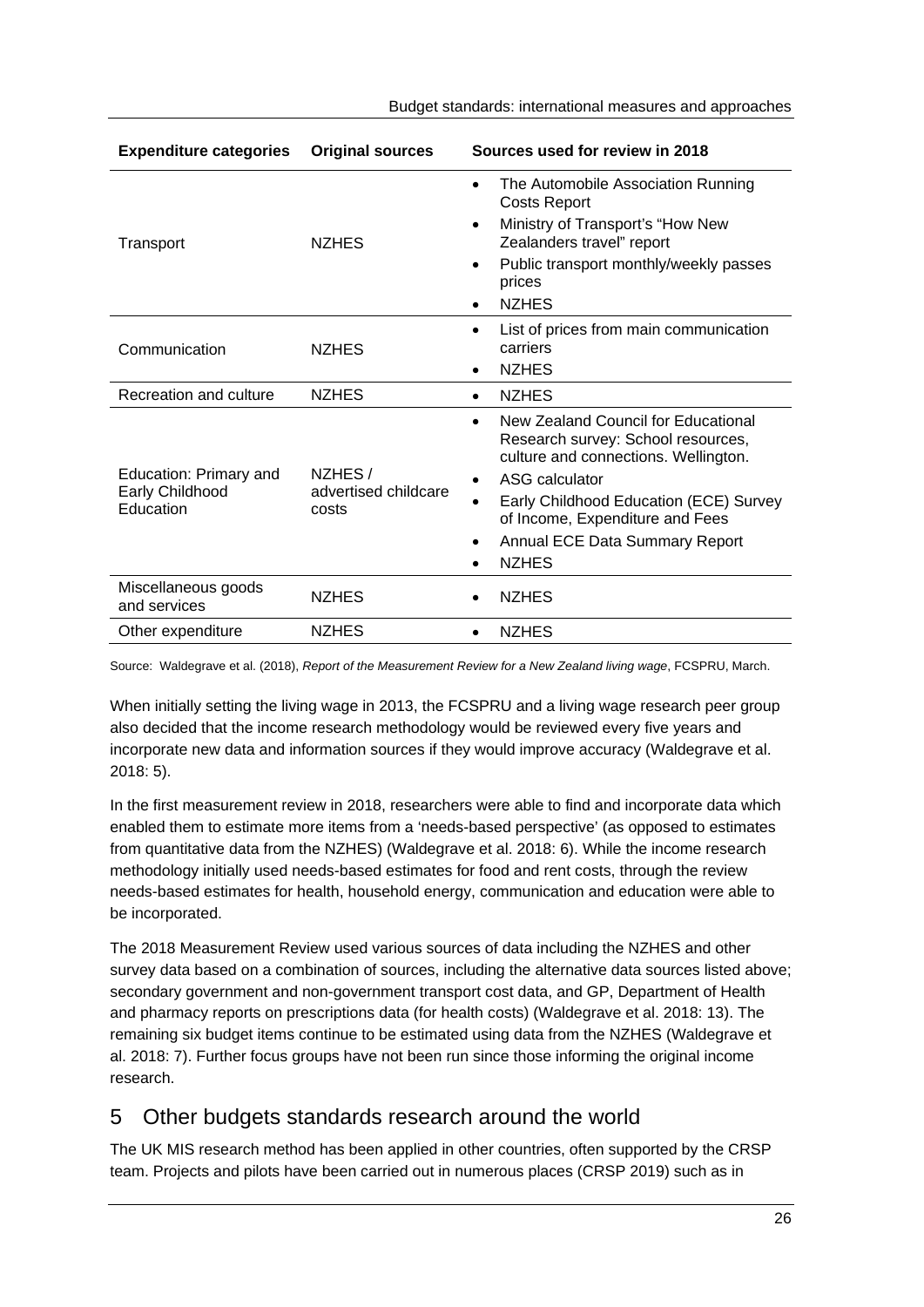France, Japan and Mexico. Research has also been undertaken in the European Union on budget standards to establish a consistent approach across countries.

# **5.1 Budget standards research based on the UK MIS research**

### **5.1.1 France**

MIS research has previously been conducted by the French National Observatory on Poverty and Social Exclusion (ONPES) (Gilles et al. 2014) in consultation and consistent with the methodology developed by the CRSP (CRSP 2019a).

Focus groups established a consensus definition for a minimum standard, discussed and established what goods and services formed a basket satisfying the standard across different groups, validated and priced expenditure items, before 'negotiating' a final standard. The focus groups defined a minimum income standard reference budget as:

'… to have sufficient resources, not just to satisfy the needs of everyday life (have somewhere to live, food, access to health, etc.), but also to be able to take part in social life' (Gilles et al. 2014: 37).

The specific case studies were defined by focus groups to be most representative of lived experiences, namely workers aged 35 or 40 years, and pensioners aged 70 years. From these two reference groups, 6 household types were considered, with the budgets considered for males and females separately in couple households:

- Working age:
	- single people
	- couples with no children
	- lone parent families (with a child aged 0–2 years or 3–10 years)
	- couples with children (with children aged 11–14 years and/or 15–17 years)
- Pensioners:
	- single pensioners
	- pensioners living as couple

The case studies were in the towns where group discussions were facilitated (Tours and Dijon). One of the features of the study was that, unlike other studies where a single housing assumption is made, it was decided that 'occupier status (owner-occupier or tenant) and being housed in the public or private sector would be left in abeyance' (Gilles et al. 2014: 73).

### **5.1.2 Japan**

Japan first undertook MIS research in 2010 as part of an investigation into a national minimum standard of living by the Minister of Health, Labour and Welfare. The Japanese study utilised the budget standards approach of the CRSP methodology, with results published in 2012 (Iwanaga & Iwata 2012).21

The UK MIS formed the basis of the research, however, a number of adjustments were made to align with Japanese values (Davis et al. 2014: 89). While there were some minor departures in

<sup>&</sup>lt;sup>21</sup> The original paper was published in Japanese.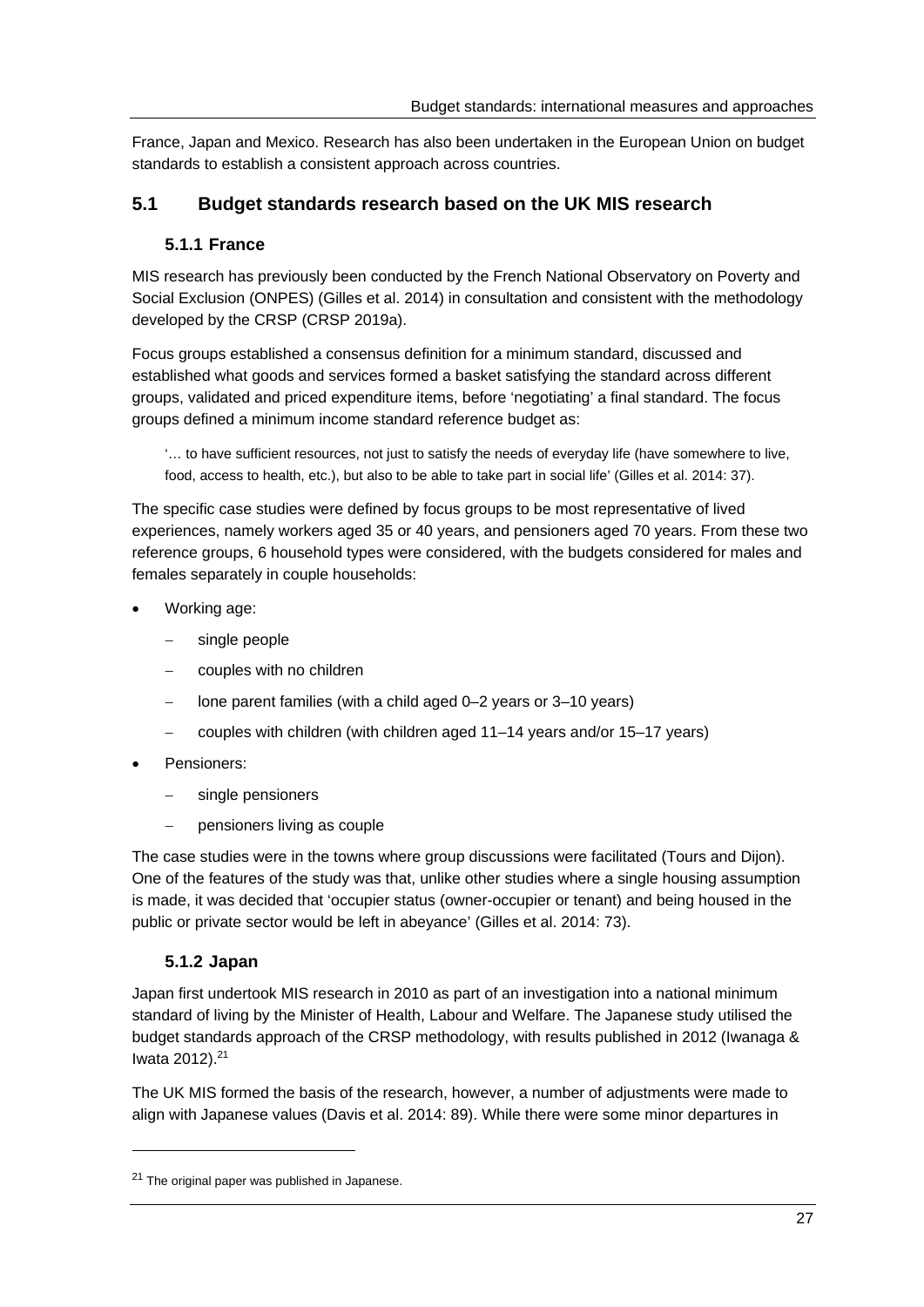methodology, the following key principles of MIS research in establishing an adequate basket remained consistent:

- selected by social consensus as opposed to expert judgement, and
- that the group represented a cross-section of the population/society, rather than a subset of society (i.e., those on low incomes) (Davis et al. 2014: 91).

Two groups of interest were considered: single working-age adults and single pensioners located in Mitaka (a city west of Tokyo). Separate budgets were constructed for males and females, which were used to form a 'non-gender specific budget' (Davis et al. 2014: 93). The Japanese study was guided by the following definition of a socially acceptable minimum:

'In contemporary Japan, the basic standard of living required for everyone as a minimum means having a sanitary and healthy way of living backed by a sense of security and stability. It includes not only clothing, food and accommodation, but also an environment where necessary information, relationships, entertainment, appropriate ways of working, education and solid future prospects are available' (Davis et al. 2014: 91).

The element of social participation proved difficult to find a consensus, as groups struggled to reach an agreement on the appropriate amount of leisure to allocate. This was partly affected by the nature of the Japanese labour force (at the time, the unemployment rate was almost half of the UK's) and that all participants were employed. Given the culture of life revolving around work, participants were reported to have found it difficult to consider the amount of leisure to allocate to those not working or employed part time (Davis et al. 2014: 92).

#### **5.1.3 Mexico**

Development of a budget standard in Mexico involved a 2016 pilot study which used the methodology of the MIS to seek public consensus regarding the definition of minimum living standards and to detail the goods and services that are needed to achieve this standard.

The members of the public participating in the pilot study defined a standard of living for all citizens in the country as the following:

'A dignified life in Mexico today is about meeting basic needs, such as food, housing and clothing, as well as having the opportunity to work, access to healthcare, education and free time. It is also about living in a stable and secure environment that allows people to be connected and be part of society.' (Valadez–Martinez et al. 2017: 696).

Wellbeing lines, similar to poverty measures, already existed in Mexico and were based on advice from experts.22 However, this is different to the MIS approach which is based on what members of society agree is needed, as opposed to sourcing input from expert opinions, such as medical and nutritional experts. Another important difference is that MIS can be revised or rebased on what society agrees as necessary to live as it changes over time (Valadez–Martinez et al. 2017: 696).

In 2016, six focus groups in Mexico City and Monterey took part in an exploratory study based on families with children (as around 90 per cent of the Mexican population live in this family type). The

<sup>&</sup>lt;sup>22</sup> These wellbeing lines have been calculated by the National Council for the Evaluation of Social Development Policy (Consejo Nacional de Evaluación de la Política de Desarrollo Social) (CONEVAL) since 1992. CONEVAL assesses household income against a food and non-food basket, based on nutritional requirements defined by experts and adjusted for age and gender (Valadez-Martinez et al. 2017: 699; CONEVAL 2016).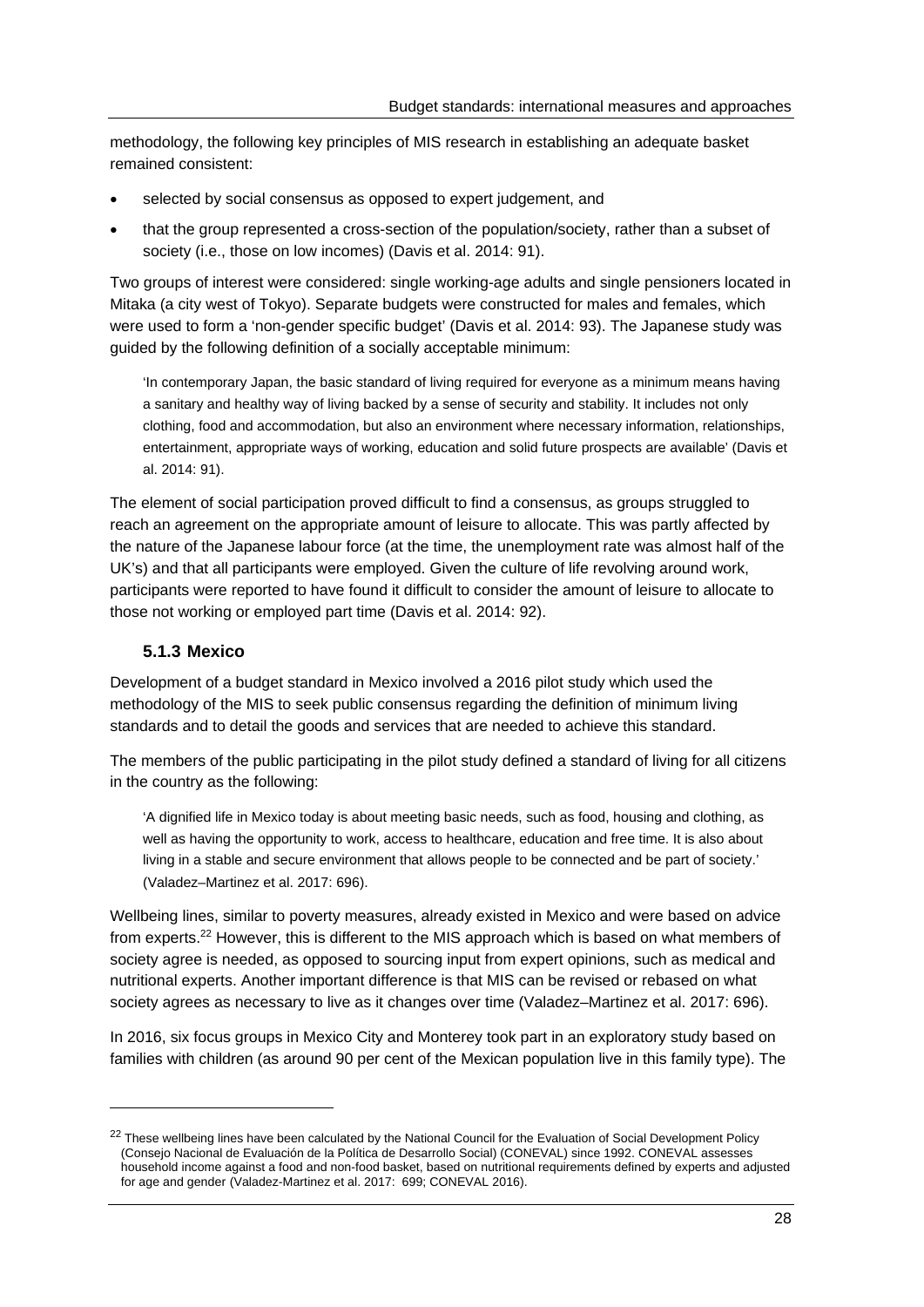MIS approach was followed by groups made up of people from a range of socio-economic groups and a mix of genders comprising working age parents (aged 19–55 years) with children aged between 0–16 years.

The first set of focus groups came to agreement about defining what a minimum living standard should be and agreed upon developing two case studies (two parents and two school-aged children, and a single parent with two school-aged children). These case studies were then used by the remaining groups to discuss the needs of these family types. These later groups also worked to turn the definition of a dignified standard of living into the goods and services needed to achieve this standard of living (Valadez-Martinez et al. 2017: 702). A full MIS study looking at the needs of households with children is currently underway in Mexico, with results scheduled to be published in July 2020.

# **5.2 The European Union**

In 2015, researchers from the University of Antwerp (funded by the European Commission) engaged in a pilot project to develop a common methodology for creating Reference Budgets (RBs) in Europe (Godemé et al. 2015). The project was borne out of the European Union's (EU's) Social Investment Package in 2013, which sought member states to establish reference budgets in order to design more efficient and adequate income support measures that better identified social needs (European Commission 2013: 11).

The RBs are based on adequacy, aiming to achieve 'the minimum financial resources required for adequate social participation' (Godemé et al. 2015: 14) and do not inform living wages, which make them comparable to the aims of the MIS research.

The EU exercise is informative in how it attempted to develop a harmonised methodology applicable to multiple countries, exploring the types of challenges associated.

# **5.2.1 Methodology and calculation**

Similar to other budget standards, RBs seek to develop a complete and detailed basket of goods and services based on needs, rather than assuming a fixed level of consumption expenditure. Items in the basket are:

'… goods and services that are considered necessary to reach an acceptable standard of living for an individual household within a given country, region or city… taking into account the household composition, the disposable income and other aspects, such as the housing situation and transport needs' (European Commission 2019).

Like the MIS framework, one of the key principles of RBs is to build consensus in society about adequacy. The main difference with the MIS approach is the confirmatory rather than deterministic role focus groups play. The EU developed a top-down approach—a basket was constructed based on literature, data, and expert opinion, which is then reviewed by focus groups. Placing more emphasis on data and literature, the public assesses acceptability and completeness, similar to Australia's approach.

The decision for focus groups to play a more secondary role was based in part on criticisms that 'focus group data are not representative for the population' (Penne & Parcerisas 2018: 8), and that outcomes are difficult to replicate:

'…if RBs are based on focus group discussions, the question arises what the outcome would be if other (randomly chosen) people would have participated in the focus group discussions. In this case, it could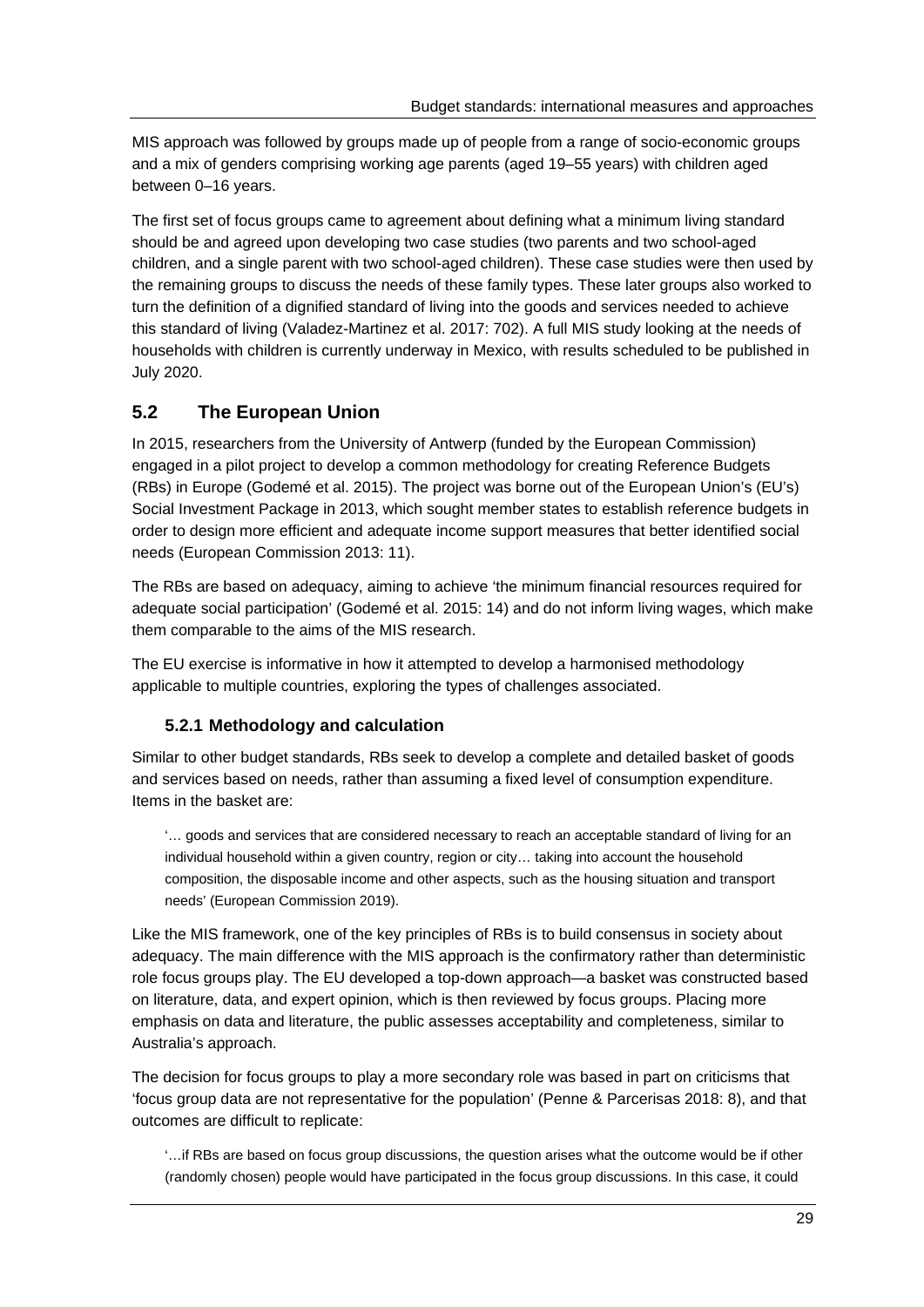be impracticable to replicate the focus group discussions a sufficient number of times to assess the statistical reliability' (Storms et al. 2014: 51).

The objective of developing a comparable budget across the EU is limited by the different national systems and availability of data. Describing the challenges of developing a comparable method, the authors commented, '[t]he absence of comparable data on such issues as food consumption, prices, and household expenditures in a context of large institutional heterogeneity, puts a severe constraint on the potential for developing and evaluating objective criteria for comparable reference budgets in Europe' (Godemé et al. 2015: 38). As a result, the threshold for assessing comparability of RBs was rather broad, defined where 'needs for social participation are fulfilled at a similar level across household types and countries' (Godemé et al. 2015: 15). As such, a very standardised approach to data gathering and focus group discussions were employed.23 Substantial and meaningful budget comparability, while aspirational, 'remains elusive due to limitations of data availability and robustness' (Penne & Parcerisas 2018: 7).

The RB methodology followed a staged cross-national approach, where country teams collected 'relevant evidence on the local context in terms of actual consumption patterns, institutional context and well considered views of what is an acceptable standard (three focus groups)' (Godemé et al. 2015: 16).

In consultation with focus groups, detailed baskets of goods and services are produced, deliberated, and priced before being disseminated. Three household types were considered: a single person of active age; a single parent with two children; and a couple with two children. Hypothetical households were assumed to live in capital cities, be in good health, self-sufficient and self-reliant (Godemé et al. 2015: 16).

# **5.2.2 Updating**

While no specific procedure for updating RBs is outlined, it was suggested that smaller surveys should be used in the short-run (Godemé et al. 2015: 266). However, regular updates to RBs would benefit from investment into 'new tools for collecting prices more efficiently (and with less errors)' (Godemé et al. 2015: 264). A number of innovations were noted at the time, including the use of scanner data, an online cost of living database, and pricing comparison websites as potentially more detailed price sources.

# 6 Conclusion

This report finds that whilst there is a degree of commonality in the research methodology used across countries, the approach taken to define and calculate budget standards depends on the purpose, use or available resources.

In considering the measures and approaches from the countries covered in this report, there appears to be variations in developing and updating budget standards. While different types of budget standards research broadly share comparable aims to set a minimum standard of living for different household types, differences exist in determining whether budget standards should provide a basic or decent standard of living, and what this represents.

<sup>&</sup>lt;sup>23</sup> Sources for which baskets were constructed ranged from nutritionists, medical science literature, hygiene research, and international housing guidelines (Godemé et al., 2015: 72, 143, 171, 189) aimed at achieving consistency.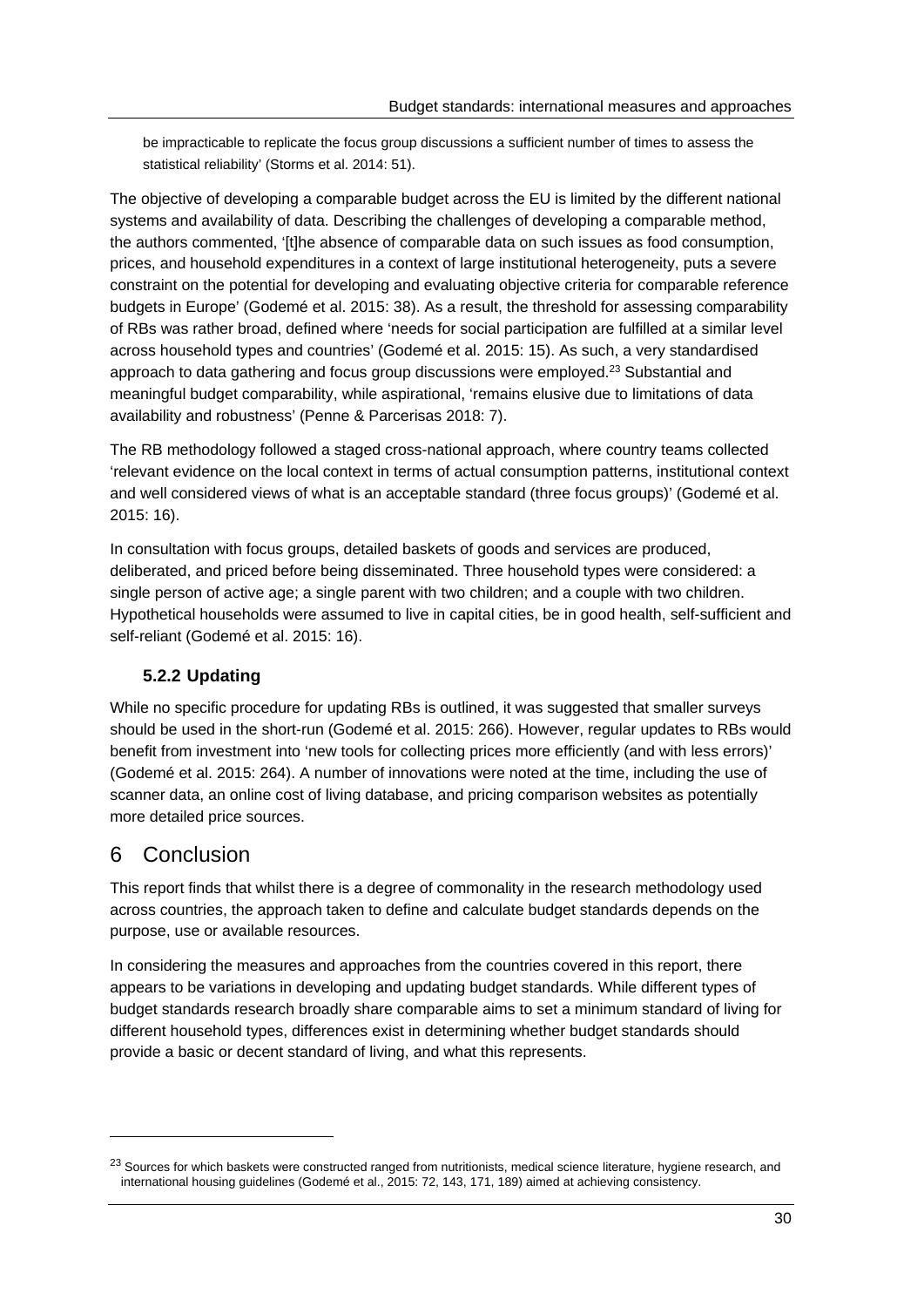Research often involves stages such as focus groups, expert opinion, and quantitative data, there are differences in the order in which they are undertaken, with some acting as a review process for others. A 'top-down' approach, beginning with expert opinion, underpins the research in countries such as Australia, Canada, the US and New Zealand. The approach in the UK and Ireland is more 'bottom-up', starting with focus group to achieve public consensus on needs. The approaches are often dependent on the purpose of the research or available resources, and can provide different outcomes.

An important aspect of the broader process and methodology of calculating budget standards is the varying ways that these calculations can be updated to ensure that they remain relevant based on contemporary societal norms. Methods for updating budget standards also tend to vary dependent on the underlying budget standard methodology. Countries which emphasise focus groups often combine inflation uprating with more thorough reviews and rebasing. Methodologies based on quantitative data and expert opinion are periodically updated with the availability of new data and typically further adjusted to reflect current prices.

A further consideration is the type of households in which to determine budgets. The approach in the UK is to calculate at the individual level so that a standard can be derived for over one hundred household types. Others calculate budget standards for certain household types chosen based on specific country socioeconomic or cultural circumstances.

# 7 Reference List

Anker R (2011) *Estimating a living wage: A methodological review*, Conditions of Work and Employment Series No. 29, International Labour Organisation.

Bradshaw J, Middleton S, Davis A, Oldfield N, Smith N, Cusworth L & Williams J (2008), *A Minimum Income Standard for Britain: What People Think*, York: Joseph Rowntree Foundation.

Centre for Research in Social Policy (CRSP) (2019) *Minimum Income Standards,*  https://www.lboro.ac.uk/research/crsp/mis/, accessed 18 November 2019

CRSP (2019a), *MIS in other countries,* https://www.lboro.ac.uk/research/crsp/mis/other\_countries/, accessed 1 November 2019.

CRSP (2019b), *Latest MIS results,* Annual budgets spreadsheet https://www.lboro.ac.uk/research/crsp/mis/results/, accessed 9 January 2020

Citizens Information (2019), *Minimum rates of pay,* Citizens Information Board, https://www.citizensinformation.ie/en/employment/employment\_rights\_and\_conditions/pay\_and\_e mployment/pay\_inc\_min\_wage.html, last updated 2 April 2019, accessed 18 December 2019

Cominetti N (2019), *Calculating a Living Wage for London and the rest of the UK 2019–20*, The Resolution Foundation, November 2019, https://www.livingwage.org.uk/sites/default/files/Livingwage-calculation-2019-20.pdf, accessed 13/11/2019

Cominetti N (2019b), *The evidence backing a higher minimum wage is growing,* Resolution foundation, 4 November 2019, https://www.resolutionfoundation.org/comment/minimum-wagehigher-evidence/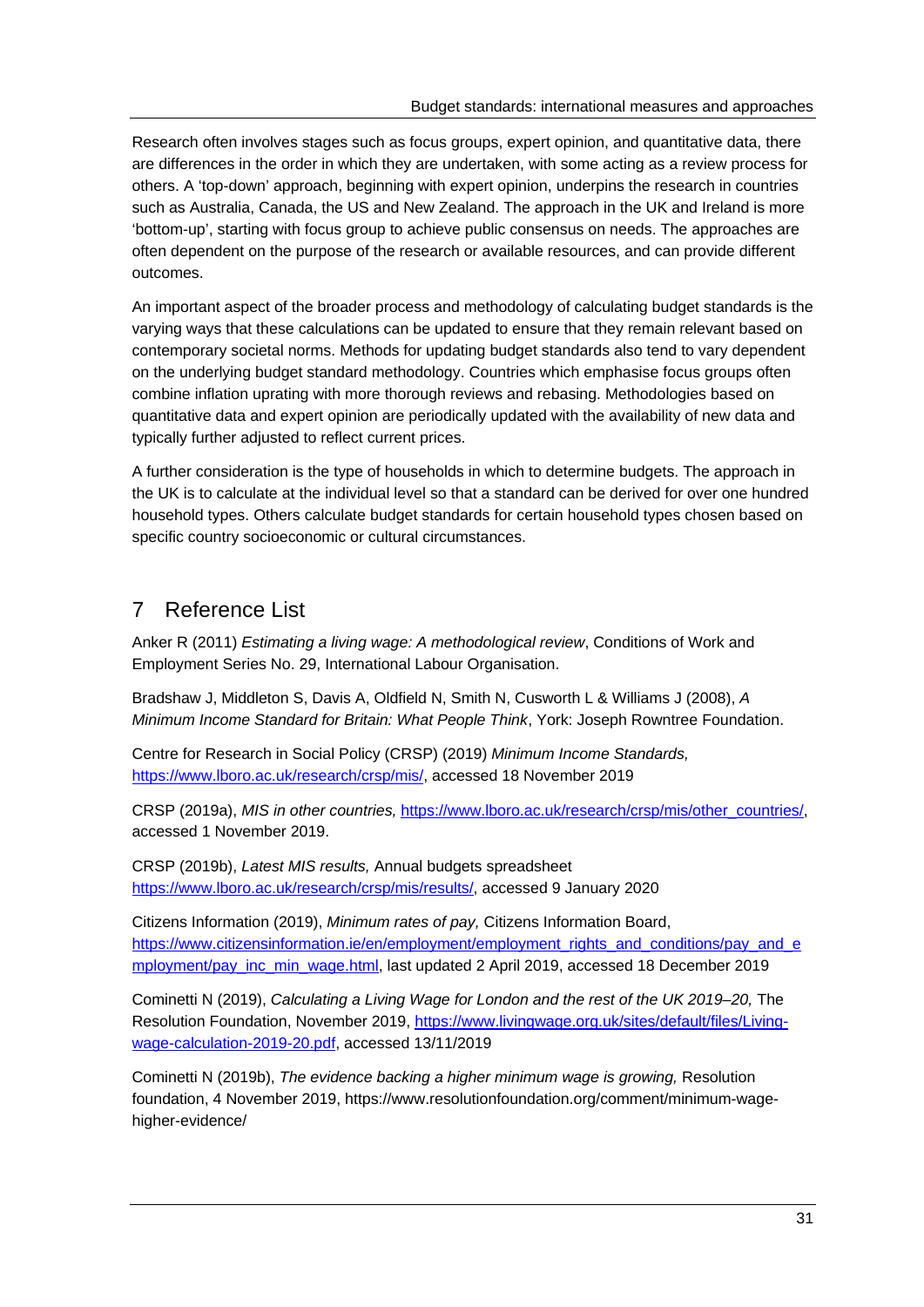CONEVAL (2016), *Evolution of Poverty Lines Income, Consejo Nacional de Evaluacion de la Politica de Descarrollo Social,* https://www.coneval.org.mx/Medicion/MP/Paginas/Lineas-debienestar-y-canasta-basica.aspx, accessed 17 December 2019

Davis A, Hirsch D, Iwanaga R, Iwata M, Shigekawa J, Uzuki Y & Yamada A (2014), *Comparing the Minimum Income Standard in the UK and Japan: Methodology and Outcome*, Social Policy and Society, 13, pp 89-101 doi:10.1017/S147474641300033X.

Davis A, Hirsch D, Padley M & Marshall L (2015), *How much is enough? Reaching social consensus on minimum household needs,* Centre for Research in Social Policy, Loughborough University, December 2015

Davis A, Hirsch D, Padley M & Shepherd C (2018), *A Minimum Income Standard for the UK 2008 – 2018: continuity and change,* Joseph Rowntree Foundation

D'Arcy C & Finch D (2016), *Making the Living Wage: The Resolution Foundation review of the Living Wage,* Resolution Foundation Report, July 2016

D'Arcy C & Finch D (2018), *Calculating a Living Wage for London and the Rest of the UK*, Resolution Foundation Report, commissioned by the Living Wage Foundation.

Economic Policy Institute (2018), *Family Budget Fact Sheets,* March 2018, https://www.epi.org/resources/budget/budget-factsheets/, accessed 7 January 2020

Employment and Social Development Canada (2019), *Federal Minimum Wage: Issue Paper.*  January

Employment New Zealand (2019), *Minimum wage to rise to \$18.90 per hour,*  https://www.employment.govt.nz/about/news-and-updates/minimum-wage-rise-18-90-per-hour/, accessed 18 December 2019

Eurofound (2018), *Concept and practice of a living wage,* Publications Office of the European Union, Luxembourg

European Commission (2013), *Communication from The Commission to the European Parliament, The Council, The European Economic and Social Committee, and The Committee of the Regions: Towards Social Investment for Growth and Cohesion – including implementing the European Social Fund 2014-2020*, 20 February, Brussels.

European Commission (2019), *Income support – Reference budgets*, Employment, Social Affairs & Inclusion, https://ec.europa.eu/social/main.jsp?catId=1092&intPageId=2312&langId=en, accessed 7 January 2020.

Fair Work Commission (2019), *FWCFB 3500 'Annual Wage Review 2018 – 19 (C2019/1),* Fair work Commission, 30 May 2019.

Fair Work Commission (2019a), *Information Note – Budget Standards report*, additional material to the Annual Wage Review 2018–19, 8 May.

Gilles L, Covolo C, Concialdi P & Math A (2014), *ONPES Reference Budgets: Study conducted at the request of the French National Observatory on Poverty and Social Exclusion (ONPES)*, July.

Godemé T, Storms B, Penne T & Van den Bosch K (2015), *The development of a methodology for comparable reference budgets in Europe – Final report of the pilot project*, Pilot project for the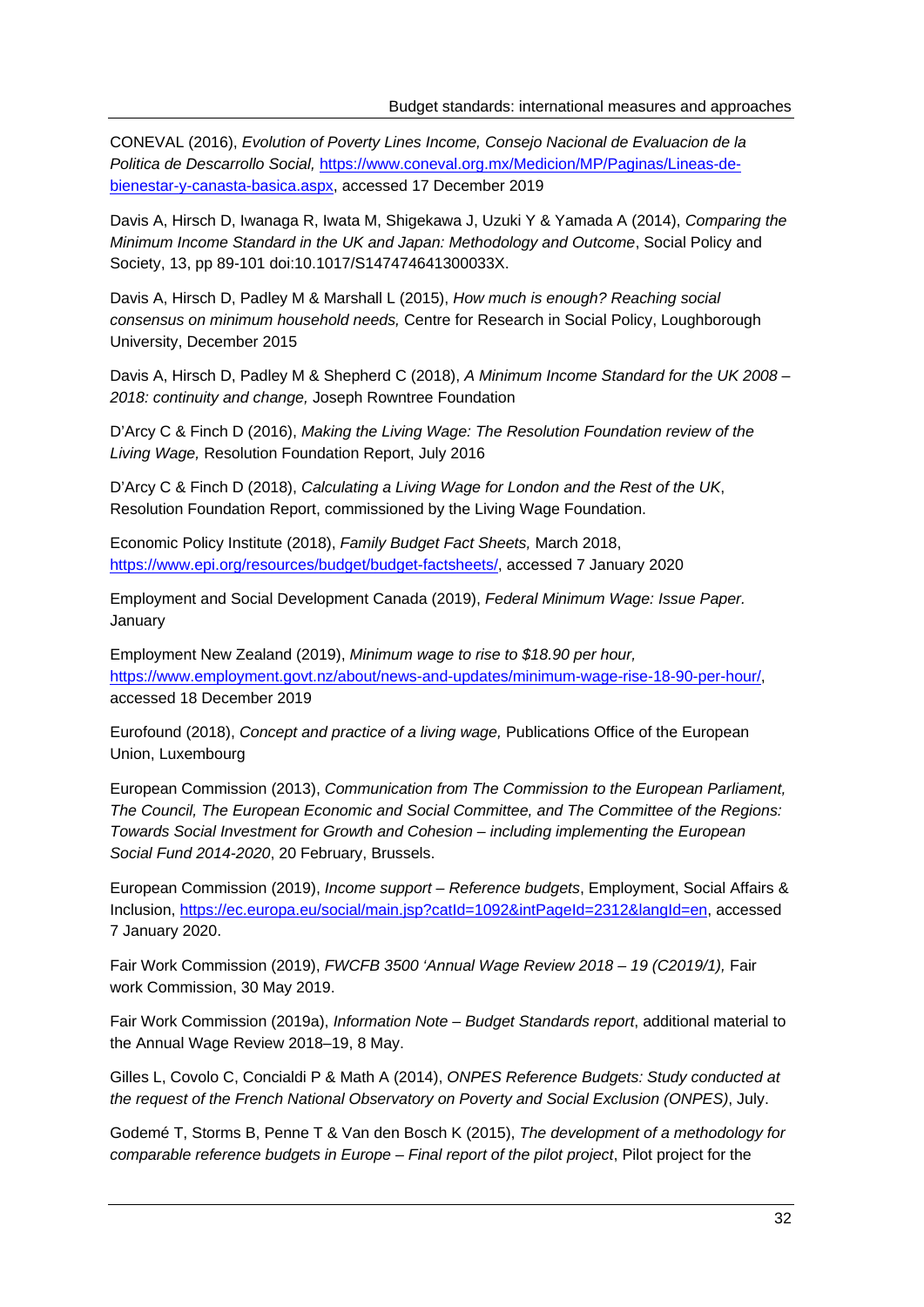development of a common methodology on reference budgets in Europe, European Commission, October.

Gould E, Mokhiber Z & Bryant K (2018), *The Economic Policy Institute's Family Budget Calculator: Technical Documentation*, Economic Policy Institute, 13 March.

Government of British Columbia (2019) *Minimum Wage Home: What You Need To Know* <https://www2.gov.bc.ca/gov/content/minimum-wage/what-you-need-to-know>, accessed 18 December 2019

Government of Canada (n.d.), *National Nutritious Food Basket*, retrieved from https://www.canada.ca/en/health-canada/services/food-nutrition/food-nutritionsurveillance/national-nutritious-food-basket.html, accessed 31 December 2019.

Government of Canada (2019), *Hourly Minimum Wages in Canada for Adult Workers,*  <http://srv116.services.gc.ca/dimt-wid/sm-mw/rpt2.aspx?GoCTemplateCulture=en-CA, accessed 18 December 2019>.

Government of Saskatchewan (2019), *Minimum Wage and Reporting for Duty Pay,* October <https://www.saskatchewan.ca/business/employment-standards/wages-and-pay/minimum-wageand-minimum-call-out-pay, accessed 18 December 2019.

Hatfield M, Pyper W & Gustajtis B (2010), *First Comprehensive Review of the Market Basket Measure of Low Income: Final Report*, Human Resources and Skills Development Canada, June.

Heisz A (2019), *Understanding Canada's New Poverty Line: The Market Basket Measure*, Statistics Canada, February.

Heisz A (2019a), *An update on the Market Basket Measure comprehensive review*, Statistics Canada Catalogue no. 75f0002m, Income Research Paper Series, 18 July.

Hill K, Davis A, Hirsch D, Padley M & Smith N (2015), *Disability and Minimum Living Standards: The additional costs of living for people who are sight impaired and people who are deaf*, Centre for Research in Social Policy, Loughborough University, Leicestershire

Hirsch D (2015), *Inflation and the Minimum Income Standard – Past and Future Measures*, Loughborough: Centre for Research on Social Policy, University of Loughborough.

Hirsch D (2019), *A Minimum Income Standard for the United Kingdom in 2019*, Joseph Rowntree Foundation, https://www.jrf.org.uk/report/minimum-income-standard-uk-2019, accessed 13 November 2019.

Hirsch D & Valadez–Martinez, L (2017), *The living wage,* Agenda Publishing Limited, Newcastle upon Tyne.

Irish Low Pay Commission (2019), *Welcome,* Department of Employment and Social Protection, http://www.lowpaycommission.ie/, accessed 18 December 2019

Ivanova I & Raithby T (2018), *Working for a Living Wage: Making Paid Work Meet Basic Family Needs in Metro Vancouver: Calculation Guide*, Canadian Centre for Policy Alternatives (BC Office), May.

Iwanaga R and Iwata M (2012), *Introduction to the special issue of a minimum income standard research in Japan*, Social Policy and Labor Studies, 4, 1, 58–60.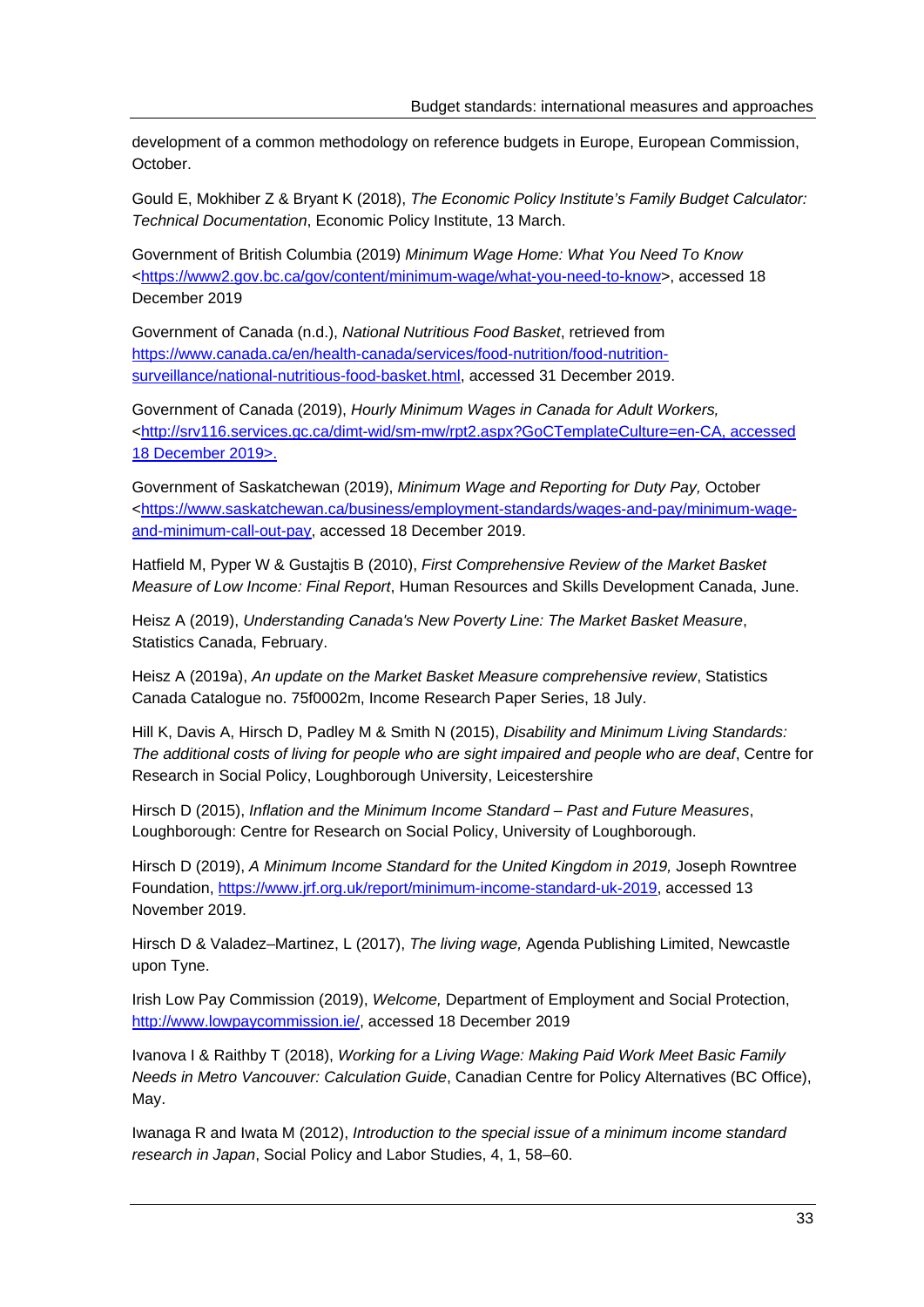King P & Waldegrave C (2012), *Report of an investigation into defining a living wage for New Zealand,* Commissioned for the Living Wage Campaign, December 2012

Living Wage Aotearoa New Zealand (2015), *2015 Update*, retrieved from https://d3n8a8pro7vhmx.cloudfront.net/nzlivingwage/pages/129/attachments/original/1434872214/I nformation\_Sheet\_Living\_Wage\_rate\_update-1.pdf?1434872214, accessed 30 December 2019.

Living Wage Aotearoa New Zealand (2017), *2017 Living Wage Rate: \$20.20*, retrieved from https://d3n8a8pro7vhmx.cloudfront.net/nzlivingwage/pages/263/attachments/original/1487586293/ The\_Living\_Wage\_Rate\_Announcement\_2017\_alternativev2.pdf?1487586293, accessed 30 December 2019.

Living Wage Aotearoa New Zealand (2019), *A Living Wage: Where it all began*, https://d3n8a8pro7vhmx.cloudfront.net/nzlivingwage/pages/263/attachments/original/1487586291/ A\_Living\_Wage\_Where\_did\_it\_all\_begin\_final020217.pdf?1487586291, accessed 21/10/2019

Living Wage Aotearoa New Zealand (2019a), What is the Living Wage?, https://www.livingwage.org.nz/what\_is\_the\_living\_wage, accessed 21/10/2019

Living Wage Canada (2008), *Canadian Living Wage Framework*, http://livingwagecanada.ca/files/3913/8382/4524/Living\_Wage\_Full\_Document\_Nov.pdf, accessed 28/10/2019

Living Wage Canada (2019), *What is a Living Wage?*, Living Wage Canada, http://livingwagecanada.ca/index.php/about-living-wage/what/, accessed 25/10/

Living Wage Canada (2019a), *Living Wage Canada home page*, Living Wage Canada, http://livingwagecanada.ca/ accessed 23/10/2019

Living Wage Commission (2016), *Closing the Gap: A Living Wage that Means Families Don't Go Short*, London: Living Wage Foundation

Living Wage Foundation (2019), *The calculation,* https://www.livingwage.org.uk/calculation, accessed 15 October 2019

Living Wage Foundation (2019a), *Living Wage Commission*, https://www.livingwage.org.uk/livingwage-commission, accessed 15 October 2019

Living Wage Foundation (2019b), *Who Pays the Living Wage?*  https://www.livingwage.org.uk/accredited-living-wage-employers, accessed 18 November 2019

Low Pay Commission (2018), *National Minimum Wage: Low Pay Commission Report*, November 2018.

Low Pay Commission (2019), *What the Low Pay Commission does*, UK Government. https://www.gov.uk/government/organisations/low-pay-commission/about, accessed 16 October 2019

Low Pay Commission (2019a), *Business Plan 2019/20,* Low Pay Commission Secretariat, 1 May 2019,

https://assets.publishing.service.gov.uk/government/uploads/system/uploads/attachment\_data/file/ 798363/LPC\_Business\_Plan\_2019-20.docx

Low Pay Commission (2019b), Low Pay Commission (2019c) *The National Living Wage Beyond 2020,* November 2019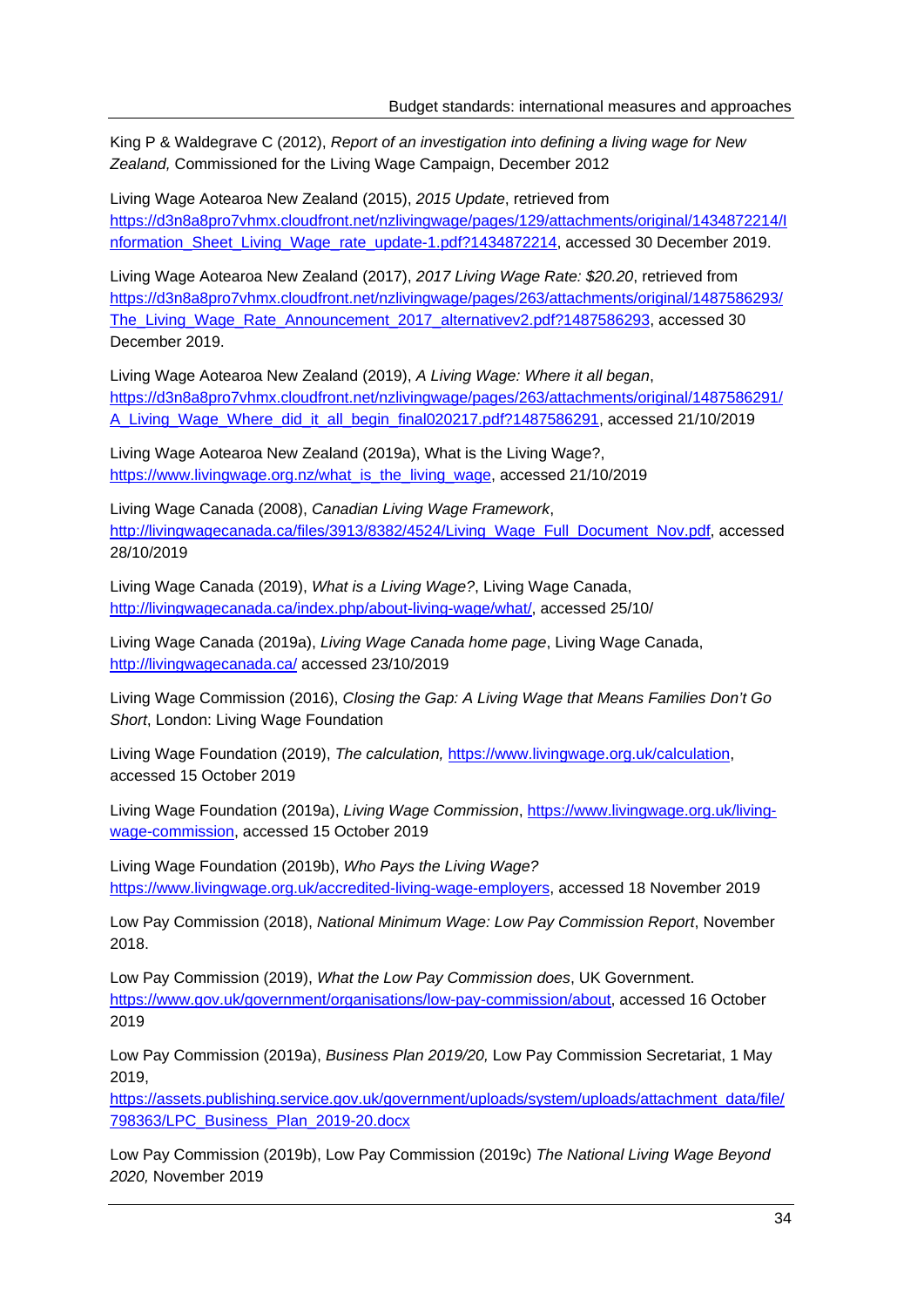Low Pay Commission (2019c), *National Living Wage to apply to 21 year olds, September,* https://www.gov.uk/government/news/national-living-wage-to-apply-to-21-year-olds, accessed 21 October 2019

Low Pay Commission (2019d), *Letter from Bryan Sanderson, Chair Low Pay Commission to the Rt Hon Andrea Leadsom MP*, Department for Business, Energy and Industrial Strategy, 6 August 2019,

https://assets.publishing.service.gov.uk/government/uploads/system/uploads/attachment\_data/file/ 835516/Letter\_to\_BEIS\_SoS\_-\_NMW\_Youth\_Rates.pdf, accessed 17 October 2019

Luce S (2017), *Living wages: a US perspective,* Employee Relations, Vol. 39 No. 6, pp. 864–865*, https://doi.org/10.1108/ER-07-2017-0153*, accessed 6 November 2019

Mahon BM, Care J & Stokes A (2006), *Minimum Essential Budget Standard for Six Household Types (summary version)*, Vincentian Partnership for Social Justice, November.

Mahon BM, Care J & Stokes A (2006a), *Minimum Essential Budget Standard for Six Household Types*, Vincentian Partnership for Social Justice, November.

Mahon BM, Thornton R & McEvoy O (2019), *Minimum Essential Standard of Living 2019: Update Report*, Minimum Essential Budget Standards Research Centre

Mahon BM, McEvoy E & Thornton R (2019a), *MESL: Review and Rebase (2018/19),* Minimum Essential Budget Standards Research Centre, Vincentian Partnership for Social Justice

Ministry of Business, Innovation & Employment (MBIE) (2019), *Minimum Wage Review 2019,* New Zealand Government, December 2019

Morris JN, Donkin AJM, Wonderling D, Wilkinson P & Dowler EA (2000), *A minimum income for healthy living,* Journal of Epidemiology & Community Health, Volume 54, Issue 12,December 2000, pp. 885–889

Morris JN, Wilkinson P, Dangour AD, Deeming C & Fletcher A (2007), *Defining a minimum income for healthy living (MIHL): older age, England,* International Journal of Epidemiology, Volume 36, Issue 6, December 2007, pp. 1300–1307

Nadeau C (2018), *Living Wage Calculator: User's Guide / Technical Notes, 2018 Update*, Department of Urban Studies and Planning (MIT)

Nadeau C & Glasmeier K (2019), *New Data Up: Calculation of the Living Wage,* MIT Living Wage Calculator.

National Conference of State Legislatures (NCLS) (2019), *State Minimum Wages | 2019 Minimum Wage by State*, National Conference of State Legislatures, http://www.ncsl.org/research/labor-andemployment/state-minimum-wage-chart.aspx, accessed 21 November 2019.

New Zealand Government (2019), *Minimum wage,* https://www.govt.nz/browse/work/workersrights/minimum-wage/, accessed 17 December 2019

OECD (2018), *The Federal Minimum Wage*, 20 August, 2018, http://www.oecd.org/employment/emp/Minimum%20wages.pdf, accessed 13 November 2019

Padley M & Stone J (2020), *Households below a Minimum Income Standard: 2008/09 to 2017/18*, Joseph Rowntree Foundation, https://www.jrf.org.uk/report/households-below-minimum-incomestandard-2017-18, accessed 29 January 2020.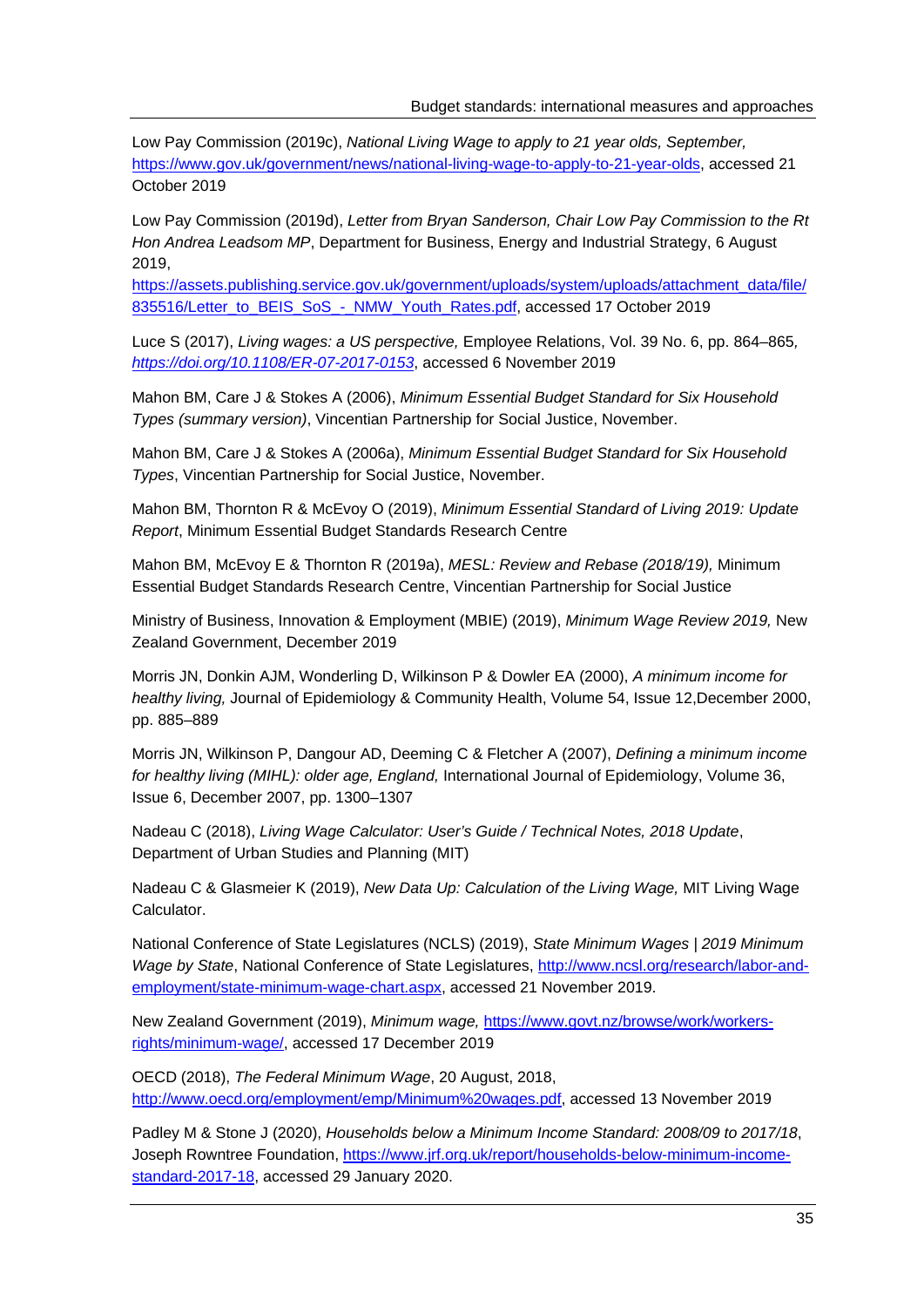Penne T & Parcerisas I (2018), *Report and Recommendations from the Peer Review on the Use of Reference Budgets for Policy Purposes*, European Minimum Income Network, November.

Republic of Ireland Living Wage (2019), *Living Wage Technical Document: Calculating a Living Wage for the Republic of Ireland*, Living Wage Technical Group

Republic of Ireland Living Wage (2019a), *Living Wage Update 2019*, p. 1, https://www.livingwage.ie/download/pdf/living\_wage\_2019\_-\_4\_page\_document.pdf, accessed 11 November 2019.

Richards T, Cohen M, Klein S & Littman D (2008), *Working for a Living Wage: Making Paid Work Meet Basic Family Needs in Vancouver and Victoria,* co–published by the Canadian Centre for Policy Alternatives, First Call: BC Child and Youth Advocacy Coalition, and the Community Social Planning Council of Greater Victoria, September.

Saunders P, Chalmers J, McHugh M, Murray C, Bittman M & Doran S (1998), *Development of Indicative Budget Standards for Australia,* Budget Standards Unit, Social Policy Research Centre, University of New South Wales, March 1998 (Commissioned by Department of Social Security).

Saunders P & Bedford M (2017), *New Minimum Income for Healthy Living Budget Standards for Low–Paid and Unemployed Australians.* (SPRC report 11/17). Sydney: Social Policy Research Centre. UNSW Sydney. http://doi.org/10.4225/53/5994e0ca804a4

Saunders P (2018), *Using a budget standards approach to assess the adequacy of newstart allowance,* Australian Journal of Social Issues, Vol. 53, pp. 4–17.

Scott B (2014), *A Review into the Basis for a Living Wage Rate in New Zealand (with additional material),* New Zealand Centre for Political Research, retrieved from https://www.nzcpr.com/wpcontent/uploads/2014/03/A-Review-into-the-Basis-for-a-Living-Wage-Rate-in-New-Zealand-by-Brian-Scott.pdf, accessed 11 November 2019

Statistics Canada (2019), *Methodological changes to the Market Basket Measure in 2019*, Statistics Canada – Catalogue No. 75F002M, Income Research Paper Series, 26 February.

Statistics New Zealand Tatauranga Aotearoa (2019), *Household Economic Survey – information for participants*, retrieved from http://archive.stats.govt.nz/survey-participants/a-z-of-oursurveys/household-economic-survey.aspx, accessed 30 December 2019.

Storms B, Godemé T, Van den Bosch K, Schuerman N & Stockman S (2014), *Review of current state of play on reference budget practices at national, regional, and local level*, Pilot project for the development of a common methodology on reference budgets in Europe, European Commission.

Thornton R (2019), *Minimum Essential Standard of Living: An Evidence Based Adequacy Benchmark*, Minimum Essential Budget Standards Research Centre, Vincentian Partnership for Social Justice, September.

University of California Berkeley Labor Center (2019), *Inventory if US City and County Minimum Wage Ordinances,* http://laborcenter.berkeley.edu/minimum-wage-living-wage-resources/inventoryof-us-city-and-county-minimum-wage-ordinances/, accessed 30 October 2019

Valadez-Martínez L, Padley M & Fernanda Torres Penagos M (2017), *A Dignified Standard of Living in Mexico: Results of a Pilot Study of the Minimum Income Standard Approach*, Social Indicators Research, 2018, 140 (2): p.696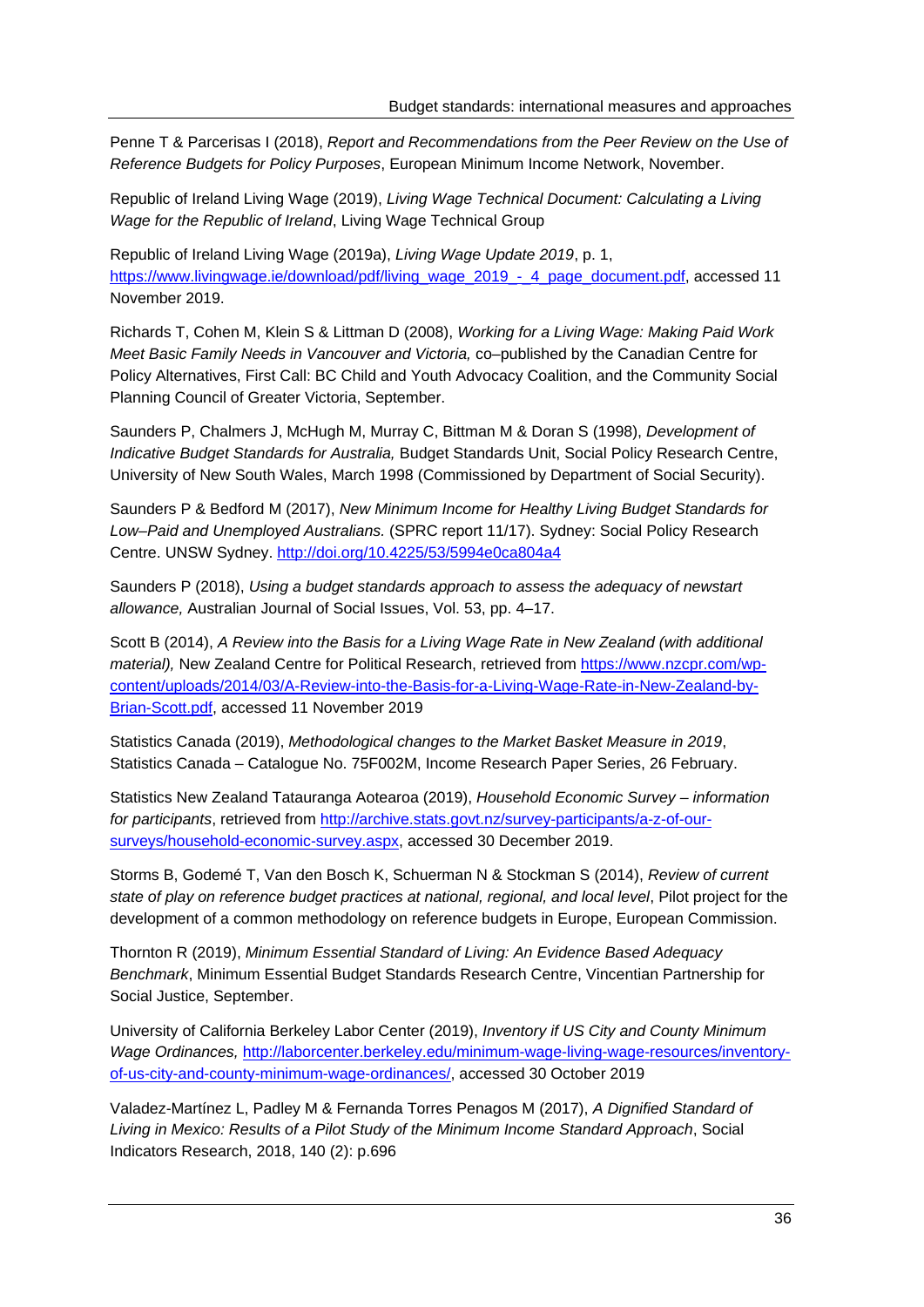Waldegrave C, King P & Urbanova M (2018), *Report of the Measurement Review for a New Zealand living wage*, Family Centre Social Policy Research Unit. March 2018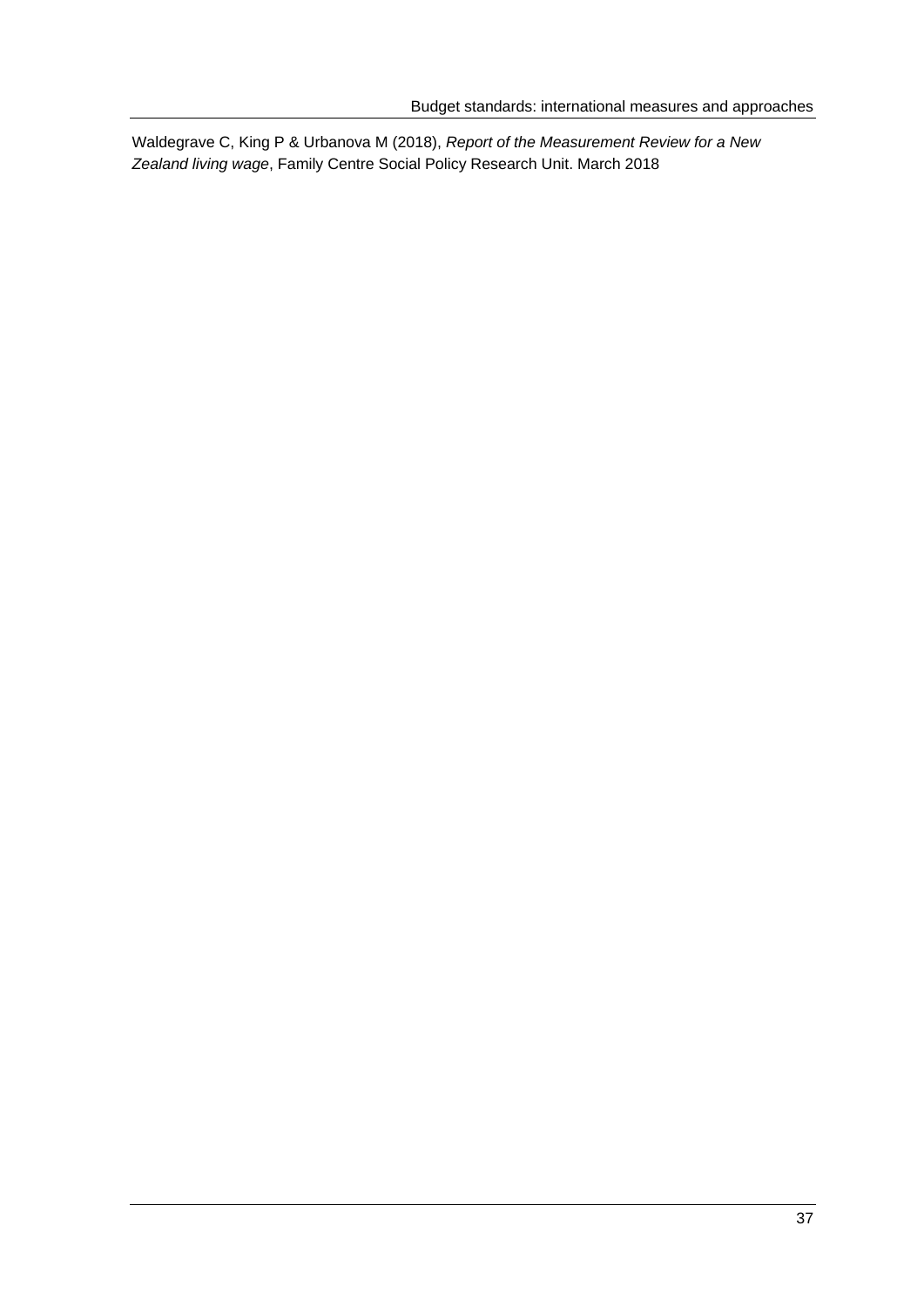



Note: Numbers in brackets are the number of groups held in that stage.

Source: Bradshaw et al. (2008), *A minimum income standard for Britain: What people think*, York: Joseph Rowntree Foundation, p. 7.